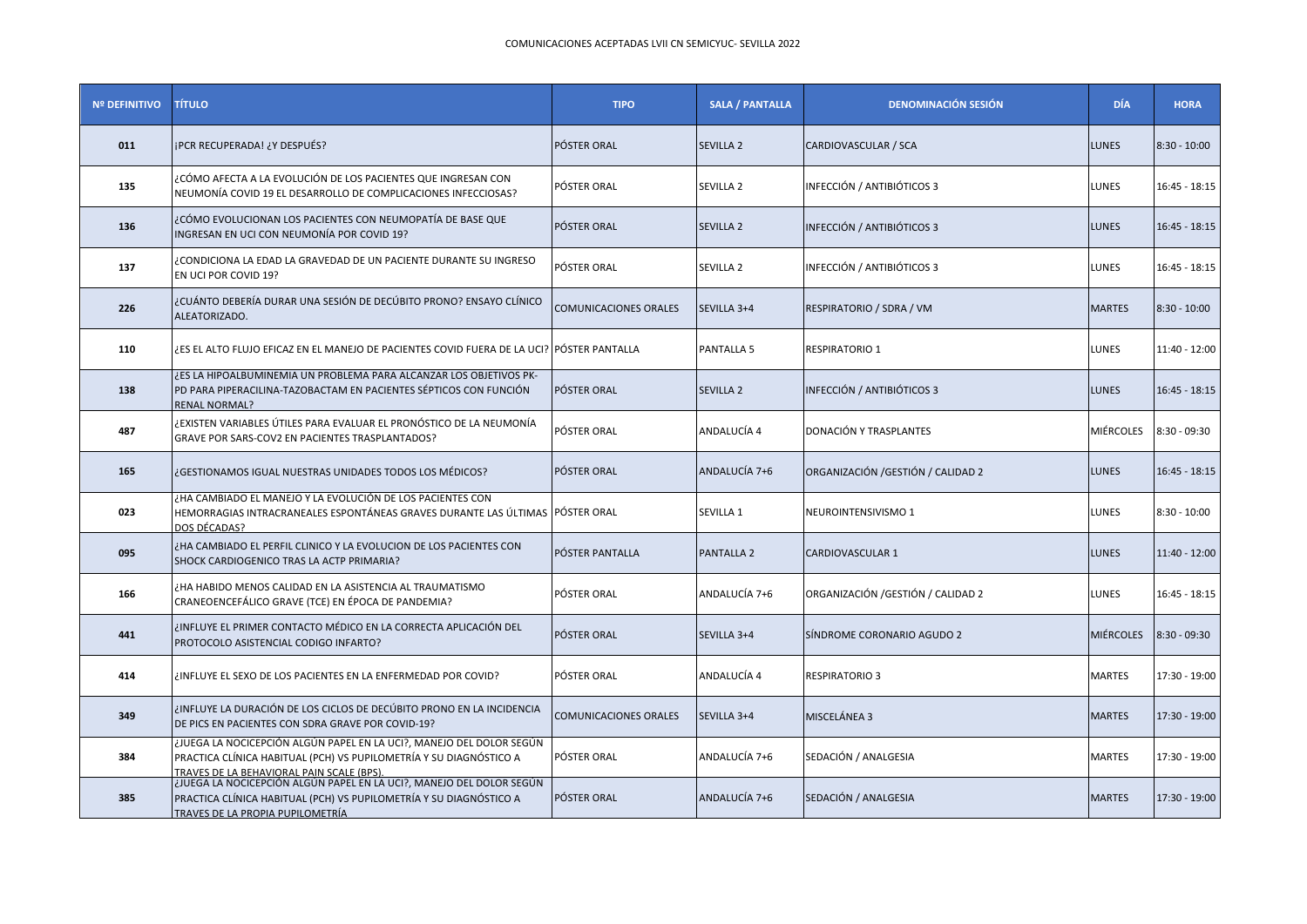| <b>Nº DEFINITIVO</b> | <b>TÍTULO</b>                                                                                                                                                                                      | <b>TIPO</b>                  | <b>SALA / PANTALLA</b> | <b>DENOMINACIÓN SESIÓN</b>         | <b>DÍA</b>    | <b>HORA</b>     |
|----------------------|----------------------------------------------------------------------------------------------------------------------------------------------------------------------------------------------------|------------------------------|------------------------|------------------------------------|---------------|-----------------|
| 415                  | ¿LA OBESIDAD INFLUYE EN LA MORTALIDAD DE LOS PACIENTES CON COVID19<br>QUE PRECISAN TERAPIA CON ECMO ?                                                                                              | PÓSTER ORAL                  | ANDALUCÍA 4            | <b>RESPIRATORIO 3</b>              | <b>MARTES</b> | 17:30 - 19:00   |
| 053                  | ¿LLEGAMOS TARDE A LA VENTILACIÓN CON CÁNULAS DE ALTO FLUJO? ESTUDIO<br>DE PACIENTES CON NEUMONÍA POR CORONAVIRUS CON ALTO FLUJO EN UCI.                                                            | PÓSTER ORAL                  | <b>ANDALUCÍA 5</b>     | SDRA / LESIÓN AGUDA PULMONAR 1     | <b>LUNES</b>  | $8:30 - 10:00$  |
| 139                  | PRESENTAN LOS PACIENTES CON INFECCIONES POR SARS-COV2 MÁS<br>INFECCIONES RELACIONADAS CON LA ASISTENCIA SANITARIA?                                                                                 | PÓSTER ORAL                  | SEVILLA <sub>2</sub>   | INFECCIÓN / ANTIBIÓTICOS 3         | <b>LUNES</b>  | $16:45 - 18:15$ |
| 369                  | ¿QUÉ PASA AL AÑO CON LOS PACIENTES QUE INGRESAN POR SHOCK SÉPTICO Y<br>FRACASO MULTIORGÁNICO?                                                                                                      | PÓSTER ORAL                  | <b>SEVILLA 1</b>       | SEPSIS / FRACASO MULTIORGÁNICO     | <b>MARTES</b> | 17:30 - 19:00   |
| 100                  | ¿QUÉ VARIABLES DETERMINAN LA MORTALIDAD EN LA NEUMONÍA POR COVID-19<br>DE LOS PACIENTES INGRESADOS EN UNA UCI?                                                                                     | PÓSTER PANTALLA              | <b>PANTALLA 3</b>      | INFECCIÓN / ANTIBIÓTICOS 2         | <b>LUNES</b>  | 11:40 - 12:00   |
| 167                  | ¿SE HA MANTENIDO LA CALIDAD DE LAS HISTORIAS CLÍNICAS DURANTE LA ÉPOCA<br>DE PANDEMIA?                                                                                                             | PÓSTER ORAL                  | ANDALUCÍA 7+6          | ORGANIZACIÓN / GESTIÓN / CALIDAD 2 | <b>LUNES</b>  | $16:45 - 18:15$ |
| 168                  | ¿SE NECESITA MEJORAR LA FORMACIÓN DE REANIMACIÓN CARDIOPULMONAR<br>(RCP) EN NUESTRO HOSPITAL?                                                                                                      | PÓSTER ORAL                  | ANDALUCÍA 7+6          | ORGANIZACIÓN / GESTIÓN / CALIDAD 2 | <b>LUNES</b>  | 16:45 - 18:15   |
| 386                  | 1. DOLOR Y DELIRIO EN PACIENTES INTUBADOS POR NEUMONÍA COVID                                                                                                                                       | PÓSTER ORAL                  | ANDALUCÍA 7+6          | SEDACIÓN / ANALGESIA               | <b>MARTES</b> | 17:30 - 19:00   |
| 416                  | 2020: UNA ODISEA EN LA ANTICOAGULACION                                                                                                                                                             | PÓSTER ORAL                  | ANDALUCÍA 4            | <b>RESPIRATORIO 3</b>              | <b>MARTES</b> | 17:30 - 19:00   |
| 117                  | ABORDAJE DEL SÍNDROME NEUROLÉPTICO MALIGNO A PROPÓSITO DE UN CASO<br>CLÍNICO Y ESTUDIO DE NÚMERO DE CASOS REPORTADOS EN HGUA                                                                       | PÓSTER PANTALLA              | <b>PANTALLA 6</b>      | ÉTICA / URGENCIAS / EMERGENCIAS    | <b>LUNES</b>  | 11:40 - 12:00   |
| 169                  | ACTIVIDAD ASISTENCIAL EXTRA-UCI EN UNA UNIDAD DE NEUROCRÍTICOS Y<br>POLITRAUMATIZADOS. UN ANÁLISIS DESCRIPTIVO DE CINCO AÑOS.                                                                      | PÓSTER ORAL                  | ANDALUCÍA 7+6          | ORGANIZACIÓN / GESTIÓN / CALIDAD 2 | <b>LUNES</b>  | $16:45 - 18:15$ |
| 140                  | ACTIVIDAD DE CEFTOLOZANO/TAZOBACTAM FRENTE A PSEUDOMONAS<br>AERUGINOSA RESISTENTE A PIPERACILINA/TAZOBACTAM Y CARBAPENEMS EN<br>INFECCIONES DEL TRACTO RESPIRATORIO INFERIOR EN 6 PAÍSES DE EUROPA | PÓSTER ORAL                  | <b>SEVILLA 2</b>       | INFECCIÓN / ANTIBIÓTICOS 3         | <b>LUNES</b>  | $16:45 - 18:15$ |
| 054                  | ADECUACIÓN TERAPÉUTICA DEL SOPORTE VITAL EN ENFERMOS CON INFECCIÓN<br>GRAVE POR SARS-COV2.                                                                                                         | PÓSTER ORAL                  | ANDALUCÍA 5            | SDRA / LESIÓN AGUDA PULMONAR 1     | <b>LUNES</b>  | $8:30 - 10:00$  |
| 227                  | AEROSOL DRUG DELIVERY VIA VIBRATING MESH NEBULISER AT THE INSPIRATORY<br>LIMB DURING SIMULATED MECHANICAL VENTILATION: EFFECTS OF VARIATION IN<br><b>VENTILATOR PARAMETERS</b>                     | <b>COMUNICACIONES ORALES</b> | SEVILLA 3+4            | RESPIRATORIO / SDRA / VM           | <b>MARTES</b> | $8:30 - 10:00$  |
| 141                  | AISLAMIENTOS DE CÁNDIDA PARAPSILOSIS RESISTENTE A FLUCONAZOL EN LA UCI<br>DEL HOSPITAL UNIVERSITARIO DE BURGOS DURANTE LA PANDEMIA POR SARS<br>$COV-2.$                                            | PÓSTER ORAL                  | SEVILLA <sub>2</sub>   | INFECCIÓN / ANTIBIÓTICOS 3         | <b>LUNES</b>  | $16:45 - 18:15$ |
| 339                  | ALTERACIONES IÓNICAS EN PACIENTES CON ALTO RIESGO DE DESARROLLAR<br>SÍNDROME DE REALIMENTACIÓN (SR).                                                                                               | PÓSTER PANTALLA              | <b>PANTALLA 7</b>      | METABLISMO / NUTRICIÓN 2           | <b>MARTES</b> | 11:40 - 12:00   |
| 101                  | ALTERACIONES PSICOLÓGICAS EN PACIENTES POST- COVID 19: UN NUEVO<br><b>DESAFÍO</b>                                                                                                                  | PÓSTER PANTALLA              | PANTALLA 3             | INFECCIÓN / ANTIBIÓTICOS 2         | <b>LUNES</b>  | 11:40 - 12:00   |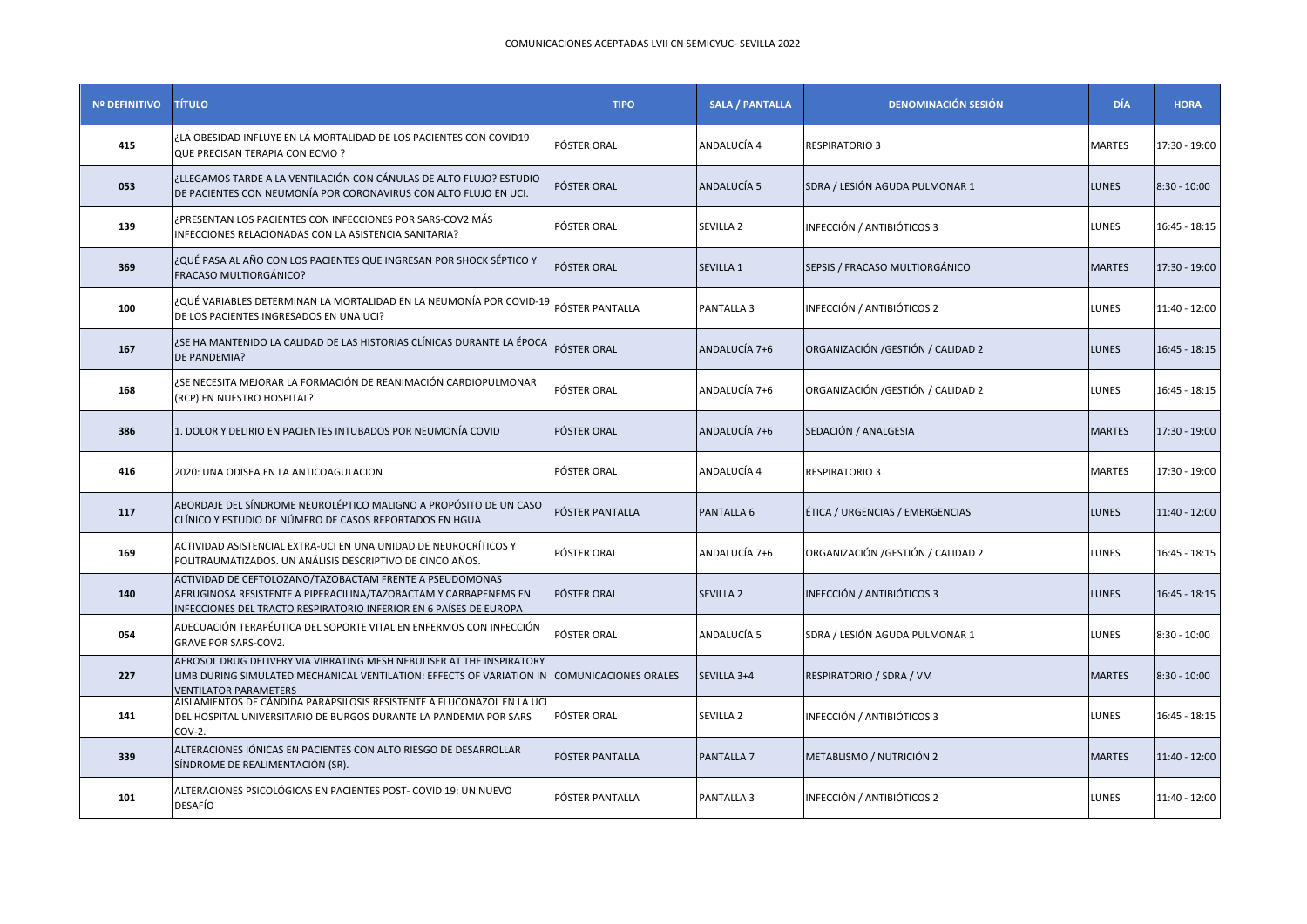| <b>Nº DEFINITIVO</b> | <b>TÍTULO</b>                                                                                                                                                                                             | <b>TIPO</b>           | <b>SALA / PANTALLA</b> | <b>DENOMINACIÓN SESIÓN</b>        | <b>DÍA</b>       | <b>HORA</b>     |
|----------------------|-----------------------------------------------------------------------------------------------------------------------------------------------------------------------------------------------------------|-----------------------|------------------------|-----------------------------------|------------------|-----------------|
| 324                  | ANÁLISIS COMPARATIVO DE LAS DOS PRIMERAS OLAS PANDÉMICAS DE<br>NEUMONÍA COVID-19 EN PACIENTES CRÍTICOS                                                                                                    | PÓSTER PANTALLA       | <b>PANTALLA4</b>       | SDRA / LESIÓN AGUDA PULMONAR 3    | <b>MARTES</b>    | 11:40 - 12:00   |
| 417                  | ANÁLISIS COMPARATIVO DE LOS ENFERMOS INGRESADOS POR COVID EN LAS DOS<br>PRIMERAS OLAS EN UNA UCI DE UN HOSPITAL ESPAÑOL DE TERCER NIVEL.                                                                  | PÓSTER ORAL           | ANDALUCÍA 4            | <b>RESPIRATORIO 3</b>             | <b>MARTES</b>    | 17:30 - 19:00   |
| 115                  | ANALISIS DE ASPECTOS RELACIONADOS CON LOS CUIDADOS AL FINAL DE LA VIDA<br>EN PLANTA DE HOSPITALIZACION DE PACIENTES NO CANDIDATOS A INGRESO EN<br>UCI DURANTE LA PRIMERA OLA DE LA PANDEMIA POR SARS-COV2 | PÓSTER PANTALLA       | <b>PANTALLA 6</b>      | ÉTICA / URGENCIAS / EMERGENCIAS   | <b>LUNES</b>     | $11:40 - 12:00$ |
| 130                  | ANÁLISIS DE CÉLULAS MONONUCLEARES DE SANGRE PERIFÉRICA ADHERENTES Y<br>CIRCULANTES DE PACIENTES CON HEMORRAGIA SUBARACNOIDEA ESPONTÁNEA<br>ANEURISMÁTICA                                                  | COMUNICACIONES ORALES | SEVILLA 3+4            | MISCELÁNEA 1                      | <b>LUNES</b>     | 16:45 - 18:15   |
| 105                  | ANÁLISIS DE DATOS DE PACIENTES INGRESADOS EN UNA UNIDAD DE CUIDADOS<br>INTENSIVOS DE NEUROTRAUMATOLOGÍA CON DIAGNÓSTICO DE ICTUS<br><b>ISQUÉMICO</b>                                                      | PÓSTER PANTALLA       | <b>PANTALLA4</b>       | <b>NEUROINTENSIVISMO 2</b>        | <b>LUNES</b>     | $11:40 - 12:00$ |
| 170                  | ANÁLISIS DE EFECTOS ADVERSOS FARMACOLÓGICOS EN EL COMPLEJO<br>ASISTENCIAL UNIVERSITARIO DE PALENCIA EN UN PERIODO DE 25 AÑOS                                                                              | PÓSTER ORAL           | ANDALUCÍA 7+6          | ORGANIZACIÓN /GESTIÓN / CALIDAD 2 | <b>LUNES</b>     | 16:45 - 18:15   |
| 142                  | ANÁLISIS DE FACTORES DE RIESGO PARA EL DESARROLLO DE INFECCIÓN POR<br>ASPERGILLUS IDENTIFICADA EN LOS PACIENTES CON INFECCIÓN SARSCOV2<br>RECOGIDOS EN EL REGISTRO ENVIN HELICS DURANTE LA PANDEMIA       | PÓSTER ORAL           | <b>SEVILLA 2</b>       | INFECCIÓN / ANTIBIÓTICOS 3        | <b>LUNES</b>     | $16:45 - 18:15$ |
| 102                  | ANÁLISIS DE LA ANTIBIOTERAPIA EN UNA UCI POLIVALENTE A LO LARGO DE LOS<br>ÚLTIMOS 7 AÑOS.                                                                                                                 | PÓSTER PANTALLA       | <b>PANTALLA 3</b>      | INFECCIÓN / ANTIBIÓTICOS 2        | <b>LUNES</b>     | 11:40 - 12:00   |
| 055                  | ANÁLISIS DE LA APLICACIÓN DE LA TERAPIA DE DECÚBITO PRONO EN LOS<br>PACIENTES CON SDRA GRAVE POR SARS-COV-2 EN UCI DURANTE LA PRIMERA<br>OLA                                                              | PÓSTER ORAL           | <b>ANDALUCÍA 5</b>     | SDRA / LESIÓN AGUDA PULMONAR 1    | <b>LUNES</b>     | $8:30 - 10:00$  |
| 068                  | ANÁLISIS DE LA CALIDAD METODOLÓGICA DE LOS ENSAYOS CLÍNICOS<br>ALEATORIZADOS UNICÉNTRICOS VS MULTICÉNTRICOS PUBLICADOS SOBRE<br>VENTILACIÓN NO INVASIVA                                                   | PÓSTER ORAL           | ANDALUCÍA 4            | VENTILACIÓN MECÁNICA              | <b>LUNES</b>     | $8:30 - 10:00$  |
| 340                  | ANÁLISIS DE LA COMPOSICIÓN CORPORAL MEDIANTE BIOMPEDANCIA EN<br>PACIENTES CRÍTICOS CON NUTRICIÓN PARENTERAL CON DISTINTOS TIPOS DE<br><b>LIPIDOS</b>                                                      | PÓSTER PANTALLA       | <b>PANTALLA 7</b>      | METABLISMO / NUTRICIÓN 2          | <b>MARTES</b>    | 11:40 - 12:00   |
| 103                  | ANÁLISIS DE LA EXPERIENCIA CLÍNICA DEL TRATAMIENTO CON CEFIDEROCOL EN<br>LA UCI DEL HOSPITAL UNIVERSITARIO DE NAVARRA                                                                                     | PÓSTER PANTALLA       | <b>PANTALLA 3</b>      | INFECCIÓN / ANTIBIÓTICOS 2        | <b>LUNES</b>     | 11:40 - 12:00   |
| 334                  | ANÁLISIS DE LA INCIDENCIA DE EVENTOS ADVERSOS EN EL POSTOPERATORIO<br>INMEDIATO DEL PACIENTE CON TRASPLANTE PULMONAR                                                                                      | PÓSTER PANTALLA       | <b>PANTALLA 6</b>      | ORGANIZACIÓN /GESTIÓN / CALIDAD 4 | <b>MARTES</b>    | 11:40 - 12:00   |
| 449                  | ANALISIS DE LA LIMITACION DE LAS TERAPIAS DE SOPORTE VITAL EN UNA UCI<br>MEDICO-QUIRURGICA DE SEGUNDO NIVEL                                                                                               | PÓSTER ORAL           | <b>SEVILLA 2</b>       | ÉTICA                             | <b>MIÉRCOLES</b> | $8:30 - 09:30$  |
| 171                  | ANÁLISIS DE LA MORTALIDAD DE LOS PACIENTES AÑOSOS INGRESADOS EN LA<br>UNIDAD DE CUIDADOS INTENSIVOS DE UN HOSPITAL COMARCAL                                                                               | PÓSTER ORAL           | ANDALUCÍA 7+6          | ORGANIZACIÓN /GESTIÓN / CALIDAD 2 | <b>LUNES</b>     | 16:45 - 18:15   |
| 012                  | ANÁLISIS DE LA MORTALIDAD EN LAS PARADAS CARDIACAS INTRAHOSPITALARIAS<br>EN EL HOSPITAL SAN PEDRO DE LOGROÑO EN 2021                                                                                      | PÓSTER ORAL           | <b>SEVILLA 2</b>       | CARDIOVASCULAR / SCA              | <b>LUNES</b>     | $8:30 - 10:00$  |
| 458                  | ANÁLISIS DE LA MORTALIDAD PRECOZ ASOCIADA A ENFERMEDAD TRAUMÁTICA<br><b>GRAVE</b>                                                                                                                         | PÓSTER ORAL           | <b>SEVILLA 1</b>       | <b>TRAUMATISMOS</b>               | <b>MIÉRCOLES</b> | 8:30 - 09:30    |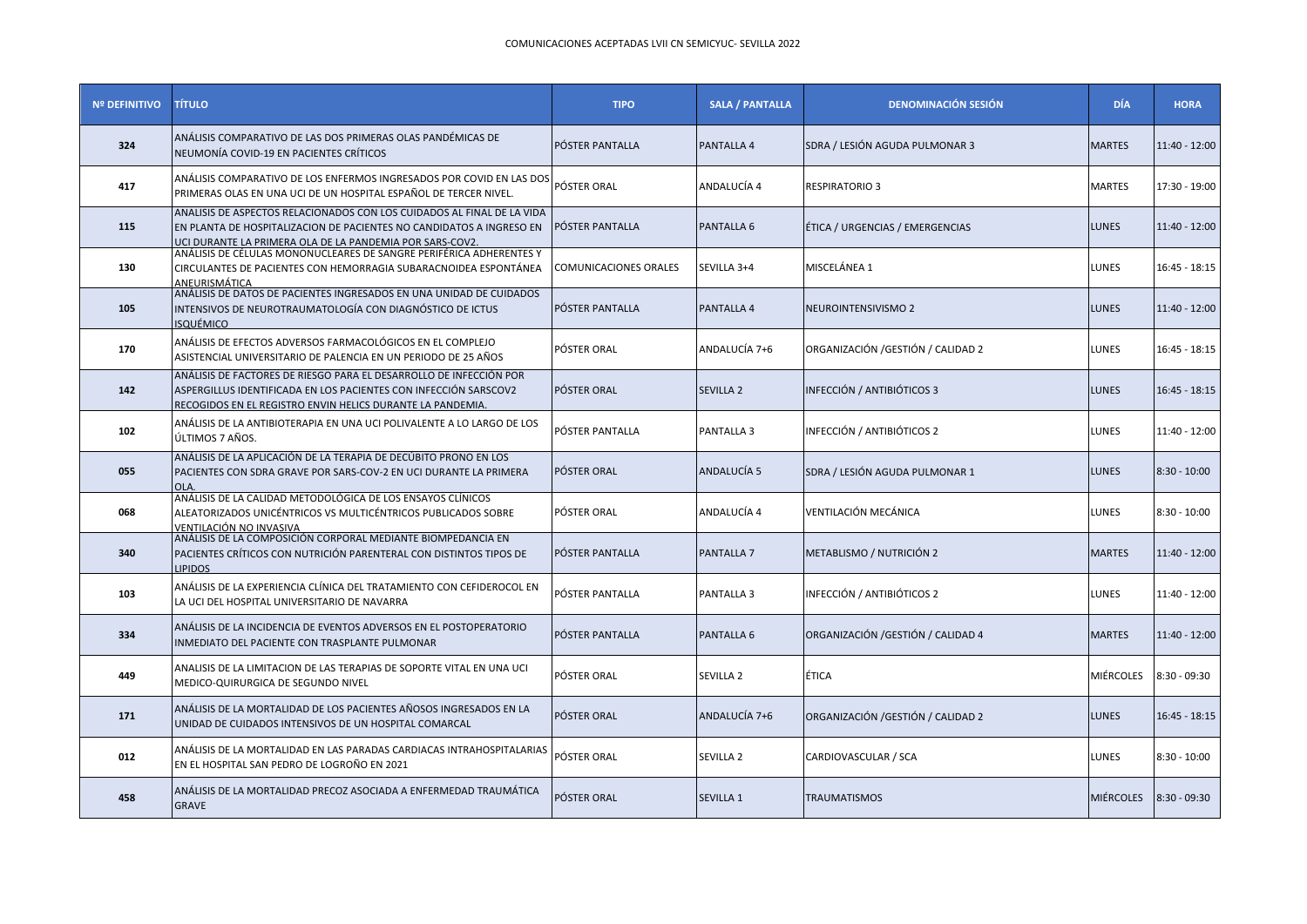| <b>Nº DEFINITIVO</b> | <b>TÍTULO</b>                                                                                                                                                                                          | <b>TIPO</b>                  | <b>SALA / PANTALLA</b> | <b>DENOMINACIÓN SESIÓN</b>          | <b>DÍA</b>       | <b>HORA</b>     |
|----------------------|--------------------------------------------------------------------------------------------------------------------------------------------------------------------------------------------------------|------------------------------|------------------------|-------------------------------------|------------------|-----------------|
| 245                  | ANÁLISIS DE LA RECUPERACIÓN FUNCIONAL DE LOS PACIENTES CRÍTICOS COVID-<br>19 CON DEBILIDAD ADQUIRIDA INGRESADOS EN UNA UNIDAD DE CUIDADOS<br><b>INTERMEDIOS</b>                                        | PÓSTER ORAL                  | SEVILLA 1              | METABLISMO / NUTRICIÓN 1            | <b>MARTES</b>    | $8:30 - 10:00$  |
| 450                  | ANALISIS DE LA TOMA DE DECISIONES EN EL CONTEXTO DE FIN DE VIDA EN<br>PLANTAS DE HOSPITALIZACION DURANTE LA PRIMERA OLA DE LA PANDEMIA POR PÓSTER ORAL<br>SARS-COV2                                    |                              | <b>SEVILLA 2</b>       | <b>ÉTICA</b>                        | <b>MIÉRCOLES</b> | $8:30 - 09:30$  |
| 418                  | ANÁLISIS DE LAS COMORBILIDADES Y MORTALIDAD PRESENTADA POR LOS<br>PACIENTES INGRESADOS EN UNA UNIDAD DE CUIDADOS INTENSIVOS DURANTE<br>LA PRIMERA Y QUINTA OLA DE LA PANDEMIA POR SARS-COV2            | PÓSTER ORAL                  | ANDALUCÍA 4            | <b>RESPIRATORIO 3</b>               | <b>MARTES</b>    | 17:30 - 19:00   |
| 143                  | ANALISIS DE LAS INFECCIONES INTRA-UCI EN EL HOSPITAL SANTA ANA DE MOTRIL<br>Y LA REPERCUSIÓN DE LA PANDEMIA POR COVID-19 EN LAS MISMAS.                                                                | PÓSTER ORAL                  | <b>SEVILLA 2</b>       | <b>INFECCIÓN / ANTIBIÓTICOS 3</b>   | <b>LUNES</b>     | 16:45 - 18:15   |
| 056                  | ANALISIS DE LAS VARIABLES CLINICAS MÁS RELEVANTES QUE SE RELACIONAN A<br>MORTALIDAD EN LOS PACIENTES CON NEUMONIA GRAVE POR SARS-COV-2                                                                 | PÓSTER ORAL                  | ANDALUCÍA 5            | SDRA / LESIÓN AGUDA PULMONAR 1      | <b>LUNES</b>     | $8:30 - 10:00$  |
| 001                  | ANÁLISIS DE LOS FACTORES DE RIESGO PREDICTORES DE MORTALIDAD EN LOS<br>PACIENTES CON INFECCIÓN SARS-COV2 Y SOBREINFECCIÓN POR ASPERGILLUS<br>RECOGIDOS EN EL REGISTRO ENVIN HELICS DURANTE LA PANDEMIA | <b>COMUNICACIONES ORALES</b> | SEVILLA 3+4            | INFECCIÓN / ANTIBIÓTICOS 1          | <b>LUNES</b>     | $8:30 - 10:00$  |
| 442                  | ANÁLISIS DE LOS INGRESOS POR CARDIOPATÍA ISQUÉMICA EN UN HOSPITAL DE<br>SEGUNDO NIVEL EN UN PERIODO DE 25 AÑOS                                                                                         | PÓSTER ORAL                  | SEVILLA 3+4            | SÍNDROME CORONARIO AGUDO 2          | <b>MIÉRCOLES</b> | $8:30 - 09:30$  |
| 090                  | ANALISIS DE LOS PACIENTES CON SCACEST ATENDIDOS ENTRE 2020 Y 2021 EN EL<br><b>HOSPITAL DEL BIERZO</b>                                                                                                  | PÓSTER PANTALLA              | <b>PANTALLA 1</b>      | SÍNDROME CORONARIO AGUDO 1          | <b>LUNES</b>     | 11:40 - 12:00   |
| 172                  | ANÁLISIS DE LOS PACIENTES CRÍTICOS INGRESADOS EN UNA UNIDAD DE<br>CUIDADOS INTERMEDIOS DE MEDICINA INTENSIVA DURANTE LA PANDEMIA<br>COVID-19                                                           | PÓSTER ORAL                  | ANDALUCÍA 7+6          | ORGANIZACIÓN / GESTIÓN / CALIDAD 2  | <b>LUNES</b>     | 16:45 - 18:15   |
| 144                  | ANÁLISIS DE LOS PACIENTES QUIRÚRGICOS QUE REQUIEREN INGRESO EN UCI DE<br>UN HOSPITAL COMARCAL. DATOS DEL REGISTRO ENVIN.                                                                               | PÓSTER ORAL                  | <b>SEVILLA 2</b>       | INFECCIÓN / ANTIBIÓTICOS 3          | <b>LUNES</b>     | $16:45 - 18:15$ |
| 173                  | ANÁLISIS DE LOS PACIENTES TRAQUEOSTOMIZADOS EN UNA UNIDAD DE<br>CUIDADOS INTERMEDIOS DURANTE LA PANDEMIA COVID 19                                                                                      | PÓSTER ORAL                  | ANDALUCÍA 7+6          | ORGANIZACIÓN / GESTIÓN / CALIDAD 2  | <b>LUNES</b>     | $16:45 - 18:15$ |
| 057                  | ÁNALISIS DE LOS PACIENTES VACUNADOS FRENTE AL SARS-COV2 INGRESADOS EN<br>UCI EN EL AGS SUR DE SEVILLA                                                                                                  | PÓSTER ORAL                  | <b>ANDALUCÍA 5</b>     | SDRA / LESIÓN AGUDA PULMONAR 1      | <b>LUNES</b>     | $8:30 - 10:00$  |
| 544                  | ANÁLISIS DE MARCADORES DE ACTIVACIÓN MIELOIDE (NCD64 Y MCD169) EN<br>PACIENTES CRÍTICOS CON NEUMONÍA GRAVE POR SARS-COV-2 O SEPSIS<br>BACTERIANA.                                                      | COMUNICACIONES ORALES        | SEVILLA 3+4            | MISCELÁNEA 5                        | <b>MIÉRCOLES</b> | $11:05 - 12:35$ |
| 058                  | ANÁLISIS DE MORTALIDAD CON RELACIÓN A LA PRESIÓN DE DISTENSIÓN,<br>POTENCIA MECÁNICA, PO2/FIO2 EN PACIENTES EN VENTILACIÓN MECÁNICA                                                                    | PÓSTER ORAL                  | <b>ANDALUCÍA 5</b>     | SDRA / LESIÓN AGUDA PULMONAR 1      | <b>LUNES</b>     | $8:30 - 10:00$  |
| 519                  | ANÁLISIS DE MORTALIDAD SEGÚN EL TIEMPO DE VENTILACIÓN MECÁNICA HASTA<br>TRAQUEOSTOMÍA EN SDRA POR SARS COV2:                                                                                           | PÓSTER PANTALLA              | PANTALLA 4             | RESPIRATORIO / VENTILACIÓN MECÁNICA | <b>MIÉRCOLES</b> | $10:40 - 11:00$ |
| 309                  | ANÁLISIS DE NUEVOS FACTORES DE RIESGO DE DESARROLLO DE FRACASO RENAL<br>AGUDO EN EL POSTOPERATORIO DE CIRUGÍA CARDIACA                                                                                 | PÓSTER PANTALLA              | <b>PANTALLA 1</b>      | MISCELÁNEA 2                        | <b>MARTES</b>    | 11:40 - 12:00   |
| 013                  | ANÁLISIS DE PACIENTES POSTQUIRÚRGICOS DE CIRUGÍA MAYOR DE AORTA                                                                                                                                        | PÓSTER ORAL                  | SEVILLA <sub>2</sub>   | CARDIOVASCULAR / SCA                | <b>LUNES</b>     | $8:30 - 10:00$  |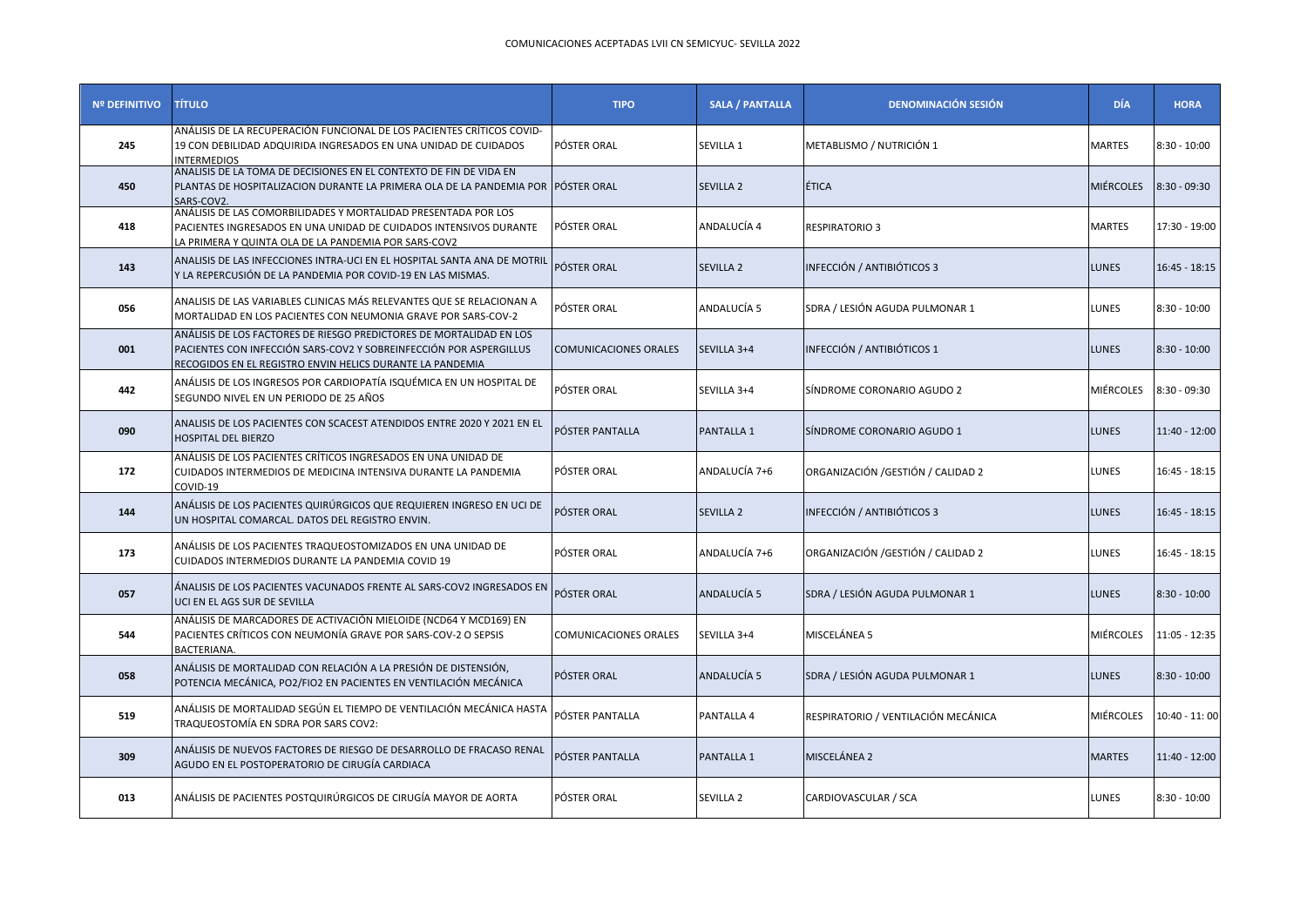| <b>Nº DEFINITIVO</b> | <b>TÍTULO</b>                                                                                                                                                                                                     | <b>TIPO</b>           | <b>SALA / PANTALLA</b> | <b>DENOMINACIÓN SESIÓN</b>     | <b>DÍA</b>       | <b>HORA</b>     |
|----------------------|-------------------------------------------------------------------------------------------------------------------------------------------------------------------------------------------------------------------|-----------------------|------------------------|--------------------------------|------------------|-----------------|
| 145                  | ANÁLISIS DE RESULTADOS TRAS LA INSTAURACIÓN DE DESCONTAMINACIÓN<br>DIGESTIVA SELECTIVA EN UNA UCI POLIVALENTE                                                                                                     | PÓSTER ORAL           | <b>SEVILLA 2</b>       | INFECCIÓN / ANTIBIÓTICOS 3     | <b>LUNES</b>     | 16:45 - 18:15   |
| 059                  | ANÁLISIS DE SUPERVIVENCIA A LO LARGO DE LAS 3 PRIMERAS OLAS DE LA<br>PANDEMIA POR SARS-COV-2 EN UNA UCI DE UN HOSPITAL DE SEGUNDO NIVEL                                                                           | PÓSTER ORAL           | ANDALUCÍA 5            | SDRA / LESIÓN AGUDA PULMONAR 1 | <b>LUNES</b>     | $8:30 - 10:00$  |
| 024                  | ANÁLISIS DE SUPERVIVENCIA DE LOS PACIENTES INGRESADOS EN UCI POR<br>HEMORRAGIA CEREBRAL EN LA BASE DE DATOS MIMIC-III                                                                                             | PÓSTER ORAL           | <b>SEVILLA 1</b>       | NEUROINTENSIVISMO 1            | <b>LUNES</b>     | $8:30 - 10:00$  |
| 106                  | ANÁLISIS DE SUPERVIVENCIA DE LOS PACIENTES INGRESADOS EN UCI POR<br>HEMORRAGIA CEREBRAL SUPRATENTORIAL                                                                                                            | PÓSTER PANTALLA       | PANTALLA 4             | NEUROINTENSIVISMO 2            | <b>LUNES</b>     | 11:40 - 12:00   |
| 069                  | ANÁLISIS DEL IMPACTO DEL USO DE LA OXIGENOTERAPIA DE ALTO FLUJO EN<br>PACIENTES CON NEUMONÍA GRAVE POR COVID-19 EN NUESTRA UNIDAD DE<br><b>CUIDADOS INTENSIVOS.</b>                                               | PÓSTER ORAL           | ANDALUCÍA 4            | <b>VENTILACIÓN MECÁNICA</b>    | <b>LUNES</b>     | $8:30 - 10:00$  |
| 060                  | ANÁLISIS DEL MICROBIOMA DEL PACIENTE CRITICO: ESTUDIO COMPARATIVO DE<br>LOS PACIENTES CON NEUMONIA GRAVE POR COVID-19 VERSUS PACIENTES<br>CRÍTICOS SIN COVID Y GRUPO CONTROL                                      | PÓSTER ORAL           | ANDALUCÍA 5            | SDRA / LESIÓN AGUDA PULMONAR 1 | <b>LUNES</b>     | $8:30 - 10:00$  |
| 070                  | ANÁLISIS DEL PRONO DESPIERTO EN PACIENTES INGRESADOS EN UCI POR<br>NEUMONÍA GRAVE POR COVID-19 TRATADOS CON OXIGENOTRERAPIA DE ALTO<br>FLUJO.                                                                     | PÓSTER ORAL           | ANDALUCÍA 4            | VENTILACIÓN MECÁNICA           | <b>LUNES</b>     | $8:30 - 10:00$  |
| 061                  | ANÁLISIS DEL SOPORTE RESPIRATORIO Y COMPLICACIONES DE PACIENTES EN UCI<br>POR NEUMONÍA GRAVE POR COVID 19                                                                                                         | PÓSTER ORAL           | ANDALUCÍA 5            | SDRA / LESIÓN AGUDA PULMONAR 1 | <b>LUNES</b>     | $8:30 - 10:00$  |
| 419                  | ANÁLISIS DEL TRASTORNO DE ESTRÉS AGUDO (TEA) Y DEL TRASTORNO DE ESTRÉS<br>POSTRAUMÁTICO (TEPT) EN PACIENTES HOSPITALIZADOS EN UCI POR INFECCIÓN<br>RESPIRATORIA GRAVE POR SARS-COV-2                              | PÓSTER ORAL           | ANDALUCÍA 4            | <b>RESPIRATORIO 3</b>          | <b>MARTES</b>    | 17:30 - 19:00   |
| 146                  | ANÁLISIS DEL USO DEL LINEZOLID EN UNA UNIDAD DE CUIDADOS INTENSIVOS<br>DESDE LA PERSPECTIVA DEL USO RACIONAL DE ANTIBIÓTICOS                                                                                      | PÓSTER ORAL           | <b>SEVILLA 2</b>       | INFECCIÓN / ANTIBIÓTICOS 3     | <b>LUNES</b>     | 16:45 - 18:15   |
| 536                  | ANALISIS DEMOGRÁFICO RELACIÓN HLA-DR CON INMUNODEFICIENCIA EN COVID                                                                                                                                               | PÓSTER PANTALLA       | <b>PANTALLA 7</b>      | NEFRLOGÍA / SEPSIS             | <b>MIÉRCOLES</b> | 10:40 - 11:00   |
| 540                  | ANÁLISIS DESCRIPTIVO DE LA MEDICIÓN DE LOS INDICADORES DE CALIDAD DE LA<br>SEMICYUC. ESTUDIO PILOTO                                                                                                               | COMUNICACIONES ORALES | SEVILLA 3+4            | MISCELÁNEA 5                   | <b>MIÉRCOLES</b> | 11:05 - 12:35   |
| 062                  | ANÁLISIS DESCRIPTIVO DE LAS NEUMONÍAS Y BACTERIEMIAS COMO<br>COMPLICACIÓN EN PACIENTES DE UCI INGRESADOS POR CODIV-19                                                                                             | PÓSTER ORAL           | <b>ANDALUCÍA 5</b>     | SDRA / LESIÓN AGUDA PULMONAR 1 | <b>LUNES</b>     | $8:30 - 10:00$  |
| 387                  | ANÁLISIS DESCRIPTIVO DE LOS PACIENTES CON DELIRIUM INGRESADOS POR<br>INFECCIÓN POR SARS-COV2 EN UNA UNIDAD DE CUIDADOS INTENSIVOS (UCI)                                                                           | PÓSTER ORAL           | ANDALUCÍA 7+6          | SEDACIÓN / ANALGESIA           | <b>MARTES</b>    | 17:30 - 19:00   |
| 096                  | ANÁLISIS DESCRIPTIVO DE LOS PACIENTES INGRESADOS POR PCR INTRA Y<br>EXTRAHOSPITALARIA EN LA UCI DEL HOSPITAL UNIVERSITARIO DE NAVARRA                                                                             | PÓSTER PANTALLA       | <b>PANTALLA 2</b>      | <b>CARDIOVASCULAR 1</b>        | <b>LUNES</b>     | 11:40 - 12:00   |
| 147                  | ANÁLISIS DESCRIPTIVO DE PACIENTES INGRESADOS EN EL SERVICIO DE MEDICINA<br>INTENSIVA DEL HOSPITAL UNIVERSITARIO DE NUESTRA SEÑORA DE CANDELARIA<br>TENERIFE) CON EL DIAGNÓSTICO DE NEUMONÍA COMUNITARIA GRAVE POR | PÓSTER ORAL           | SEVILLA <sub>2</sub>   | INFECCIÓN / ANTIBIÓTICOS 3     | <b>LUNES</b>     | $16:45 - 18:15$ |
| 287                  | ANÁLISIS DESCRIPTIVO DE PACIENTES ONCOHEMATOLÓGICOS INGRESADOS EN<br>UCI EN HUPM EN LOS AÑOS 2020-2021 SEGÚN EL SOPORTE RESPIRATORIO<br><b>ADMINISTRADO</b>                                                       | PÓSTER ORAL           | ANDALUCÍA 3            | HEMATOLÓGIA                    | <b>MARTES</b>    | $8:30 - 10:00$  |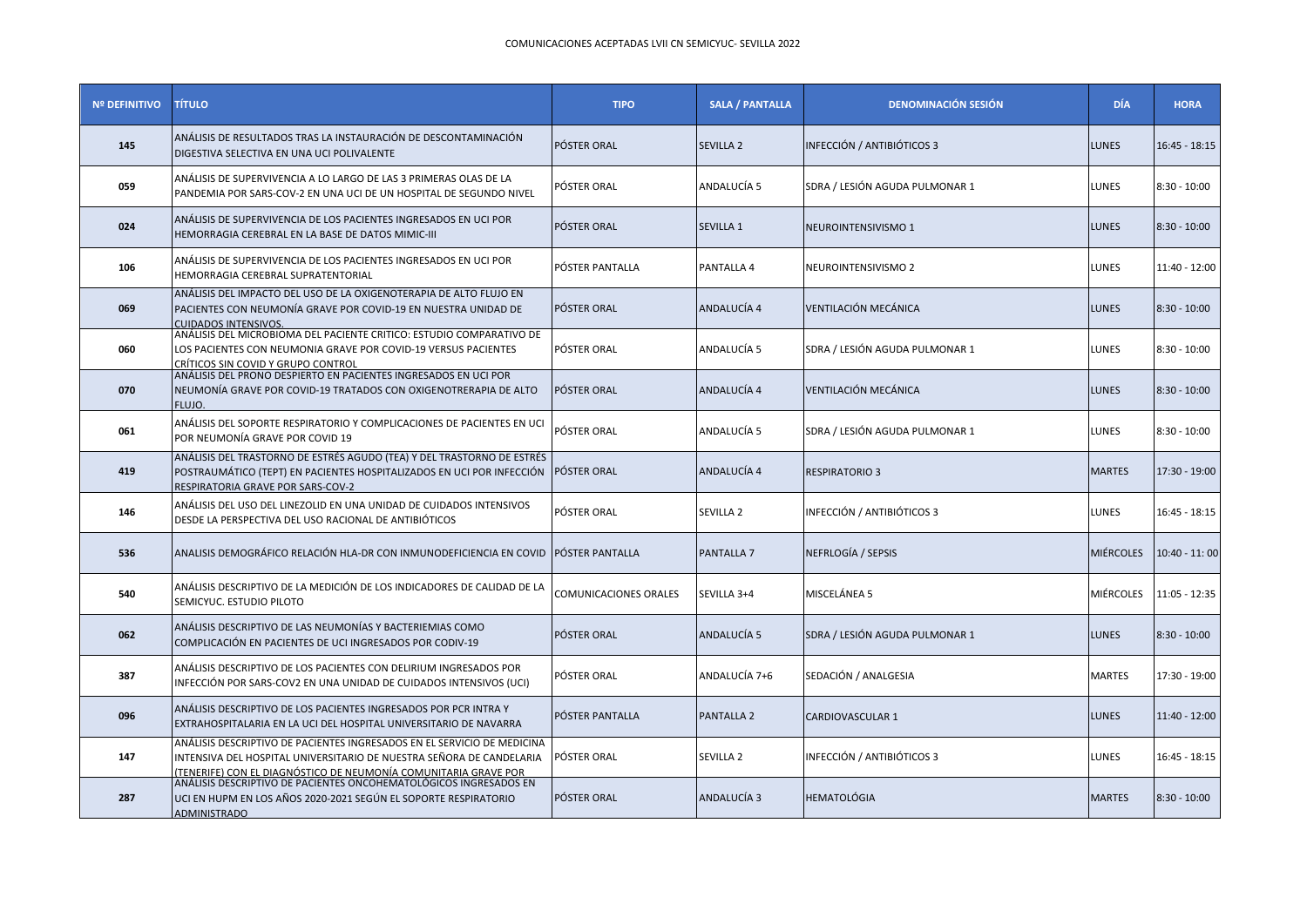| <b>Nº DEFINITIVO</b> | <b>TÍTULO</b>                                                                                                                                                                                                       | <b>TIPO</b>           | <b>SALA / PANTALLA</b> | <b>DENOMINACIÓN SESIÓN</b>          | <b>DÍA</b>       | <b>HORA</b>     |
|----------------------|---------------------------------------------------------------------------------------------------------------------------------------------------------------------------------------------------------------------|-----------------------|------------------------|-------------------------------------|------------------|-----------------|
| 120                  | ANALISIS DESCRIPTIVO DE VALORACIONES CONJUNTAS ENTRE EL SERVICIO DE UCI-<br>HEMATOLOGIA DEL HUPM SOBRE PACIENTES HEMATOLOGICOS INGRESADOS EN<br><b>PLANTA ENTRE 2020 Y 2021</b>                                     | PÓSTER PANTALLA       | PANTALLA 7             | HEMATOLOGÍA / RESPIRATORIO          | <b>LUNES</b>     | 11:40 - 12:00   |
| 063                  | ANÁLISIS DESCRIPTIVO DEL PATRÓN BIOQUÍMICO DE LA COAGULOPATÍA EN LA<br>INFECCIÓN GRAVE POR SARS-COV-2 Y DE LAS COMPLICACIONES TROMBÓTICAS Y<br>HEMORRÁGICAS ASOCIADAS A SU TRATAMIENTO                              | PÓSTER ORAL           | <b>ANDALUCÍA 5</b>     | SDRA / LESIÓN AGUDA PULMONAR 1      | <b>LUNES</b>     | $8:30 - 10:00$  |
| 131                  | Análisis descriptivo del trauma penetrante grave en España                                                                                                                                                          | COMUNICACIONES ORALES | SEVILLA 3+4            | MISCELÁNEA 1                        | <b>LUNES</b>     | 16:45 - 18:15   |
| 148                  | ANÁLISIS ESTADÍSTICO Y DIFERENCIAS DE LAS SOBREINFECCIONES ENTRE LAS 2<br>PRIMERAS OLAS PANDÉMICAS EN PACIENTES CON NEUMONÍA COVID-19                                                                               | PÓSTER ORAL           | <b>SEVILLA 2</b>       | INFECCIÓN / ANTIBIÓTICOS 3          | <b>LUNES</b>     | $16:45 - 18:15$ |
| 132                  | ANÁLISIS FACTORIAL EXPLORATORIO DE LAS VARIABLES INCLUIDAS EN EL<br>MODELO DE CÁLCULO DE PROBABILIDAD DE MUERTE RETRASCORE.                                                                                         | COMUNICACIONES ORALES | SEVILLA 3+4            | MISCELÁNEA 1                        | <b>LUNES</b>     | $16:45 - 18:15$ |
| 496                  | ANÁLISIS PLASMÁTICO MEDIANTE PROTEÓMICA EN PACIENTES CON LESIÓN<br>RENAL AGUDA ASOCIADA A SEPSIS.                                                                                                                   | PÓSTER ORAL           | ANDALUCÍA 3            | NEFROLOGÍA / DEPURACIÓN EXTRARRENAL | <b>MIÉRCOLES</b> | $8:30 - 09:30$  |
| 370                  | ANALISIS PRONÓSTICO DE LOS PRINCIPALES MARCADORES BIOLÓGICOS EN<br>PACIENTES INGRESADOS EN UNA UNIDAD DE CUIDADOS INTENSIVOS POR SARS 2                                                                             | PÓSTER ORAL           | SEVILLA 1              | SEPSIS / FRACASO MULTIORGÁNICO      | <b>MARTES</b>    | 17:30 - 19:00   |
| 097                  | ANÁLISIS RETROSPECTIVO DEL PERFIL DE PACIENTE QUE SUFRE UNA PCR<br>DURANTE EL 2019 VS DURANTE LA PANDEMIA DEL COVID-19                                                                                              | PÓSTER PANTALLA       | <b>PANTALLA 2</b>      | <b>CARDIOVASCULAR 1</b>             | <b>LUNES</b>     | 11:40 - 12:00   |
| 420                  | ANALIZAR LOS RESULTADOS DE LOS PACIENTES SOMETIDOS A TRAQUEOSTOMÍA<br>QUE PRECISAN INGRESO EN CUIDADOS INTENSIVOS POR COVID19 EN UN<br>HOSPITAL DE TERCER NIVEL                                                     | PÓSTER ORAL           | ANDALUCÍA 4            | <b>RESPIRATORIO 3</b>               | <b>MARTES</b>    | 17:30 - 19:00   |
| 459                  | ANTICOAGULACIÓN PREVIA EN MAYORES DE 65 AÑOS CON ENFERMEDAD<br>TRAUMÁTICA: IMPACTO Y RESULTADOS.                                                                                                                    | PÓSTER ORAL           | SEVILLA 1              | <b>TRAUMATISMOS</b>                 | <b>MIÉRCOLES</b> | 8:30 - 09:30    |
| 149                  | APLICACIÓN DE DESCONTAMINACIÓN DIGESTIVA SELECTIVA DURANTE 10 AÑOS<br>EN UNA UCI DE UN HOSPITAL UNIVERSITARIO DE TERCER NIVEL: IMPACTO EN LA<br>TASA DE INFECCIONES NOSOCOMIALES Y POR GÉRMENES MULTIRRESISTENTES Y | PÓSTER ORAL           | SEVILLA <sub>2</sub>   | INFECCIÓN / ANTIBIÓTICOS 3          | LUNES            | $16:45 - 18:15$ |
| 335                  | APLICACIÓN DE NUEVOS INDICADORES EN LA MONITORIZACIÓN DEL USO DE<br>ANTIMICROBIANOS EN CUIDADOS INTENSIVOS                                                                                                          | PÓSTER PANTALLA       | PANTALLA 6             | ORGANIZACIÓN / GESTIÓN / CALIDAD 4  | <b>MARTES</b>    | 11:40 - 12:00   |
| 246                  | APLICACIÓN DEL CONCEPTO "NUTRITRAUMA" PARA LA DETECCIÓN DE<br>COMPLICACIONES METABÓLICAS ASOCIADAS AL TRATAMIENTO NUTRICIONAL EN POÓSTER ORAL<br>EL PACIENTE CRÍTICO.                                               |                       | SEVILLA 1              | METABLISMO / NUTRICIÓN 1            | <b>MARTES</b>    | $8:30 - 10:00$  |
| 014                  | APLICACIÓN DEL PROTOCOLO DE HIPOTERMIA TERAPÉUTICA EN LA PARADA<br>CARDIORESPIRATORIA. DESENLACE NEUROLÓGICO Y MORTALIDAD                                                                                           | PÓSTER ORAL           | <b>SEVILLA 2</b>       | CARDIOVASCULAR / SCA                | <b>LUNES</b>     | $8:30 - 10:00$  |
| 174                  | APORTACIÓN DE UNA UNIDAD DE CUIDADOS INTERMEDIOS DE MEDICINA<br>INTENSIVA DURANTE LA PANDEMIA COVID 19                                                                                                              | PÓSTER ORAL           | ANDALUCÍA 7+6          | ORGANIZACIÓN / GESTIÓN / CALIDAD 2  | <b>LUNES</b>     | $16:45 - 18:15$ |
| 071                  | ASOCIACIÓN ENTRE ATROFIA DIAFRAGMÁTICA HISTOLÓGICA Y EL GROSOR<br>DIAFRAGMÁTICO VALORADO POR ECOGRAFÍA EN PACIENTES VENTILADOS                                                                                      | PÓSTER ORAL           | ANDALUCÍA 4            | VENTILACIÓN MECÁNICA                | <b>LUNES</b>     | $8:30 - 10:00$  |
| 460                  | ASOCIACIÓN ENTRE LA INCIDENCIA DE SARSCOV2 Y LA EPIDEMIOLOGÍA DEL<br>TRAUMA                                                                                                                                         | PÓSTER ORAL           | SEVILLA 1              | <b>TRAUMATISMOS</b>                 | <b>MIÉRCOLES</b> | $8:30 - 09:30$  |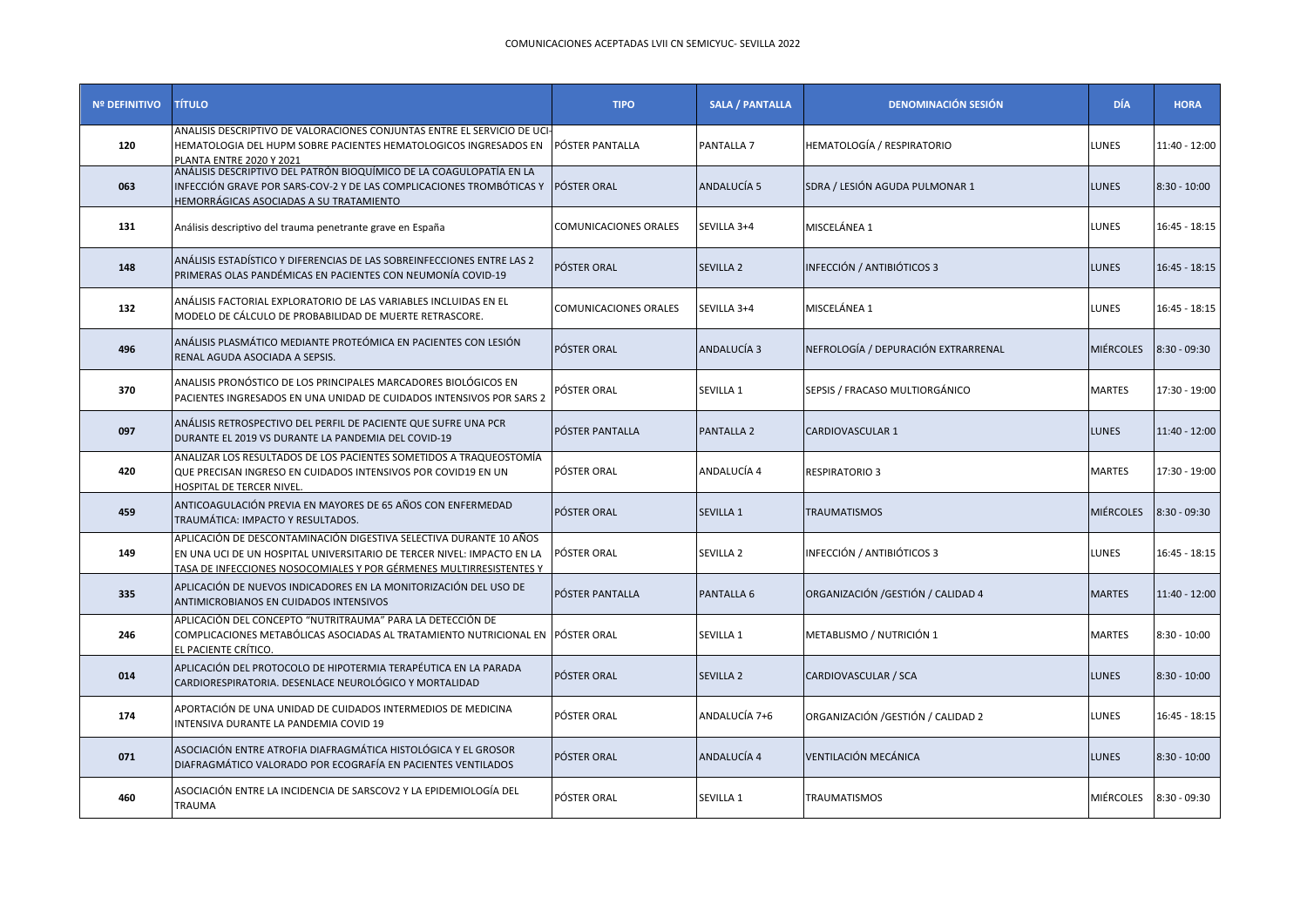| <b>Nº DEFINITIVO</b> | <b>TÍTULO</b>                                                                                                                                                         | <b>TIPO</b>           | <b>SALA / PANTALLA</b> | <b>DENOMINACIÓN SESIÓN</b>         | <b>DÍA</b>       | <b>HORA</b>     |
|----------------------|-----------------------------------------------------------------------------------------------------------------------------------------------------------------------|-----------------------|------------------------|------------------------------------|------------------|-----------------|
| 258                  | ASPERGILOSIS PULMONAR COMO COMPLICACIÓN INFECCIOSA ASOCIADA CON LA<br>INFECCIÓN POR CORONAVIRUS EN PACIENTES GRAVES INGRESADOS EN UCI                                 | PÓSTER ORAL           | ANDALUCÍA 7+6          | INFECCIÓN / ANTIBIÓTICOS 6         | <b>MARTES</b>    | $8:30 - 10:00$  |
| 259                  | ASPERGILOSIS PULMONAR EN EL PACIENTE CRÍTICO                                                                                                                          | PÓSTER ORAL           | ANDALUCÍA 7+6          | INFECCIÓN / ANTIBIÓTICOS 6         | <b>MARTES</b>    | $8:30 - 10:00$  |
| 260                  | ASPERGILOSIS PULMONAR EN PACIENTES CON NEUMONÍA SARS-COV2 EN UCI.<br>RESULTADOS PRELIMINARES. ANÁLISIS DESCRIPTIVO.                                                   | PÓSTER ORAL           | ANDALUCÍA 7+6          | INFECCIÓN / ANTIBIÓTICOS 6         | <b>MARTES</b>    | $8:30 - 10:00$  |
| 261                  | ASPERGILOSIS PULMONAR INVASIVA EN LOS PACIENTES CON NEUMONÍA COVID-<br>19 INGRESADOS EN UCI. INCIDENCIA Y CARACTERÍSTICAS DE LOS PACIENTES.                           | PÓSTER ORAL           | ANDALUCÍA 7+6          | INFECCIÓN / ANTIBIÓTICOS 6         | <b>MARTES</b>    | $8:30 - 10:00$  |
| 262                  | ASPERGILOSIS PULMONAR INVASIVA EN PACIENTES COVID-19 EN NUESTRA<br>UNIDAD DE CUIDADOS INTENSIVOS (HOSPITAL UNIVERSITARIO DE GUADALAJARA)                              | PÓSTER ORAL           | ANDALUCÍA 7+6          | <b>INFECCIÓN / ANTIBIÓTICOS 6</b>  | <b>MARTES</b>    | $8:30 - 10:00$  |
| 175                  | ATENCIÓN AL PACIENTE ANCIANO EN MEDICINA INTENSIVA                                                                                                                    | PÓSTER ORAL           | ANDALUCÍA 7+6          | ORGANIZACIÓN / GESTIÓN / CALIDAD 2 | <b>LUNES</b>     | $16:45 - 18:15$ |
| 346                  | ATENCION AL SCACEST DURANTE LA PANDEMIA                                                                                                                               | COMUNICACIONES ORALES | SEVILLA 3+4            | MISCELÁNEA 3                       | <b>MARTES</b>    | 17:30 - 19:00   |
| 451                  | ATENCIÓN PSICOSOCIAL EN LA UCI EN CONTEXTO DE PANDEMIA POR SARS COV-<br>2: CONTRIBUCIONES DE LA PSICOLOGÍA AL MANEJO INTERDISCIPLINARIO DEL<br>PACIENTE Y LA FAMILIA. | PÓSTER ORAL           | SEVILLA <sub>2</sub>   | ÉTICA                              | <b>MIÉRCOLES</b> | 8:30 - 09:30    |
| 263                  | BACTEREMIA EN PACIENTES CRITICAMENTE ENFERMOS DURANTE LAS DISTINTAS<br>ETAPAS DE LA PANDEMIA POR COVID-19.                                                            | PÓSTER ORAL           | ANDALUCÍA 7+6          | <b>INFECCIÓN / ANTIBIÓTICOS 6</b>  | <b>MARTES</b>    | $8:30 - 10:00$  |
| 104                  | BROTE DE ENCEFALITIS POR VIRUS DEL NILOVOCCIDENTAL EN LA CUENCAVDEL<br>RÍO GUADALQUIVIR: EXPERIENCIA EN CUIDADOS INTENSIVOS                                           | PÓSTER PANTALLA       | PANTALLA 3             | INFECCIÓN / ANTIBIÓTICOS 2         | <b>LUNES</b>     | 11:40 - 12:00   |
| 421                  | BUSCANDO LA MEJORA EN EL LAVADO ENDOTRAQUEAL: FÓRMULA MAGISTRAL<br>DE COCAMIDOPROPILBETAÍNA AL 0.075%                                                                 | PÓSTER ORAL           | ANDALUCÍA 4            | <b>RESPIRATORIO 3</b>              | <b>MARTES</b>    | 17:30 - 19:00   |
| 176                  | CALIDAD DE VIDA DE LOS PACIENTES CON COVID-19 AL AÑO DEL ALTA DE LA<br>UNIDAD DE CUIDADOS INTENSIVOS (UCI).                                                           | PÓSTER ORAL           | ANDALUCÍA 7+6          | ORGANIZACIÓN / GESTIÓN / CALIDAD 2 | <b>LUNES</b>     | $16:45 - 18:15$ |
| 264                  | CALIDAD DE VIDA PERCIBIDA POST ALTA TRAS INFECCIÓN GRAVE POR COVID 19                                                                                                 | PÓSTER ORAL           | ANDALUCÍA 7+6          | INFECCIÓN / ANTIBIÓTICOS 6         | <b>MARTES</b>    | $8:30 - 10:00$  |
| 336                  | CAMBIOS PRODUCIDOS POR LA PANDEMIA EN LA UNIDAD DE MEDICINA<br>INTENSIVA DEL HOSPITAL VIRGEN DE LA VICTORIA (HVV). REFLEXIONES SOBRE<br>LOS MISMOS.                   | PÓSTER PANTALLA       | PANTALLA 6             | ORGANIZACIÓN / GESTIÓN / CALIDAD 4 | <b>MARTES</b>    | 11:40 - 12:00   |
| 388                  | CAPACIDAD PREDICTIVA DE LA ESCALA PRE-DELIRIC EN PACIENTES CRÍTICOS<br>COVID Y NO COVID                                                                               | PÓSTER ORAL           | ANDALUCÍA 7+6          | SEDACIÓN / ANALGESIA               | <b>MARTES</b>    | 17:30 - 19:00   |
| 111                  | CARACTERÍSTICAS CLÍNICAS DE LOS PACIENTES COVID-19 INGRESADOS EN UCI                                                                                                  | PÓSTER PANTALLA       | <b>PANTALLA 5</b>      | <b>RESPIRATORIO 1</b>              | <b>LUNES</b>     | 11:40 - 12:00   |
| 325                  | CARACTERÍSTICAS CLÍNICAS DE PACIENTES CRITICOS INGRESADOS POR INFECCIÓN<br>POR SARS-COV-2                                                                             | PÓSTER PANTALLA       | PANTALLA 4             | SDRA / LESIÓN AGUDA PULMONAR 3     | <b>MARTES</b>    | 11:40 - 12:00   |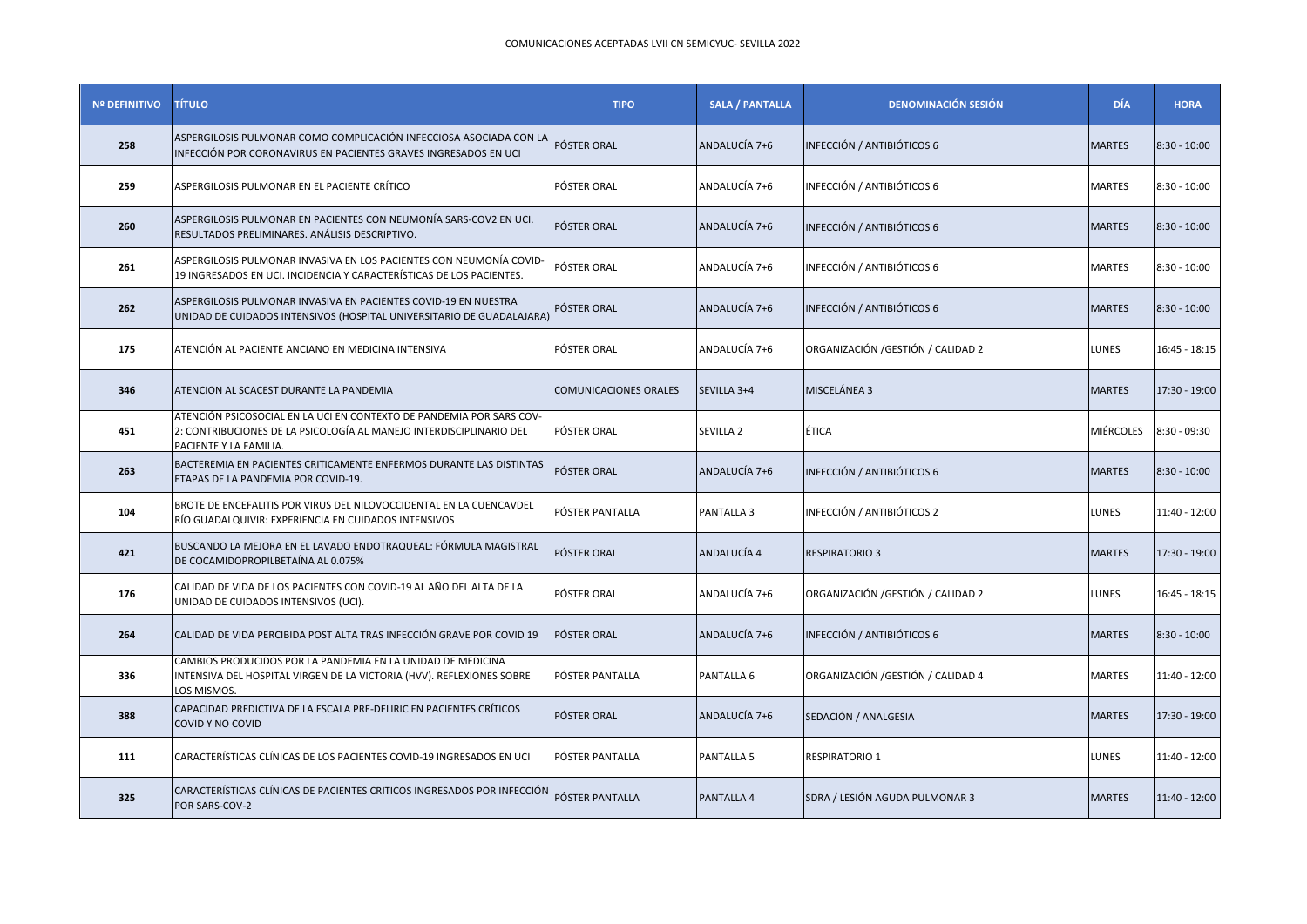| <b>Nº DEFINITIVO</b> | <b>TÍTULO</b>                                                                                                                                              | <b>TIPO</b>           | <b>SALA / PANTALLA</b> | <b>DENOMINACIÓN SESIÓN</b>           | <b>DÍA</b>       | <b>HORA</b>    |
|----------------------|------------------------------------------------------------------------------------------------------------------------------------------------------------|-----------------------|------------------------|--------------------------------------|------------------|----------------|
| 508                  | CARACTERÍSTICAS CLÍNICAS DEL PACIENTE CRÍTICO CON NEUMONÍA POR<br>COVID19 Y ASPERGILOSIS PULMONAR PROBABLE ASOCIADA                                        | PÓSTER PANTALLA       | <b>PANTALLA 2</b>      | INFECCIÓN / ANTIBIÓTICOS 11          | <b>MIÉRCOLES</b> | 10:40 - 11:00  |
| 265                  | CARACTERÍSTICAS CLÍNICAS Y PRONÓSTICO DE LOS PACIENTES INGRESADOS POR<br>NEUMONÍA COVID-19 EN RELACIÓN AL ESTADO DE VACUNACIÓN                             | PÓSTER ORAL           | ANDALUCÍA 7+6          | INFECCIÓN / ANTIBIÓTICOS 6           | <b>MARTES</b>    | $8:30 - 10:00$ |
| 266                  | CARACTERISTICAS DE LA ENFERMEDAD GRAVE EN LOS PACIENTES VACUNADOS<br>PARA EL SARS COV 2. ¿CÓMO ES LA EVOLUCIÓN DE LA ENFERMEDAD?                           | PÓSTER ORAL           | ANDALUCÍA 7+6          | INFECCIÓN / ANTIBIÓTICOS 6           | <b>MARTES</b>    | $8:30 - 10:00$ |
| 084                  | CARACTERISTICAS DE LOS PACIENTES CON ENFERMEDADES REUMÁTICAS<br>AUTOINMUNES EN UCI Y FACTORES RELACIONADOS CON SU MORTALIDAD                               | PÓSTER ORAL           | ANDALUCÍA 3            | SIMULACIÓN / URGENCIAS / EMERGENCIAS | <b>LUNES</b>     | $8:30 - 10:00$ |
| 064                  | CARACTERÍSTICAS DE LOS PACIENTES COVID-19 QUE REQUIEREN INGRESO EN UCI<br>EN LA 6ª OLA                                                                     | PÓSTER ORAL           | ANDALUCÍA 5            | SDRA / LESIÓN AGUDA PULMONAR 1       | <b>LUNES</b>     | $8:30 - 10:00$ |
| 065                  | CARACTERÍSTICAS DE LOS PACIENTES INGRESADOS EN UCI POR NEUMONÍA<br><b>GRAVE POR COVID 19</b>                                                               | PÓSTER ORAL           | ANDALUCÍA 5            | SDRA / LESIÓN AGUDA PULMONAR 1       | <b>LUNES</b>     | $8:30 - 10:00$ |
| 267                  | CARACTERÍSTICAS DE LOS PACIENTES INMUNODEPRIMIDOS Y<br>ONCOHEMATOLÓGICOS CON NEUMONÍA POR COVID-19 EN UNA UCI DE TERCER<br><b>NIVEL</b>                    | PÓSTER ORAL           | ANDALUCÍA 7+6          | INFECCIÓN / ANTIBIÓTICOS 6           | <b>MARTES</b>    | $8:30 - 10:00$ |
| 268                  | CARACTERISTICAS DE NUESTRA COHORTE DE PACIENTES COVID RELACIONADAS<br>CON LA MORTALIDAD DURANTE LAS DIFERENTES OLAS                                        | PÓSTER ORAL           | ANDALUCÍA 7+6          | INFECCIÓN / ANTIBIÓTICOS 6           | <b>MARTES</b>    | $8:30 - 10:00$ |
| 112                  | CARACTERÍSTICAS DEL PACIENTE NO VACUNADO INGRESADO EN UNA UNIDAD DE<br>CUIDADOS CRÍTICOS POR NEUMONÍA POR SARS-COV2.                                       | PÓSTER PANTALLA       | <b>PANTALLA 5</b>      | <b>RESPIRATORIO 1</b>                | <b>LUNES</b>     | 11:40 - 12:00  |
| 066                  | CARACTERÍSTICAS DEMOGRÁFICAS Y CRONOLOGÍA DE LA ENFERMEDAD COVID<br>EN NUESTRO MEDIO.                                                                      | PÓSTER ORAL           | <b>ANDALUCÍA 5</b>     | SDRA / LESIÓN AGUDA PULMONAR 1       | <b>LUNES</b>     | $8:30 - 10:00$ |
| 422                  | CARACTERÍSTICAS EPIDEMIOLÓGICAS DE LA PRIMERA OLA EN PACIENTES COVID<br>19 GRAVE VENTILADOS MECÁNICAMENTE EN EL HOSPITAL EMERGENCIAS ATE<br><b>VITARTE</b> | PÓSTER ORAL           | ANDALUCÍA 4            | <b>RESPIRATORIO 3</b>                | <b>MARTES</b>    | 17:30 - 19:00  |
| 423                  | CARACTERÍSTICAS EPIDEMIOLÓGICAS, CLÍNICAS Y EVOLUTIVAS DE LOS PACIENTES<br>CON COVID INGRESADOS EN UCI                                                     | PÓSTER ORAL           | <b>ANDALUCÍA 4</b>     | <b>RESPIRATORIO 3</b>                | <b>MARTES</b>    | 17:30 - 19:00  |
| 269                  | CARACTERÍSTICAS Y EVOLUCIÓN DE LOS PACIENTES CON ASPERGILLUS ASOCIADA<br>AL COVID (CAPA) DURANTE EL INGRESO EN LA UCI                                      | PÓSTER ORAL           | ANDALUCÍA 7+6          | INFECCIÓN / ANTIBIÓTICOS 6           | <b>MARTES</b>    | $8:30 - 10:00$ |
| 270                  | CARACTERÍSTICAS Y EVOLUCIÓN DE LOS PACIENTES COVID CON INFECCIÓN POR<br>CITOMELAGOVIRUS DURANTE EL INGRESO EN LA UCI                                       | PÓSTER ORAL           | ANDALUCÍA 7+6          | INFECCIÓN / ANTIBIÓTICOS 6           | <b>MARTES</b>    | $8:30 - 10:00$ |
| 452                  | CARACTERISTICAS Y EVOLUCIÓN DE LOS PACIENTES NO CANDIDATOS A INGRESO<br>EN UNA UNIDAD DE CUIDADOS INTENSIVOS (UCI)                                         | PÓSTER ORAL           | SEVILLA <sub>2</sub>   | ÉTICA                                | <b>MIÉRCOLES</b> | 8:30 - 09:30   |
| 271                  | CARACTERÍSTICAS Y RESULTADOS DE LA INTUBACIÓN OROTRAQUEAL PRECOZ EN<br>PACIENTES COVID-19.                                                                 | PÓSTER ORAL           | ANDALUCÍA 7+6          | INFECCIÓN / ANTIBIÓTICOS 6           | <b>MARTES</b>    | $8:30 - 10:00$ |
| 344                  | CARACTERIZACIÓN DEL FENOTIPO PROINFLAMATORIO Y PROTROMBÓTICO DEL<br>ENDOTELIO EN UN MODELO IN VITRO DE COVID-19 EN PACIENTE CRÍTICO                        | COMUNICACIONES ORALES | SEVILLA 3+4            | MISCELÁNEA 3                         | <b>MARTES</b>    | 17:30 - 19:00  |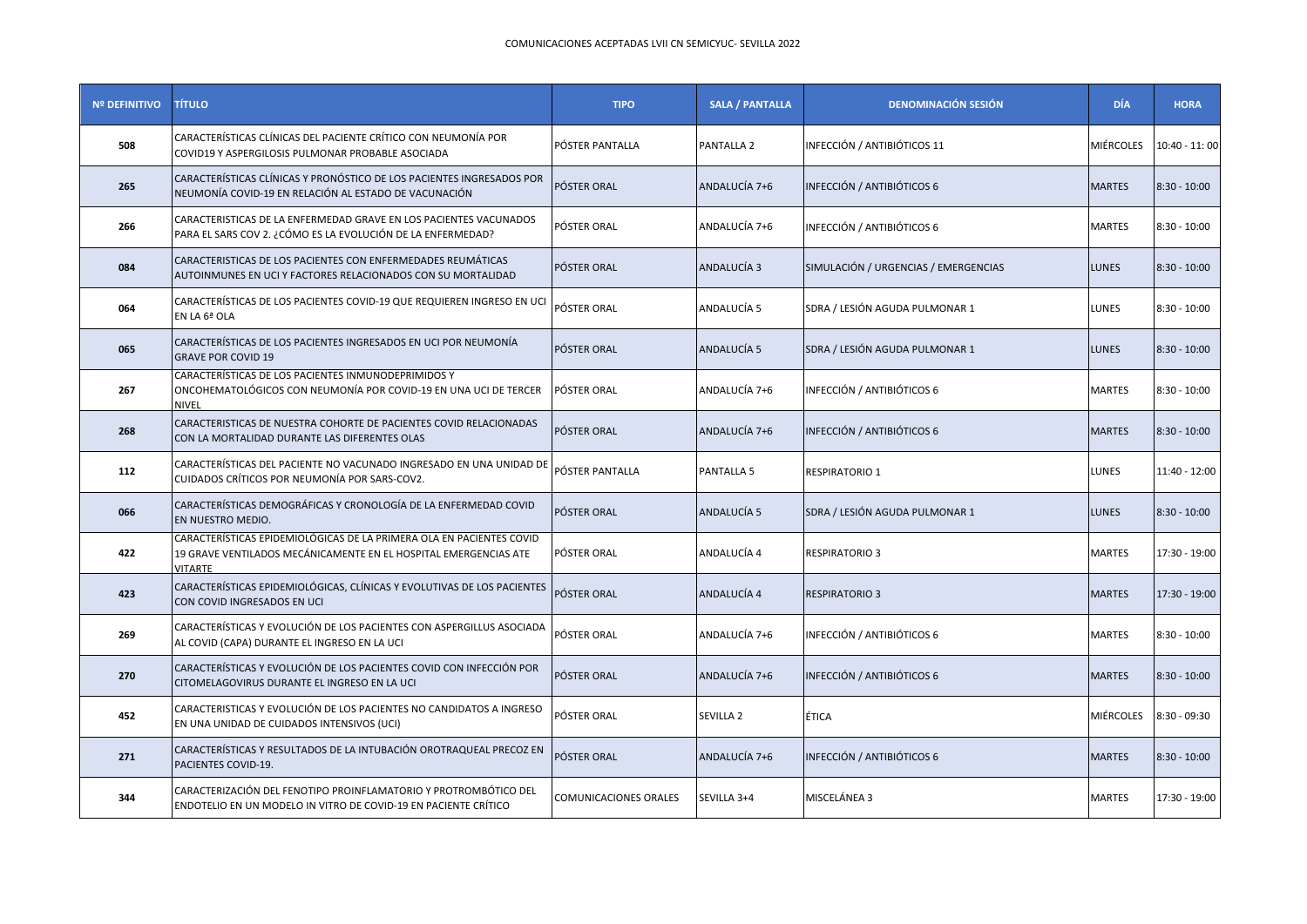| <b>Nº DEFINITIVO</b> | <b>TÍTULO</b>                                                                                                                                                                                              | <b>TIPO</b>                  | <b>SALA / PANTALLA</b> | <b>DENOMINACIÓN SESIÓN</b>                                                 | <b>DÍA</b>       | <b>HORA</b>    |
|----------------------|------------------------------------------------------------------------------------------------------------------------------------------------------------------------------------------------------------|------------------------------|------------------------|----------------------------------------------------------------------------|------------------|----------------|
| 341                  | CETOACIDOSIS DIABÉTICA EUGLUCÉMICA: UN CASO PARA NO OLVIDAR                                                                                                                                                | <b>PÓSTER PANTALLA</b>       | <b>PANTALLA 7</b>      | METABLISMO / NUTRICIÓN 2                                                   | <b>MARTES</b>    | 11:40 - 12:00  |
| 220                  | CIRRHOSIS CHANGES THE PULMONARY RESPONSES TO MECHANICAL<br><b>VENTILATION IN RATS.</b>                                                                                                                     | COMUNICACIONES ORALES        | SEVILLA 3+4            | RESPIRATORIO / SDRA / VM                                                   | <b>MARTES</b>    | $8:30 - 10:00$ |
| 389                  | COLANGIOPATÍA ASOCIADA A KETAMINA, ANÁLISIS DE NUESTRA SERIE                                                                                                                                               | PÓSTER ORAL                  | ANDALUCÍA 7+6          | SEDACIÓN / ANALGESIA                                                       | <b>MARTES</b>    | 17:30 - 19:00  |
| 509                  | COLONIZACIÓN POR MICROORGANISMOS MULTIRRESISTENTES EN PACIENTES<br>COVID-19 INGRESADOS EN UCI.                                                                                                             | PÓSTER PANTALLA              | <b>PANTALLA 2</b>      | INFECCIÓN / ANTIBIÓTICOS 11                                                | <b>MIÉRCOLES</b> | 10:40 - 11:00  |
| 453                  | COMITÉ DE ONCOLOGÍA Y UCI EN NUESTRO HOSPITAL. ¿SE BENEFICIAN<br><b>NUESTROS PACIENTES?</b>                                                                                                                | <b>POSTER ORAL</b>           | <b>SEVILLA 2</b>       | ÉTICA                                                                      | <b>MIÉRCOLES</b> | $8:30 - 09:30$ |
| 015                  | CÓMO HA INFLUIDO LA PANDEMIA DE COVID-19 EN EL MANEJO DE LOS<br>PACIENTES SUPERVIVIENTES DE UNA PARADA CARDIORRESPIRATORIA Y LOS<br>CUIDADOS POSTRESUCITACIÓN                                              | PÓSTER ORAL                  | SEVILLA 2              | CARDIOVASCULAR / SCA                                                       | <b>LUNES</b>     | $8:30 - 10:00$ |
| 443                  | COMO HA INFLUIDO LA PANDEMIA DE SARS-COV-2, SOBRE UNA PATOLOGÍA<br>TIEMPO DEPENDIENTE, COMO ES EL SCACEST.                                                                                                 | PÓSTER ORAL                  | SEVILLA 3+4            | SÍNDROME CORONARIO AGUDO 2                                                 | <b>MIÉRCOLES</b> | $8:30 - 09:30$ |
| 237                  | COMPARACIÓN DE ESTANCIA EN UCI Y COMPLICACIONES ENTRE IMPLANTES DE<br>MARCAPASOS ELECTIVOS Y NO ELECTIVOS.                                                                                                 | PÓSTER ORAL                  | SEVILLA 2              | MARCAPASOS / ARRITMIAS / CIRUGÍA CARDIÁCA /<br>MONITORIZACIÓN HEMODINÁMICA | <b>MARTES</b>    | $8:30 - 10:00$ |
| 133                  | Comparación de la capacidad predictiva de mortalidad de la escala de coma de<br>Glasgow y la GCS-PUPILS SCORE en pacientes con TCE grave.                                                                  | <b>COMUNICACIONES ORALES</b> | SEVILLA 3+4            | MISCELÁNEA 1                                                               | <b>LUNES</b>     | 16:45 - 18:15  |
| 067                  | COMPARACIÓN DE LA MORBIMORTALIDAD ENTRE PACIENTES VACUNADOS Y NO<br>VACUNADOS CON NEUMONIA GRAVE POR COVID-19 EN UCI                                                                                       | PÓSTER ORAL                  | ANDALUCÍA 5            | SDRA / LESIÓN AGUDA PULMONAR 1                                             | LUNES            | $8:30 - 10:00$ |
| 180                  | COMPARACIÓN DE LAS CARACTERÍSTICAS Y EVOLUCIÓN DE LOS PACIENTES<br>INGRESADOS POR NEUMONÍA POR COVID-19 EN UCI DEL HOSPITAL<br><u>UNIVERSITARIO VIRGEN DE LA VICTORIA DE MÁLAGA DURANTE LA PRIMERA OLA</u> | PÓSTER ORAL                  | ANDALUCÍA 5            | SDRA / LESIÓN AGUDA PULMONAR 2                                             | <b>LUNES</b>     | 16:45 - 18:15  |
| 272                  | COMPARACION DE LAS COMPLICACIONES INFECCIOSAS EN PACIENTE<br>INGRESADOS EN UCI POR INSUFICIENCIA RESPIRATORIA AGUDA SECUNDARIA A<br>SARS-COV-2 SEGÚN LA SOBRECARGA ASISTENCIAL                             | PÓSTER ORAL                  | ANDALUCÍA 7+6          | INFECCIÓN / ANTIBIÓTICOS 6                                                 | <b>MARTES</b>    | $8:30 - 10:00$ |
| 354                  | COMPARACIÓN DE LAS INFECCIONES RELACIONADAS CON LA ASISTENCIA<br>SANITARIA ANTES Y DURANTE LA PANDEMIA SARS-COV2                                                                                           | PÓSTER ORAL                  | <b>SEVILLA 2</b>       | INFECCIÓN / ANTIBIÓTICOS 9                                                 | <b>MARTES</b>    | 17:30 - 19:00  |
| 025                  | COMPARACIÓN DE LOS DESENLACES CLÍNICOS DE PACIENTES NEUROCRÍTICOS EN<br><b>TRES TRIENIOS</b>                                                                                                               | PÓSTER ORAL                  | SEVILLA 1              | NEUROINTENSIVISMO 1                                                        | LUNES            | $8:30 - 10:00$ |
| 113                  | COMPARACIÓN DE LOS PACIENTES VACUNADOS Y NO VACUNADOS INGRESADOS<br>EN UCI POR NEUMONÍA POR COVID19 DURANTE EL AÑO 2021.                                                                                   | PÓSTER PANTALLA              | <b>PANTALLA 5</b>      | <b>RESPIRATORIO 1</b>                                                      | <b>LUNES</b>     | 11:40 - 12:00  |
| 002                  | COMPARACIÓN DE MORTALIDAD ENTRE PRIMERA Y SEGUNDA/TERCERA OLA<br>ENTRE 3.795 PACIENTES CRÍTICOS CON NEUMONÍA POR COVID-19 INGRESADOS<br>EN UCI.                                                            | COMUNICACIONES ORALES        | SEVILLA 3+4            | INFECCIÓN / ANTIBIÓTICOS 1                                                 | LUNES            | $8:30 - 10:00$ |
| 347                  | COMPARACIÓN ENTRE DOS ESTRATEGIAS DE TROMBOPROFILAXIS CON HEPARINA<br>A DOSIS ESTÁNDAR VS DOSIS INTERMEDIA EN NEUMONÍA GRAVE POR COVID-19                                                                  | COMUNICACIONES ORALES        | SEVILLA 3+4            | MISCELÁNEA 3                                                               | <b>MARTES</b>    | 17:30 - 19:00  |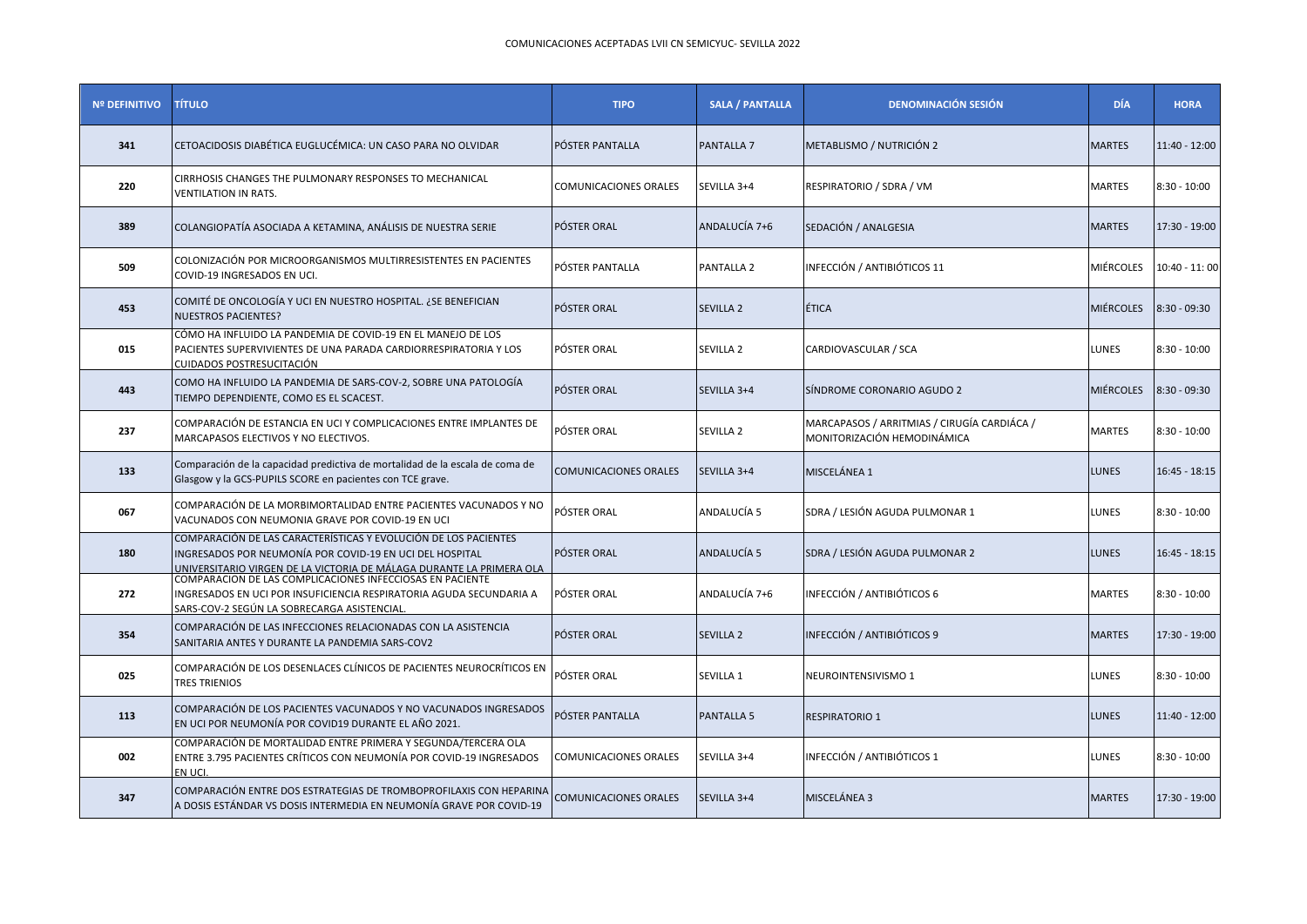| <b>Nº DEFINITIVO</b> | <b>TÍTULO</b>                                                                                                                                                                     | <b>TIPO</b>                  | <b>SALA / PANTALLA</b> | <b>DENOMINACIÓN SESIÓN</b>         | <b>DÍA</b>       | <b>HORA</b>     |
|----------------------|-----------------------------------------------------------------------------------------------------------------------------------------------------------------------------------|------------------------------|------------------------|------------------------------------|------------------|-----------------|
| 177                  | COMPARATIVA DE LA EVOLUCIÓN DE LOS PACIENTES TRAQUEOSTOMIZADOS<br>INGRESADOS EN UCI FRENTE A UNA UNIDAD DE CUIDADOS INTERMEDIOS<br>DURANTE LA PANDEMIA COVID 19                   | PÓSTER ORAL                  | ANDALUCÍA 7+6          | ORGANIZACIÓN / GESTIÓN / CALIDAD 2 | <b>LUNES</b>     | $16:45 - 18:15$ |
| 221                  | COMPARATIVA DE LAS INTUBACIONES EN COVID-19 FRENTE A NO COVID-19.<br>ESTUDIO NACIONAL PROSPECTIVO DE INTUBACIÓN EN EL PACIENTE CRÍTICO<br>(INTUPROS).                             | <b>COMUNICACIONES ORALES</b> | SEVILLA 3+4            | RESPIRATORIO / SDRA / VM           | <b>MARTES</b>    | $8:30 - 10:00$  |
| 098                  | COMPLICACIONES ASOCIADAS A LA PARADA CARDIO-RESPIRATORIA (PCR) EN<br>PACIENTES CON INGRESO EN LA UNIDAD DE CUIDADOS INTENSIVOS (UCI).                                             | PÓSTER PANTALLA              | <b>PANTALLA 2</b>      | <b>CARDIOVASCULAR 1</b>            | <b>LUNES</b>     | 11:40 - 12:00   |
| 315                  | COMPLICACIONES EN LA IMPLANTACION DE UN MARCAPASOS DEFINITIVO EN EL<br>HOSPITAL SANTA BARBARA DE SORIA                                                                            | PÓSTER PANTALLA              | <b>PANTALLA 2</b>      | MARCAPASOS / ARRITMIAS             | <b>MARTES</b>    | 11:40 - 12:00   |
| 424                  | COMPLICACIONES EN LOS PACIENTES CON NEUMONÍA POR SARS-COV2 SEGÚN EL<br>NÚMERO DE OLA.                                                                                             | PÓSTER ORAL                  | ANDALUCÍA 4            | <b>RESPIRATORIO 3</b>              | <b>MARTES</b>    | 17:30 - 19:00   |
| 425                  | COMPLICACIONES NO INFECCIOSAS EN PACIENTES COVID-19 DURANTE LAS<br>PRIMERAS CINCO OLAS DE LA PANDEMIA                                                                             | PÓSTER ORAL                  | ANDALUCÍA 4            | <b>RESPIRATORIO 3</b>              | <b>MARTES</b>    | 17:30 - 19:00   |
| 426                  | CONOCER LA INCIDENCIA DE LOS NEUMOTÓRAX Y SU INFLUENCIA SOBRE LA<br>EVOLUCIÓN CLÍNICA EN LOS PACIENTES CON NEUMONÍA COVID19 EN UNA<br>UNIDAD DE CUIDADOS INTENSIVOS (UCI)         | PÓSTER ORAL                  | ANDALUCÍA 4            | <b>RESPIRATORIO 3</b>              | <b>MARTES</b>    | 17:30 - 19:00   |
| 355                  | CONSUMO DE ANTIBIÓTICOS Y SUS COSTES DERIVADOS TRAS LA<br>IMPLEMENTACIÓN DE UN PROGRAMA DE OPTIMIZACIÓN DEL USO DE<br>ANTIMICROBIANOS (PROA) EN UN SERVICIO DE MEDICINA INTENSIVA | PÓSTER ORAL                  | <b>SEVILLA 2</b>       | <b>INFECCIÓN / ANTIBIÓTICOS 9</b>  | <b>MARTES</b>    | 17:30 - 19:00   |
| 356                  | CONSUMO DE ANTIMICROBIANOS EN PANDEMIA: AMPLIANDO ESPECTRO                                                                                                                        | PÓSTER ORAL                  | <b>SEVILLA 2</b>       | INFECCIÓN / ANTIBIÓTICOS 9         | <b>MARTES</b>    | 17:30 - 19:00   |
| 357                  | CONTROL DE BROTE DE ASPERGILOSIS PULMONAR INVASORA ASOCIADA A COVID-<br>19 (CAPA) A TRAVÉS DE UN PROGRAMA DE MEDIDAS.                                                             | PÓSTER ORAL                  | <b>SEVILLA 2</b>       | INFECCIÓN / ANTIBIÓTICOS 9         | <b>MARTES</b>    | 17:30 - 19:00   |
| 337                  | CORTE DE PREVALENCIA DE UN DÍA EN PLENA SEXTA OLA DE COVID-19 EN<br>FUNCIÓN DE LA VACUNACIÓN PARA EL SARS-COV-2                                                                   | PÓSTER PANTALLA              | PANTALLA 6             | ORGANIZACIÓN / GESTIÓN / CALIDAD 4 | <b>MARTES</b>    | 11:40 - 12:00   |
| 338                  | CORTE DE PREVALENCIA DEL CUMPLIMIENTO DE MEDIDAS DE LA ESTRATEGIA<br>ABCDEF EN EL CUIDADO DEL PACIENTE CRÍTICO EN UNA UNIDAD DE CUIDADOS<br><b>INTENSIVOS</b>                     | PÓSTER PANTALLA              | PANTALLA 6             | ORGANIZACIÓN / GESTIÓN / CALIDAD 4 | <b>MARTES</b>    | 11:40 - 12:00   |
| 125                  | COVID-19 EN CUIDADOS INTENSIVOS: CARACTERÍSTICAS CLÍNICAS Y EVOLUCIÓN<br>DE LOS PACIENTES CON COMPLICACIONES HEMORRÁGICAS.                                                        | COMUNICACIONES ORALES        | SEVILLA 3+4            | MISCELÁNEA 1                       | LUNES            | $16:45 - 18:15$ |
| 247                  | COVID-19 Y ENFERMEDAD METABÓLICA: POTENCIALES BIOMARCADORES<br>INFLAMATORIOS PREDICTORES DE MORTALIDAD EN PACIENTES CRÍTICOS                                                      | PÓSTER ORAL                  | <b>SEVILLA 1</b>       | METABLISMO / NUTRICIÓN 1           | <b>MARTES</b>    | $8:30 - 10:00$  |
| 107                  | CRANEOTOMÍA DE FOSA POSTERIOR EN LA UNIDAD DE CUIDADOS INTENSIVOS:<br>ADAPTACIÓN A LOS NUEVOS TIEMPOS                                                                             | PÓSTER PANTALLA              | PANTALLA 4             | NEUROINTENSIVISMO 2                | <b>LUNES</b>     | 11:40 - 12:00   |
| 461                  | CRANIECTOMIA DESCOMPRESIVA EN PACIENTES CON TRAUMA CRANIENCEFALICO<br><b>GRAVE</b>                                                                                                | PÓSTER ORAL                  | <b>SEVILLA 1</b>       | <b>TRAUMATISMOS</b>                | <b>MIÉRCOLES</b> | 8:30 - 09:30    |
| 454                  | DE LA FATIGA PANDÉMICA AL DESASOSIEGO MORAL EN UNA UNIDAD DE<br>CUIDADOS INTENSIVOS TRAS SEIS OLAS DE LA COVID-19.                                                                | PÓSTER ORAL                  | <b>SEVILLA 2</b>       | ÉTICA                              | <b>MIÉRCOLES</b> | $8:30 - 09:30$  |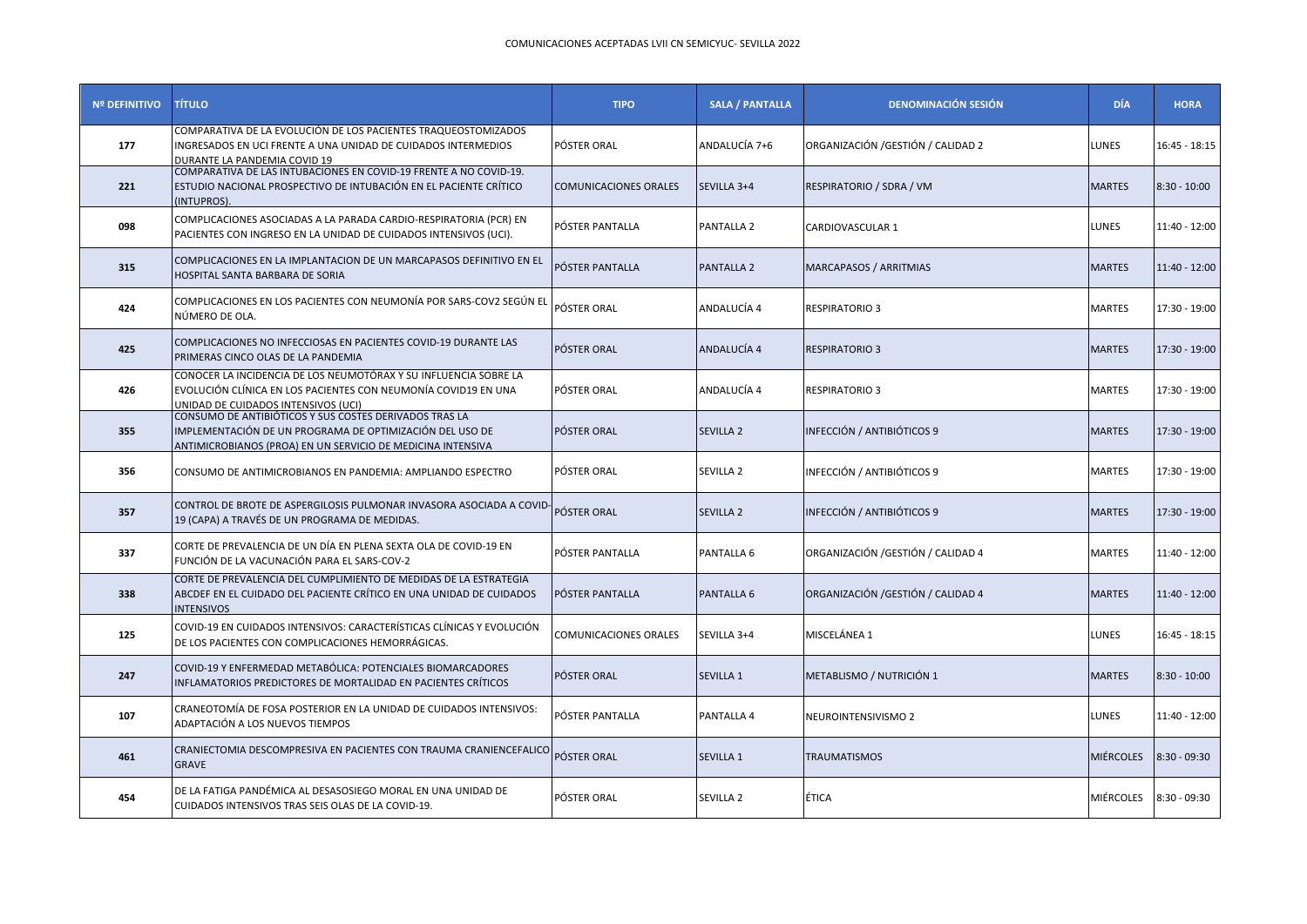| <b>Nº DEFINITIVO</b> | <b>TÍTULO</b>                                                                                                                                              | <b>TIPO</b>           | <b>SALA / PANTALLA</b> | <b>DENOMINACIÓN SESIÓN</b>          | <b>DÍA</b>       | <b>HORA</b>     |
|----------------------|------------------------------------------------------------------------------------------------------------------------------------------------------------|-----------------------|------------------------|-------------------------------------|------------------|-----------------|
| 288                  | DÉFICIT FUNCIONAL DE HIERRO EN LAS UNIDADES DE CUIDADOS INTENSIVOS,<br>¿NECESITAMOS REDEFINIR CONCEPTOS?                                                   | PÓSTER ORAL           | <b>ANDALUCÍA 3</b>     | HEMATOLÓGIA                         | <b>MARTES</b>    | $8:30 - 10:00$  |
| 352                  | DELIRIO GRAVE EN PACIENTES CON NEUMONIA COVID-19 TRATADOS CON<br>VENTILACIÓN NO INVASIVA.                                                                  | COMUNICACIONES ORALES | SEVILLA 3+4            | MISCELÁNEA 3                        | <b>MARTES</b>    | 17:30 - 19:00   |
| 316                  | DEMOGRAFÍA Y CARACTERÍSTICAS DE LA UNIDAD DE MARCAPASOS DEL HOSPITAL<br>COMARCAL DE MINAS DE RIOTINTO                                                      | PÓSTER PANTALLA       | <b>PANTALLA 2</b>      | MARCAPASOS / ARRITMIAS              | <b>MARTES</b>    | 11:40 - 12:00   |
| 497                  | DEPURACIÓN RENAL AUMENTADA EN PACIENTES CRÍTICOS CON COVID-19 Y SIN<br>COVID                                                                               | PÓSTER ORAL           | ANDALUCÍA 3            | NEFROLOGÍA / DEPURACIÓN EXTRARRENAL | <b>MIÉRCOLES</b> | $8:30 - 09:30$  |
| 289                  | DESARROLLO DE LA ALTERACIÓN DE LA HEMOSTASIA EN PACIENTES QUEMADOS                                                                                         | PÓSTER ORAL           | ANDALUCÍA 3            | <b>HEMATOLÓGIA</b>                  | <b>MARTES</b>    | $8:30 - 10:00$  |
| 488                  | DESARROLLO DEL PROGRAMA DE DETECCIÓN DE CÓRNEAS Y TEJIDOS DEL<br>HOSPITAL UNIVERSITARIO VIRGEN DE LA VICTORIA                                              | PÓSTER ORAL           | ANDALUCÍA 4            | DONACIÓN Y TRASPLANTES              | MIÉRCOLES        | $8:30 - 09:30$  |
| 003                  | DESARROLLO Y VALIDACIÓN DE UN SCORE PREDICTIVO DE MORTALIDAD EN<br>PACIENTES CON BACTERIEMIAS QUE PRECISAN DE INGRESO EN UCI                               | COMUNICACIONES ORALES | SEVILLA 3+4            | INFECCIÓN / ANTIBIÓTICOS 1          | <b>LUNES</b>     | $8:30 - 10:00$  |
| 523                  | DESCRIPCIÓN DE INCIDENTES DE SEGURIDAD. INFLUENCIA DE UN SISTEMA DE<br>INFORMACIÓN Y GESTIÓN CLÍNICA.                                                      | PÓSTER PANTALLA       | <b>PANTALLA 5</b>      | ORGANIZACIÓN / GESTIÓN / CALIDAD 5  | <b>MIÉRCOLES</b> | $10:40 - 11:00$ |
| 358                  | DESCRIPCIÓN DE LA TASA DE INFECCIONES URINARIAS EN UNA UCI POLIVALENTE<br>CON USO DE DESCONTAMINACIÓN DIGESTIVA SELECTIVA                                  | PÓSTER ORAL           | <b>SEVILLA 2</b>       | INFECCIÓN / ANTIBIÓTICOS 9          | <b>MARTES</b>    | 17:30 - 19:00   |
| 359                  | DESCRIPCIÓN DE LA TASA DE MICRORGANISMOS MULTIRRESISTENTES EN UNA<br>UCI POLIVALENTE CON USO DE DESCONTAMINACIÓN DIGESTIVA SELECTIVA                       | PÓSTER ORAL           | <b>SEVILLA 2</b>       | INFECCIÓN / ANTIBIÓTICOS 9          | <b>MARTES</b>    | 17:30 - 19:00   |
| 360                  | DESCRIPCIÓN DE LA TASA DE NEUMONIA Y TRAQUEOBRONQUITIS EN UNA UCI<br>POLIVALENTE CON USO DE DESCONTAMINACIÓN DIGESTIVA SELECTIVA                           | PÓSTER ORAL           | <b>SEVILLA 2</b>       | INFECCIÓN / ANTIBIÓTICOS 9          | <b>MARTES</b>    | 17:30 - 19:00   |
| 361                  | DESCRIPCIÓN DE TASAS DE BACTERIEMIA PRIMARIA EN UNA UCI POLIVALENTE DE<br>UN HOSPITAL DE 200-500 CAMAS CON USO DE DESCONTAMINACIÓN DIGESTIVA<br>SELECTIVA. | PÓSTER ORAL           | <b>SEVILLA 2</b>       | INFECCIÓN / ANTIBIÓTICOS 9          | <b>MARTES</b>    | 17:30 - 19:00   |
| 016                  | DESCRIPCIÓN DEL PATRÓN DE DOPPLER TRANSCRANEAL EN PACIENTES CON<br>ASISTENCIA CIRCULATORIA MECÁNICA.¿ QUÉ PODEMOS ESPERAR?                                 | PÓSTER ORAL           | <b>SEVILLA 2</b>       | CARDIOVASCULAR / SCA                | <b>LUNES</b>     | $8:30 - 10:00$  |
| 181                  | DESCRIPCIÓN DEL SÍNDROME POST-UCI (PICS) RELACIONADO A LA ENFERMEDAD<br><b>CRÍTICA POR COVID-19</b>                                                        | PÓSTER ORAL           | ANDALUCÍA 5            | SDRA / LESIÓN AGUDA PULMONAR 2      | <b>LUNES</b>     | 16:45 - 18:15   |
| 362                  | DESCRIPTIVO PRE Y POST PANDEMIA DE LAS INFECCIONES ADQUIRIDAS INTRA-<br><b>UCI</b>                                                                         | PÓSTER ORAL           | <b>SEVILLA 2</b>       | INFECCIÓN / ANTIBIÓTICOS 9          | <b>MARTES</b>    | 17:30 - 19:00   |
| 427                  | DIAGNÓSTICO DE ASPERGILOSIS PULMONAR PROBABLE EN PACIENTES CON<br>NEUMONÍA POR SARS-COV-2                                                                  | PÓSTER ORAL           | ANDALUCÍA 4            | <b>RESPIRATORIO 3</b>               | <b>MARTES</b>    | 17:30 - 19:00   |
| 363                  | DIAGNÓSTICOS Y RESULTADOS MICROBIOLÓGICOS EN PACIENTES CON<br>NEUMONÍA ASOCIADA A VENTILACIÓN MECÁNICA EN UNA UCI<br>NEUROTRAUMATOLÓGICA                   | PÓSTER ORAL           | <b>SEVILLA 2</b>       | INFECCIÓN / ANTIBIÓTICOS 9          | <b>MARTES</b>    | 17:30 - 19:00   |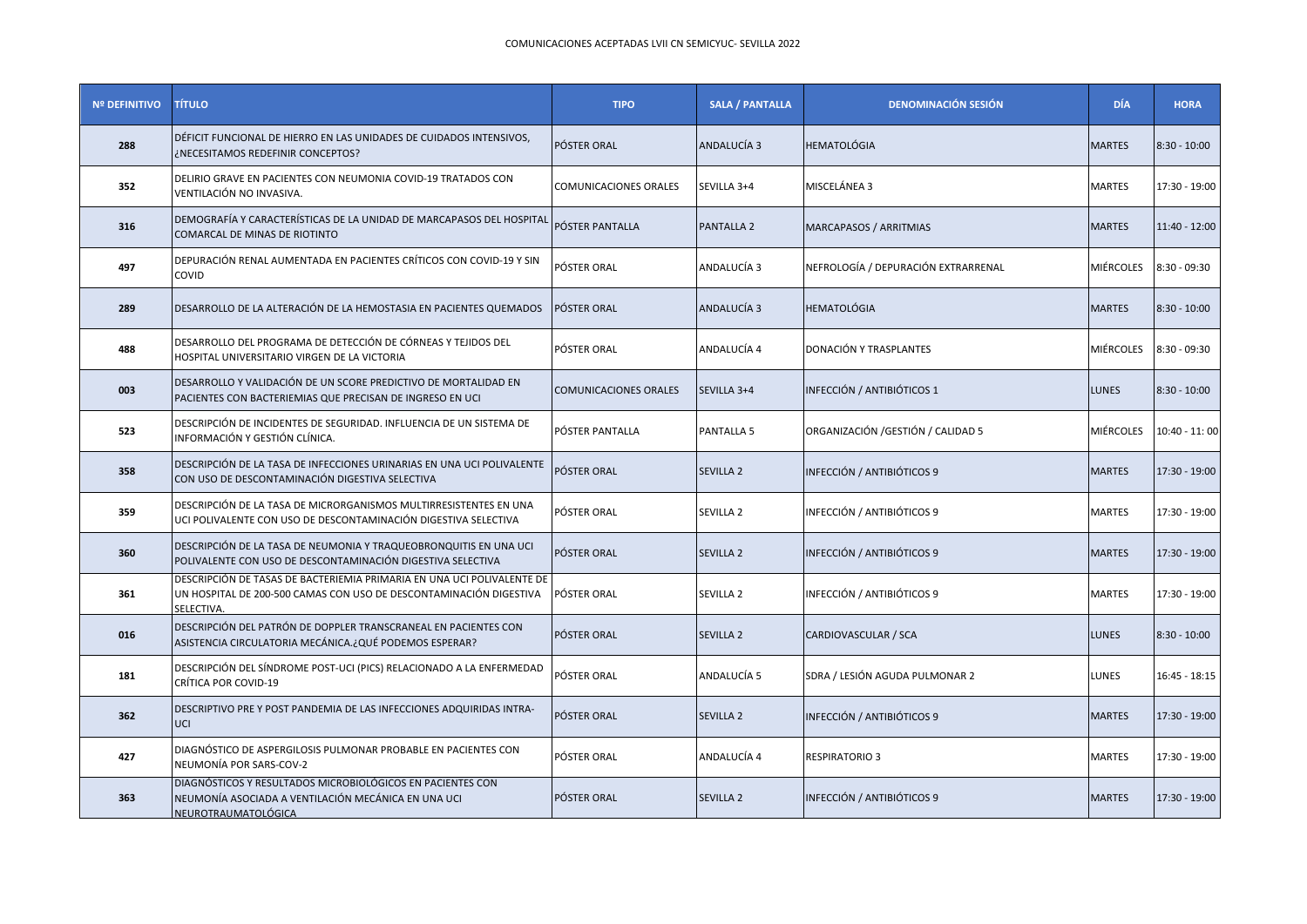| <b>Nº DEFINITIVO</b> | <b>TÍTULO</b>                                                                                                                                                         | <b>TIPO</b>                  | <b>SALA / PANTALLA</b> | <b>DENOMINACIÓN SESIÓN</b>                                                 | <b>DÍA</b>       | <b>HORA</b>     |
|----------------------|-----------------------------------------------------------------------------------------------------------------------------------------------------------------------|------------------------------|------------------------|----------------------------------------------------------------------------|------------------|-----------------|
| 121                  | DIFERENCIA DE MORTALIDAD EN LA PLANTA DE HOSPITALIZACION DE<br>HEMATOLOGIA DEL HUPM SEGÚN LAS VALORACIONES CONJUNTAS REALIZADAS<br>POR SERVICIO UCI-HEMATOLOGIA       | PÓSTER PANTALLA              | PANTALLA <sub>7</sub>  | HEMATOLOGÍA / RESPIRATORIO                                                 | LUNES            | 11:40 - 12:00   |
| 182                  | DIFERENCIAS EN LA MORTALIDAD EN UCI ENTRE PACIENTES VACUNADOS Y NO<br>VACUNADOS CON INSUFICIENCIA RESPIRATORIA GRAVE POR SARS-COV-2.                                  | PÓSTER ORAL                  | ANDALUCÍA 5            | SDRA / LESIÓN AGUDA PULMONAR 2                                             | <b>LUNES</b>     | $16:45 - 18:15$ |
| 364                  | DIFERENCIAS ENTRE PACIENTES VACUNADOS Y NO VACUNADOS CON NEUMONÍA<br>POR COVID-19 EN UNA UCI DE TERCER NIVEL                                                          | PÓSTER ORAL                  | SEVILLA <sub>2</sub>   | INFECCIÓN / ANTIBIÓTICOS 9                                                 | <b>MARTES</b>    | 17:30 - 19:00   |
| 365                  | DIFERENCIAS OBSERVADAS ENTRE PACIENTES COVID-19 Y PACIENTES<br>INGRESADOS POR OTRAS PATOLOGÍAS EN LA UCI DE UN HOSPITAL COMARCAL.<br>DATOS DEL REGISTRO ENVIN.        | PÓSTER ORAL                  | <b>SEVILLA 2</b>       | <b>INFECCIÓN / ANTIBIÓTICOS 9</b>                                          | <b>MARTES</b>    | 17:30 - 19:00   |
| 091                  | DIFERENCIAS SEGÚN RANGO DE EDAD ENTRE LOS PACIENTES JÓVENES CON<br><b>INFARTO DE MIOCARDIO</b>                                                                        | PÓSTER PANTALLA              | PANTALLA 1             | SÍNDROME CORONARIO AGUDO 1                                                 | <b>LUNES</b>     | 11:40 - 12:00   |
| 178                  | DIFERENTES PRISMAS EN LA GESTIÓN DE CAMAS DE LAS UNIDADES DE CUIDADOS<br><b>INTENSIVOS</b>                                                                            | PÓSTER ORAL                  | ANDALUCÍA 7+6          | ORGANIZACIÓN / GESTIÓN / CALIDAD 2                                         | <b>LUNES</b>     | $16:45 - 18:15$ |
| 126                  | DISFAGIA POSTEXTUBACIÓN EN LA NEUMONÍA GRAVE POR SARS-COV-2                                                                                                           | COMUNICACIONES ORALES        | SEVILLA 3+4            | MISCELÁNEA 1                                                               | LUNES            | $16:45 - 18:15$ |
| 085                  | DISMINUCIÓN DE LOS AVISOS POR PARADA CARDIORESPIRATORIA (PCR) EN<br>PLANTA DE HOSPITALIZACIÓN TRAS LA IMPLEMENTACIÓN DE UN MODELO DE<br>DETECCIÓN DE DETERIORO AGUDO. | PÓSTER ORAL                  | ANDALUCÍA 3            | SIMULACIÓN / URGENCIAS / EMERGENCIAS                                       | <b>LUNES</b>     | $8:30 - 10:00$  |
| 547                  | DISMINUCIÓN DEL DAÑO HEPÁTICO Y ESTRÉS OXIDATIVO EN LA DONACIÓN EN<br>ASISTOLIA CONTROLADA MEDIANTE EL USO DE MELATONINA: USO DE MRNA<br>COMO BIOMARCADOR.            | <b>COMUNICACIONES ORALES</b> | SEVILLA 3+4            | MISCELÁNEA 5                                                               | <b>MIÉRCOLES</b> | 11:05 - 12:35   |
| 183                  | DURACIÓN DEL DECÚBITO PRONO EN PACIENTES CON SÍNDROME DE DISTRES<br>RESPIRATORIO SEVERO SECUNDARIO A COVID-19.                                                        | PÓSTER ORAL                  | ANDALUCÍA 5            | SDRA / LESIÓN AGUDA PULMONAR 2                                             | <b>LUNES</b>     | 16:45 - 18:15   |
| 184                  | DURACIÓN ÓPTIMA DE LA VENTILACIÓN MECÁNICA EN DECUBITO PRONO EN LA<br>COVID 19.                                                                                       | PÓSTER ORAL                  | ANDALUCÍA 5            | SDRA / LESIÓN AGUDA PULMONAR 2                                             | <b>LUNES</b>     | $16:45 - 18:15$ |
| 489                  | ECMO EN LA DISFUNCIÓN PRIMARIA DEL INJERTO DEL TRASPLANTE DE PULMÓN                                                                                                   | PÓSTER ORAL                  | ANDALUCÍA 4            | DONACIÓN Y TRASPLANTES                                                     | <b>MIÉRCOLES</b> | $8:30 - 09:30$  |
| 231                  | ECMO VENO-ARTERIAL CENTRAL EN POSTOPERATORIO DE CIRUGIA CARDIACA:<br>EVALUACION DE RESULTADOS.                                                                        | PÓSTER ORAL                  | SEVILLA <sub>2</sub>   | MARCAPASOS / ARRITMIAS / CIRUGÍA CARDIÁCA /<br>MONITORIZACIÓN HEMODINÁMICA | <b>MARTES</b>    | $8:30 - 10:00$  |
| 017                  | ECMO VENO-ARTERIAL EN EL HOSPITAL UNIVERSITARIO DE NAVARRA:<br>EXPERIENCIA INCIAL Y EVALUACION DE RESULTADOS.                                                         | PÓSTER ORAL                  | <b>SEVILLA 2</b>       | CARDIOVASCULAR / SCA                                                       | <b>LUNES</b>     | $8:30 - 10:00$  |
| 326                  | ECMO VENO-VENOSO EN EL COVID19: ASPECTOS EPIDEMIOLÓGICOS CLAVE EN 2<br>AÑOS DE EXPERIENCIA.                                                                           | PÓSTER PANTALLA              | PANTALLA 4             | SDRA / LESIÓN AGUDA PULMONAR 3                                             | <b>MARTES</b>    | 11:40 - 12:00   |
| 185                  | ECMO VENO-VENOSO EN PACIENTES COVID-19. EVALUACION DE RESULTADOS<br>DESDE EL INICIO DE LA PANDEMIA.                                                                   | PÓSTER ORAL                  | ANDALUCÍA 5            | SDRA / LESIÓN AGUDA PULMONAR 2                                             | <b>LUNES</b>     | $16:45 - 18:15$ |
| 428                  | ECOCARDIOGRAFÍA, ECOGRAFÍA PULMONAR Y MONITORIZACIÓN<br>HEMODINÁMICA MEDIANTE TERMODILUCIÓN TRANSPULMONAR. ANALISIS DE<br>DATOS EN FUNCIÓN DEL SCORE DE LÍNEAS B.     | PÓSTER ORAL                  | ANDALUCÍA 4            | <b>RESPIRATORIO 3</b>                                                      | <b>MARTES</b>    | 17:30 - 19:00   |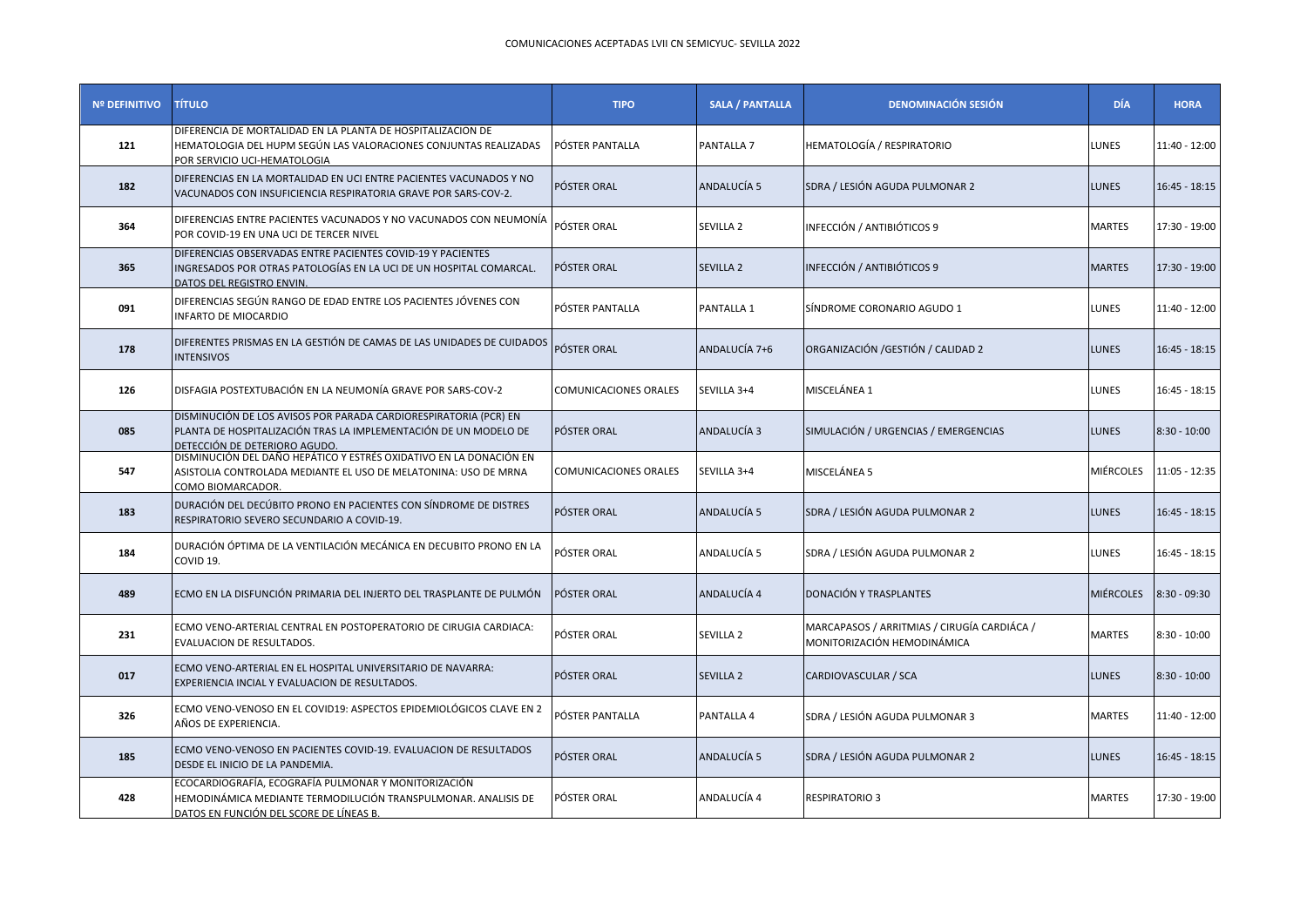| <b>Nº DEFINITIVO</b> | TÍTULO                                                                                                                                                                                                  | <b>TIPO</b>           | <b>SALA / PANTALLA</b> | <b>DENOMINACIÓN SESIÓN</b>        | <b>DÍA</b>    | <b>HORA</b>     |
|----------------------|---------------------------------------------------------------------------------------------------------------------------------------------------------------------------------------------------------|-----------------------|------------------------|-----------------------------------|---------------|-----------------|
| 195                  | ECOGRAFÍA PULMONAR, VOLUME-VIEW Y AGUA EXTRAVASCULAR PULMONAR.                                                                                                                                          | PÓSTER ORAL           | ANDALUCÍA 4            | <b>RESPIRATORIO 2</b>             | <b>LUNES</b>  | 16:45 - 18:15   |
| 248                  | EFECTO DE LA COMPOSICIÓN LIPÍDICA DE FÓRMULAS PARENTERALES SOBRE EL<br>ESTADO OXIDATIVO EN ENFERMOS CRÍTICOS                                                                                            | PÓSTER ORAL           | SEVILLA 1              | METABLISMO / NUTRICIÓN 1          | <b>MARTES</b> | $8:30 - 10:00$  |
| 072                  | EFECTO DE LA PRESENTACIÓN DE CONFLICTO DE INTERESES EN LAS<br>CARACTERÍSTICAS METODOLÓGICAS Y RESULTADOS DE LOS ENSAYOS CLÍNICOS<br><u>ALEATORIZADOS PUBLICADOS SOBRE VENTILACIÓN NO INVASIVA</u>       | PÓSTER ORAL           | ANDALUCÍA 4            | VENTILACIÓN MECÁNICA              | <b>LUNES</b>  | $8:30 - 10:00$  |
| 073                  | EFECTO DE LA PRESENTACIÓN DE FINANCIACIÓN EN LAS CARACTERÍSTICAS<br>METODOLÓGICAS Y RESULTADOS DE LOS ENSAYOS CLÍNICOS ALEATORIZADOS<br>PUBLICADOS SOBRE VENTILACIÓN NO INVASIVA.                       | PÓSTER ORAL           | ANDALUCÍA 4            | VENTILACIÓN MECÁNICA              | LUNES         | $8:30 - 10:00$  |
| 179                  | EFECTO DE UNA INTERVENCIÓN MUSICAL CON MÚSICA EN DIRECTO A PACIENTES<br>CON VENTILACIÓN MECÁNICA (VM) EN EL RITMO DEL CORTISOL Y LA HORMONA<br>DE CRECIMIENTO (GH)                                      | PÓSTER ORAL           | ANDALUCÍA 7+6          | ORGANIZACIÓN /GESTIÓN / CALIDAD 2 | <b>LUNES</b>  | 16:45 - 18:15   |
| 196                  | EFECTO MACKLIN COMO PREDICTOR RADIOLÓGICO PRECOZ DE BAROTRAUMA EN<br>PACIENTES COVID-19 CON SDRA EN VENTILACIÓN MECÁNICA INVASIVA                                                                       | PÓSTER ORAL           | ANDALUCÍA 4            | <b>RESPIRATORIO 2</b>             | <b>LUNES</b>  | 16:45 - 18:15   |
| 004                  | EFECTO SOBRE LA MORTALIDAD A LOS 28 DÍAS DE INGRESO DE LOS FÁRMACOS<br>INMUNOMODULADORES EN LA COHORTE DE PACIENTES CON INFECCIÓN COVID-<br>19 RECOGIDA EN EL REGISTRO ENVIN HELICS DURANTE LA PANDEMIA | COMUNICACIONES ORALES | SEVILLA 3+4            | INFECCIÓN / ANTIBIÓTICOS 1        | <b>LUNES</b>  | $8:30 - 10:00$  |
| 366                  | EFECTOS COLATERALES DE LA PANDEMIA POR COVID 19 EN EL GRUPO DE<br>OPTIMIZACIÓN Y CONTROL DE LA TERAPÉUTICA ANTIMICROBIANA EN UCI.                                                                       | PÓSTER ORAL           | <b>SEVILLA 2</b>       | INFECCIÓN / ANTIBIÓTICOS 9        | <b>MARTES</b> | 17:30 - 19:00   |
| 367                  | EFECTOS DE LA VACUNACIÓN EN LA EVOLUCIÓN DE LA ENFERMEDAD CRÍTICA<br>POR COVID-19                                                                                                                       | PÓSTER ORAL           | <b>SEVILLA 2</b>       | INFECCIÓN / ANTIBIÓTICOS 9        | <b>MARTES</b> | 17:30 - 19:00   |
| 186                  | EFECTOS DEL DECUBITO PRONO VIGIL SOBRE LA OXIGENACIÓN Y FRECUENCIA<br>RESPIRATORIA Y SUS ASOCIACIONES CON LA NECESIDAD DE INTUBACIÓN<br>TEMPRANA EN PACIENTES CON INSUFICIENCIA RESPIRATORIA HIPOXÉMICA | PÓSTER ORAL           | ANDALUCÍA 5            | SDRA / LESIÓN AGUDA PULMONAR 2    | <b>LUNES</b>  | 16:45 - 18:15   |
| 187                  | EFECTOS DEL ÓXIDO NÍTRICO INHALADO EN LOS ENFERMOS CON SDRA GRAVE<br>INDUCIDO POR COVID-19: SERIE DE CASOS RETROSPECTIVA.                                                                               | PÓSTER ORAL           | <b>ANDALUCÍA 5</b>     | SDRA / LESIÓN AGUDA PULMONAR 2    | <b>LUNES</b>  | 16:45 - 18:15   |
| 368                  | EFICACIA, SEGURIDAD Y PROBABILIDAD DE ALCANZAR EL OBJETIVO<br>FARMACODINÁMICO CON IMIPENEM/CILASTATINA/RELEBACTAM (IMI/REL) EN<br>ADULTOS CON NEUMONÍA BACTERIANA ADQUIRIDA EN EL HOSPITAL O ASOCIADA   | PÓSTER ORAL           | <b>SEVILLA 2</b>       | INFECCIÓN / ANTIBIÓTICOS 9        | <b>MARTES</b> | 17:30 - 19:00   |
| 249                  | EFICIENCIA NUTRICIONAL SEGÚN LA DURACIÓN DEL DECÚBITO PRONO EN<br>PACIENTES CON SÍNDROME DE DISTRESS RESPIRATORIO AGUDO DEL ADULTO<br>(SDRA) POR COVID-19                                               | PÓSTER ORAL           | <b>SEVILLA 1</b>       | METABLISMO / NUTRICIÓN 1          | <b>MARTES</b> | $8:30 - 10:00$  |
| 250                  | EL ANION GAP CORREGIDO COMO PREDICTOR INDEPENDIENTE DE LA<br>MORTALIDAD EN EL PACIENTE CON ACIDOSIS METABOLICA ASOCIADA A LA<br>SEPSIS.                                                                 | PÓSTER ORAL           | <b>SEVILLA 1</b>       | METABLISMO / NUTRICIÓN 1          | <b>MARTES</b> | $8:30 - 10:00$  |
| 371                  | EL EMPLEO DE TOCILIZUMAB EN LA VIDA REAL: TIPO DE PACIENTE E IMPACTO EN<br>EL PRONÓSTICO                                                                                                                | PÓSTER ORAL           | <b>SEVILLA 1</b>       | SEPSIS / FRACASO MULTIORGÁNICO    | <b>MARTES</b> | 17:30 - 19:00   |
| 188                  | EL FUTURO DEL PACIENTE CON SARS-COV-2 CRÍTICO: ¿DEBERÍAMOS AMPLIAR LOS<br>CRITERIOS DE INGRESO EN UCI?                                                                                                  | PÓSTER ORAL           | ANDALUCÍA 5            | SDRA / LESIÓN AGUDA PULMONAR 2    | LUNES         | 16:45 - 18:15   |
| 118                  | EL INTENTO AUTOLÍTICO QUE LLEGA A UCI: PERFIL DEL PACIENTE.                                                                                                                                             | PÓSTER PANTALLA       | <b>PANTALLA 6</b>      | ÉTICA / URGENCIAS / EMERGENCIAS   | <b>LUNES</b>  | $11:40 - 12:00$ |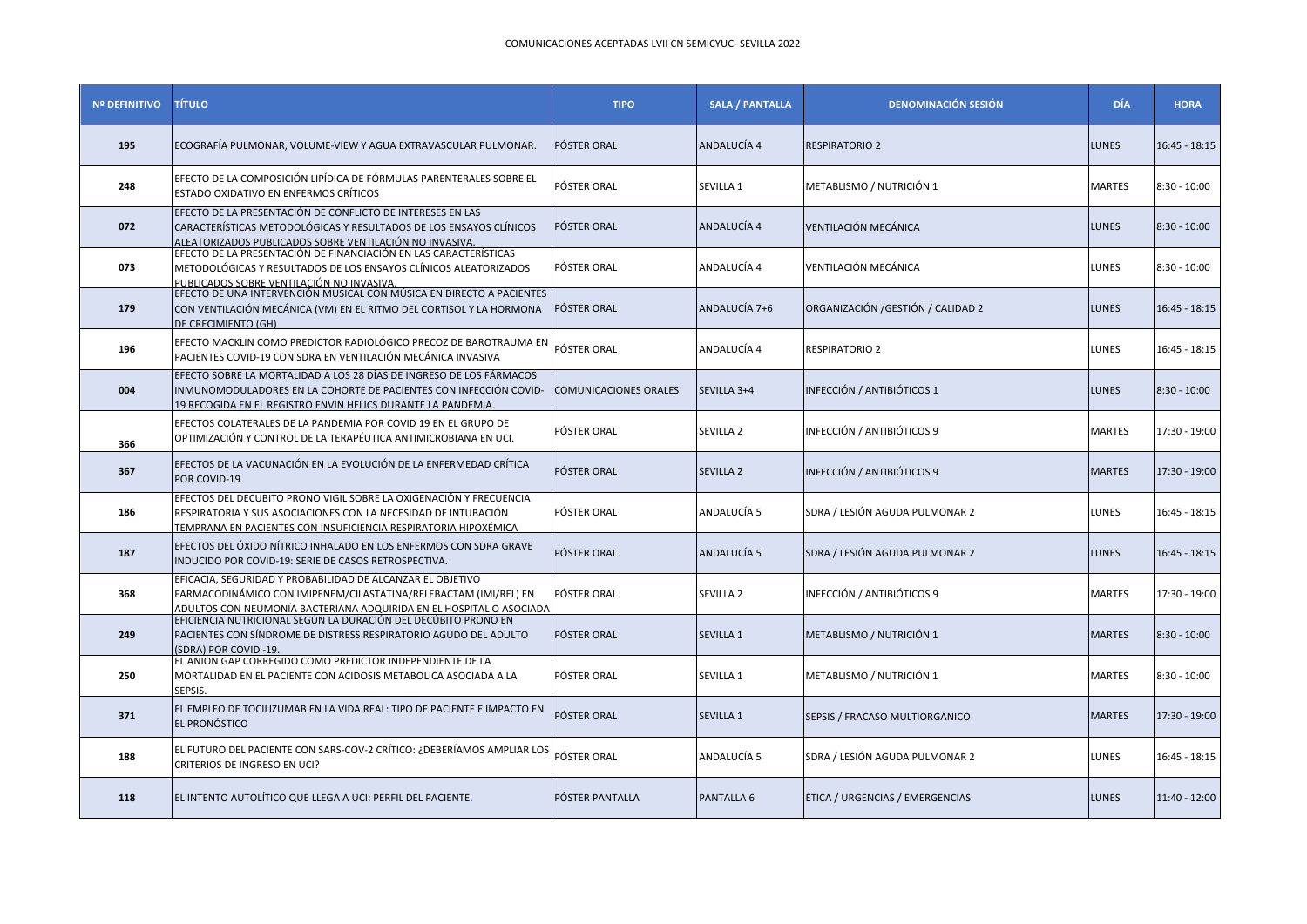| <b>Nº DEFINITIVO</b> | <b>TÍTULO</b>                                                                                                                                                                                    | <b>TIPO</b>     | <b>SALA / PANTALLA</b> | <b>DENOMINACIÓN SESIÓN</b>                                                 | <b>DÍA</b>       | <b>HORA</b>     |
|----------------------|--------------------------------------------------------------------------------------------------------------------------------------------------------------------------------------------------|-----------------|------------------------|----------------------------------------------------------------------------|------------------|-----------------|
| 241                  | EL PAPEL DEL INTENSIVISTA EN UNA UNIDAD DE HIPERTENSIÓN PULMONAR                                                                                                                                 | PÓSTER ORAL     | SEVILLA 2              | MARCAPASOS / ARRITMIAS / CIRUGÍA CARDIÁCA /<br>MONITORIZACIÓN HEMODINÁMICA | <b>MARTES</b>    | $8:30 - 10:00$  |
| 189                  | EL PRONO PROLONGADO ( >/= 32 HORAS) EN PACIENTES CON SDRA POR SARS-<br>COV2 SE ASOCIA SIGNIFICATIVAMENTE A UNA MENOR MORTALIDAD A LOS 90<br>DÍAS.                                                | PÓSTER ORAL     | ANDALUCÍA 5            | SDRA / LESIÓN AGUDA PULMONAR 2                                             | <b>LUNES</b>     | $16:45 - 18:15$ |
| 524                  | LEL TRIAJE POR LA UCI EXTENDIDA. PERFIL DE LOS PACIENTES ATENDIDOS.                                                                                                                              | PÓSTER PANTALLA | <b>PANTALLA 5</b>      | ORGANIZACIÓN / GESTIÓN / CALIDAD 5                                         | <b>MIÉRCOLES</b> | 10:40 - 11:00   |
| 327                  | EMPLEO DE CORTICOIDES A ALTAS DOSIS EN LA INSUFICIENCIA RESPIRATORIA<br>AGUDA REFRACTARIA POR INFECCIÓN GRAVE POR SARS-COV2.                                                                     | PÓSTER PANTALLA | <b>PANTALLA 4</b>      | SDRA / LESIÓN AGUDA PULMONAR 3                                             | <b>MARTES</b>    | 11:40 - 12:00   |
| 541                  | ENCUESTA NACIONAL SOBRE LA IMPLANTACIÓN DE SISTEMAS PARA LA<br>PREVENCIÓN DE ERRORES DE MEDICACIÓN (PREVEMED) EN LAS UCI DE ADULTOS, COMUNICACIONES ORALES<br>PEDIÁTRICAS Y NEONATALES DE ESPAÑA |                 | SEVILLA 3+4            | MISCELÁNEA 5                                                               | <b>MIÉRCOLES</b> | $11:05 - 12:35$ |
| 197                  | ENFERMEDAD CRÍTICA POR COVID-19: ANÁLISIS DE UNA COHORTE DE 630<br>PACIENTES.                                                                                                                    | PÓSTER ORAL     | ANDALUCÍA 4            | <b>RESPIRATORIO 2</b>                                                      | <b>LUNES</b>     | $16:45 - 18:15$ |
| 190                  | ENFERMEDAD CRÍTICA POR COVID-19: CARACTERÍSTICAS CLÍNICAS Y DIFERENCIAS<br>ENTRE LAS ADQUIRIDAS EN LA COMUNIDAD Y LAS NOSOCOMIALES.                                                              | PÓSTER ORAL     | ANDALUCÍA 5            | SDRA / LESIÓN AGUDA PULMONAR 2                                             | <b>LUNES</b>     | $16:45 - 18:15$ |
| 191                  | ENFERMEDAD CRÍTICA POR SARS-COV2 EXTRAPULMONAR: ANÁLISIS DE<br>EVOLUCIÓN Y RESULTADOS.                                                                                                           | PÓSTER ORAL     | ANDALUCÍA 5            | SDRA / LESIÓN AGUDA PULMONAR 2                                             | <b>LUNES</b>     | $16:45 - 18:15$ |
| 038                  | ENFERMEDAD GRAVE POR COVID-19 EN DOS HOSPITALES PRIVADOS DE LA<br>COMUNIDAD DE MADRID DURANTE LA PRIMERA OLA DE LA PANDEMIA: GESTIÓN POÓSTER ORAL<br>DE RECURSOS Y RESULTADOS CLÍNICOS           |                 | ANDALUCÍA 7+6          | ORGANIZACIÓN / GESTIÓN / CALIDAD 1                                         | <b>LUNES</b>     | $8:30 - 10:00$  |
| 198                  | EPIDEMIOLOGÍA DEL TROMBOEMBOLISMO PULMONAR AGUDO (TEP) EN UNA<br>UNIDAD DE CUIDADOS INTENSIVOS (UCI).                                                                                            | PÓSTER ORAL     | ANDALUCÍA 4            | <b>RESPIRATORIO 2</b>                                                      | <b>LUNES</b>     | $16:45 - 18:15$ |
| 039                  | ESCALAS APACHE-II Y SOFA EN EL SHOCK SÉPTICO: ANÁLISIS COMPARATIVO<br>RETROSPECTIVO DE SU UTILIDAD PARA PREDECIR MORTALIDAD                                                                      | PÓSTER ORAL     | ANDALUCÍA 7+6          | ORGANIZACIÓN / GESTIÓN / CALIDAD 1                                         | <b>LUNES</b>     | $8:30 - 10:00$  |
| 314                  | ESTIMULACIÓN CARDIACA EN LA RAMA IZQUIERDA. INICIO DE UN PROGRAMA EN<br>UCI                                                                                                                      | PÓSTER PANTALLA | <b>PANTALLA 2</b>      | <b>MARCAPASOS / ARRITMIAS</b>                                              | <b>MARTES</b>    | 11:40 - 12:00   |
| 498                  | ESTRATEGIAS DE ANTICOAGULACIÓN EN TERAPIA DE REEMPLAZO RENAL EN<br>PACIENTES CRÍTICOS COVID-19: HEPARINA VS CITRATO                                                                              | PÓSTER ORAL     | ANDALUCÍA 3            | NEFROLOGÍA / DEPURACIÓN EXTRARRENAL                                        | <b>MIÉRCOLES</b> | 8:30 - 09:30    |
| 040                  | ESTRATIFICACIÓN DE GRUPOS DE RIESGO DE COMPLICACIONES MAYORES EN LA<br>INTUBACIÓN EN UCI. ESTUDIO INTUPROS (INTUBACIÓN PROSPECTIVA EN UCIS DE<br>ESPAÑA)                                         | PÓSTER ORAL     | ANDALUCÍA 7+6          | ORGANIZACIÓN / GESTIÓN / CALIDAD 1                                         | <b>LUNES</b>     | $8:30 - 10:00$  |
| 548                  | ESTUDIO CINÉTICO DEL VORICONAZOL EN PACIENTES CON ECMO Y<br>ASPERGILLOSIS PULMONAR                                                                                                               | PÓSTER ORAL     | SEVILLA <sub>2</sub>   | INFECCIÓN / ANTIBIÓTICOS 13                                                | <b>MIÉRCOLES</b> | 11:05 - 12:35   |
| 041                  | ESTUDIO COMPARATIVO DE LA MORBILIDAD ASOCIADA AL USO DE CATÉTERES<br>VENOSOS CENTRALES DE INSERCIÓN PERIFÉRICA (PICC) EN PACIENTES<br>AMBULATORIOS Y HOSPITALIZADOS                              | PÓSTER ORAL     | ANDALUCÍA 7+6          | ORGANIZACIÓN / GESTIÓN / CALIDAD 1                                         | <b>LUNES</b>     | $8:30 - 10:00$  |
| 549                  | ESTUDIO DE LA ADHERENCIA AL PROGRAMA DE VACUNACIÓN FRENTE A SARS<br>COV-2 DE LOS PACIENTES DADOS DE ALTA VIVOS DE UCI                                                                            | PÓSTER ORAL     | SEVILLA 2              | INFECCIÓN / ANTIBIÓTICOS 13                                                | <b>MIÉRCOLES</b> | 11:05 - 12:35   |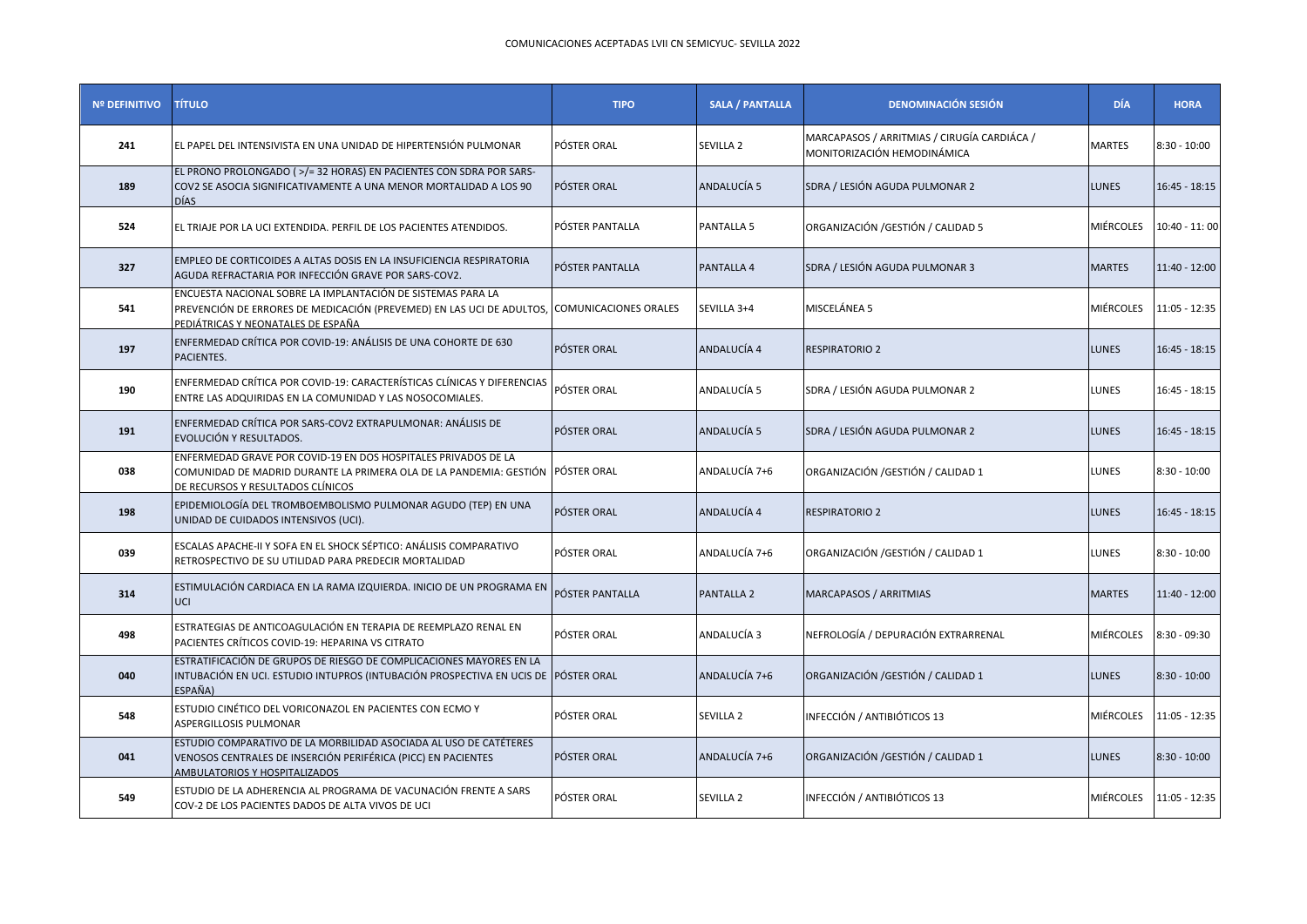| <b>Nº DEFINITIVO</b> | <b>TÍTULO</b>                                                                                                                                                                        | <b>TIPO</b>                  | <b>SALA / PANTALLA</b> | <b>DENOMINACIÓN SESIÓN</b>                                                 | <b>DÍA</b>       | <b>HORA</b>     |
|----------------------|--------------------------------------------------------------------------------------------------------------------------------------------------------------------------------------|------------------------------|------------------------|----------------------------------------------------------------------------|------------------|-----------------|
| 222                  | ESTUDIO DE LA CAPTACIÓN CELULAR Y LA BIODISTRIBUCIÓN PULMONAR DE<br>NANOCÁPSULAS DE PLGA FLUORESCENTES CON DIFERENTES CARGAS<br><b>SUPERFICIALES</b>                                 | <b>COMUNICACIONES ORALES</b> | SEVILLA 3+4            | RESPIRATORIO / SDRA / VM                                                   | <b>MARTES</b>    | $8:30 - 10:00$  |
| 550                  | ESTUDIO DE LA EXPRESIÓN DE LAS TRAMPAS EXTRACELULARES DE NEUTRÓFILOS<br>(NETS) EN PACIENTES CRÍTICOS.                                                                                | PÓSTER ORAL                  | SEVILLA <sub>2</sub>   | <b>INFECCIÓN / ANTIBIÓTICOS 13</b>                                         | <b>MIÉRCOLES</b> | $11:05 - 12:35$ |
| 026                  | ESTUDIO DE LA PREVALENCIA DE LA MIOCARDIOPATÍA POR ESTRÉS EN EL<br>PACIENTE NEUROCRÍTICO MEDIANTE DEFORMACIÓN MIOCÁRDICA.                                                            | PÓSTER ORAL                  | <b>SEVILLA 1</b>       | NEUROINTENSIVISMO 1                                                        | <b>LUNES</b>     | $8:30 - 10:00$  |
| 074                  | ESTUDIO DE LOS PARÁMETROS DE MECÁNICA RESPIRATORIA EN LOS PACIENTES<br>CON SÍNDROME DE DISTRÉS RESPIRATORIO (SDRA) CON NEUMONÍA SECUNDARIA PÓSTER ORAL<br>A INFECCIÓN POR SARS-COV-2 |                              | ANDALUCÍA 4            | VENTILACIÓN MECÁNICA                                                       | LUNES            | $8:30 - 10:00$  |
| 444                  | ESTUDIO DESCRIPTIVO DE CARACTERISTICAS BASALES DE JÓVENES CON INFARTO<br>DE MIOCARDIO (IAM): DIFERENCIAS ENTRE HOMBRES Y MUJERES.                                                    | PÓSTER ORAL                  | SEVILLA 3+4            | SÍNDROME CORONARIO AGUDO 2                                                 | <b>MIÉRCOLES</b> | $8:30 - 09:30$  |
| 086                  | ESTUDIO DESCRIPTIVO DE LA ACTIVIDAD REALIZADA FUERA DE LA UCI DURANTE<br>LAS GUARDIAS EN UN HOSPITAL COMARCAL                                                                        | PÓSTER ORAL                  | ANDALUCÍA 3            | SIMULACIÓN / URGENCIAS / EMERGENCIAS                                       | <b>LUNES</b>     | $8:30 - 10:00$  |
| 238                  | ESTUDIO DESCRIPTIVO DE LOS IMPLANTES DE MARCAPASOS REALIZADOS EN<br>NUESTRA UNIDAD.                                                                                                  | PÓSTER ORAL                  | <b>SEVILLA 2</b>       | MARCAPASOS / ARRITMIAS / CIRUGÍA CARDIÁCA /<br>MONITORIZACIÓN HEMODINÁMICA | <b>MARTES</b>    | $8:30 - 10:00$  |
| 042                  | ESTUDIO DESCRIPTIVO DE PACIENTES AÑOSOS INGRESADOS EN LA UNIDAD DE<br>CUIDADOS INTENSIVOS (2021)                                                                                     | PÓSTER ORAL                  | ANDALUCÍA 7+6          | ORGANIZACIÓN / GESTIÓN / CALIDAD 1                                         | <b>LUNES</b>     | 8:30 - 10:00    |
| 199                  | ESTUDIO DESCRIPTIVO DE PACIENTES CON NEUMONIA BILATERAL POR SARS-<br>COV2 DURANTE 2021.                                                                                              | PÓSTER ORAL                  | ANDALUCÍA 4            | <b>RESPIRATORIO 2</b>                                                      | <b>LUNES</b>     | $16:45 - 18:15$ |
| 525                  | ESTUDIO DESCRIPTIVO DE PACIENTES JÓVENES INGRESADOS EN LA UNIDAD DE<br>CUIDADOS INTENSIVOS DEL HOSPITAL UNIVERSITARIO DE PUERTO REAL (2021).                                         | PÓSTER PANTALLA              | <b>PANTALLA 5</b>      | ORGANIZACIÓN / GESTIÓN / CALIDAD 5                                         | <b>MIÉRCOLES</b> | $10:40 - 11:00$ |
| 122                  | ESTUDIO DESCRIPTIVO DE PACIENTES ONCOHEMATOLÓGICOS INFECTADOS Y NO<br>INFECTADOS POR SARS-COV-2 INGRESADOS EN UCI EN HUPM EN LOS AÑOS 2020-<br>2021                                  | PÓSTER PANTALLA              | <b>PANTALLA 7</b>      | <b>HEMATOLOGÍA / RESPIRATORIO</b>                                          | <b>LUNES</b>     | 11:40 - 12:00   |
| 232                  | ESTUDIO DESCRIPTIVO DE PACIENTES POSTCARDIOTOMIA CON TERAPIA ECMO-<br>VA EN UN SERVICIO DE UCI DE UN HOSPITAL DE TERCER NIVEL                                                        | PÓSTER ORAL                  | SEVILLA <sub>2</sub>   | MARCAPASOS / ARRITMIAS / CIRUGÍA CARDIÁCA /<br>MONITORIZACIÓN HEMODINÁMICA | <b>MARTES</b>    | $8:30 - 10:00$  |
| 114                  | ESTUDIO DESCRIPTIVO SOBRE LA INCIDENCIA DE TROMBOSIS VENOSA Y VALORES<br>DE DÍMERO D EN PACIENTES INGRESADOS EN UCI POR NEUMONÍA SARS-COV-2                                          | PÓSTER PANTALLA              | <b>PANTALLA 5</b>      | <b>RESPIRATORIO 1</b>                                                      | <b>LUNES</b>     | 11:40 - 12:00   |
| 075                  | ESTUDIO DESCRIPTIVO SOBRE: NEUMONIAS ASOCIADAS A LA VENTILACIÓN EN<br>PACIENTES CRÍTICOS CON COVID19                                                                                 | PÓSTER ORAL                  | ANDALUCÍA 4            | VENTILACIÓN MECÁNICA                                                       | <b>LUNES</b>     | $8:30 - 10:00$  |
| 350                  | ESTUDIO NACIONAL PROSPECTIVO SOBRE COMPLICACIONES EN LA INTUBACIÓN<br>DEL PACIENTE CRÍTICO. GRUPO DE ESTUDIO INTUPROS (INTUBACIÓN<br>PROSPEC <u>TIVA EN UCIS DE ESPAÑA</u>           | COMUNICACIONES ORALES        | SEVILLA 3+4            | MISCELÁNEA 3                                                               | <b>MARTES</b>    | 17:30 - 19:00   |
| 043                  | ESTUDIO PILOTO PARA IMPLANTACIÓN DE UN SISTEMA DE DETECCIÓN DE<br>PACIENTE INESTABLE, NEWS EN EL HOSPITAL UNIVERSITARIO FUNDACIÓN<br>JIMÉNEZ DÍAZ EN MADRID                          | PÓSTER ORAL                  | ANDALUCÍA 7+6          | ORGANIZACIÓN / GESTIÓN / CALIDAD 1                                         | <b>LUNES</b>     | $8:30 - 10:00$  |
| 437                  | ESTUDIO PK/PD DE LINEZOLID EN PACIENTES CON ECMO VENO-VENOSO.                                                                                                                        | PÓSTER ORAL                  | ANDALUCÍA 3            | MISCELÁNEA 4                                                               | <b>MARTES</b>    | 17:30 - 19:00   |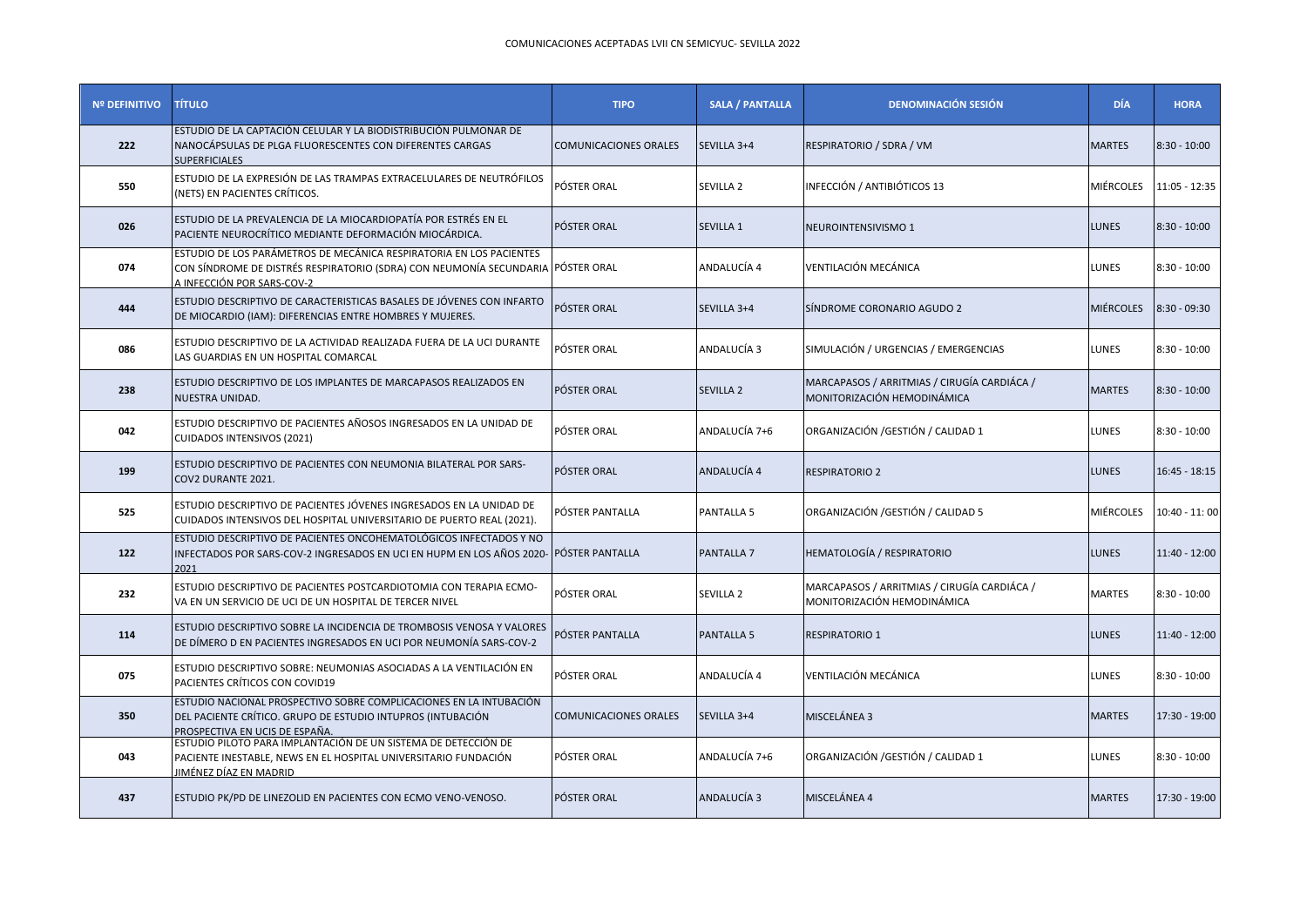| <b>Nº DEFINITIVO</b> | <b>TÍTULO</b>                                                                                                                                                                                          | <b>TIPO</b>                  | <b>SALA / PANTALLA</b> | <b>DENOMINACIÓN SESIÓN</b>                                                 | <b>DÍA</b>       | <b>HORA</b>     |
|----------------------|--------------------------------------------------------------------------------------------------------------------------------------------------------------------------------------------------------|------------------------------|------------------------|----------------------------------------------------------------------------|------------------|-----------------|
| 511                  | ESTUDIO SOBRE LA ADMINISTRACIÓN DE LA FARMACOLOGÍA INTRAVENOSA<br>INTERMITENTE Y EL "FENÓMENO DE ARRASTRE" O "DRAG PHENOMENON" EN LA<br>UNIDAD DE CUIDADOS INTENSIVOS (UCI). TRASCENDENCIA DEL VOLUMEN | PÓSTER PANTALLA              | <b>PANTALLA 2</b>      | INFECCIÓN / ANTIBIÓTICOS 11                                                | MIÉRCOLES        | 10:40 - 11:00   |
| 551                  | EVALUACIÓN DE LA BACTERIEMIA ASOCIADA A CATÉTERES EN UNA UCI<br><b>POLIVALENTE</b>                                                                                                                     | PÓSTER ORAL                  | <b>SEVILLA 2</b>       | INFECCIÓN / ANTIBIÓTICOS 13                                                | <b>MIÉRCOLES</b> | $11:05 - 12:35$ |
| 044                  | EVALUACIÓN DE LA CALIBRACIÓN DE ESCALA SAPS 3 EN PACIENTES COVID-19<br>ADMITIDOS EN CUIDADOS INTENSIVOS POR INSUFICIENCIA RESPIRATORIA.                                                                | PÓSTER ORAL                  | ANDALUCÍA 7+6          | ORGANIZACIÓN / GESTIÓN / CALIDAD 1                                         | <b>LUNES</b>     | $8:30 - 10:00$  |
| 018                  | EVALUACIÓN DE RESULTADOS INICIALES DE TERAPIA CON SOPORTE DE ECMO EN<br>EL HOSPITAL UNIVERSITARIO DE NAVARRA                                                                                           | PÓSTER ORAL                  | <b>SEVILLA 2</b>       | CARDIOVASCULAR / SCA                                                       | <b>LUNES</b>     | $8:30 - 10:00$  |
| 251                  | EVALUACIÓN DEL ANÁLISIS DE LA IMPEDANCIA BIOELÉCTRICA EN PACIENTES CON<br>VENTILACIÓN NO INVASIVA CON INSUFICIENCIA RESPIRATORIA AGUDA                                                                 | PÓSTER ORAL                  | SEVILLA 1              | METABLISMO / NUTRICIÓN 1                                                   | <b>MARTES</b>    | $8:30 - 10:00$  |
| 192                  | EVALUACIÓN DEL AUMENTO DE LA PROCALCITONINA EL PRIMER DÍA DE INGRESO<br>Y SU RELACIÓN CON LA MORTALIDAD EN PACIENTES CON NEUMONÍA<br>SECUNDARIA A CORONAVIRUS INGRESADOS EN UCI                        | PÓSTER ORAL                  | <b>ANDALUCÍA 5</b>     | SDRA / LESIÓN AGUDA PULMONAR 2                                             | <b>LUNES</b>     | $16:45 - 18:15$ |
| 552                  | EVALUACIÓN DEL AUMENTO DE LA PROCALCITONINA EL TERCER DÍA DE INGRESO<br>Y SU RELACIÓN CON LA MORTALIDAD EN PACIENTES CON NEUMONÍA<br>SECUNDARIA A CORONAVIRUS INGRESADOS EN UCI                        | PÓSTER ORAL                  | <b>SEVILLA 2</b>       | INFECCIÓN / ANTIBIÓTICOS 13                                                | <b>MIÉRCOLES</b> | 11:05 - 12:35   |
| 045                  | EVALUACIÓN DEL CONOCIMIENTO SOBRE ASPECTOS BÁSICOS DE LA SEPSIS Y EL<br>SHOCK SÉPTICO EN EL PERSONAL MÉDICO EN FORMACIÓN                                                                               | PÓSTER ORAL                  | ANDALUCÍA 7+6          | ORGANIZACIÓN / GESTIÓN / CALIDAD 1                                         | <b>LUNES</b>     | $8:30 - 10:00$  |
| 046                  | EVALUACIÓN DEL CONSUMO DE ANTIMICROBIANOS MEDIANTE DDD/100<br>ESTANCIAS EN EL PERIODO 2018-2021 DE UNA UNIDAD DE CUIDADOS<br>INTENSIVOS DE TRAUMATOLOGÍA                                               | PÓSTER ORAL                  | ANDALUCÍA 7+6          | ORGANIZACIÓN / GESTIÓN / CALIDAD 1                                         | <b>LUNES</b>     | $8:30 - 10:00$  |
| 439                  | EVALUACIÓN DEL GRADO DE CUMPLIMIENTO E IMPACTO CLÍNICO DE LOS<br>PROTOCOLOS DE TRANSFUSIÓN MASIVA (PTM)                                                                                                | PÓSTER ORAL                  | ANDALUCÍA 3            | MISCELÁNEA 4                                                               | <b>MARTES</b>    | 17:30 - 19:00   |
| 490                  | EVALUACIÓN DEL PROGRAMA DE DONACIÓN EN ASISTOLIA CONTROLADA CON<br>PERFUSIÓN ABDOMINAL NORMOTÉRMICA CON ECMO EN EL HOSPITAL GENERAL<br>UNIVERSITARIO DE ALICANTE                                       | PÓSTER ORAL                  | ANDALUCÍA 4            | DONACIÓN Y TRASPLANTES                                                     | <b>MIÉRCOLES</b> | $8:30 - 09:30$  |
| 228                  | EVALUACIÓN FISIOLÓGICA DE TRES ESTRATEGIAS VENTILATORIAS DURANTE<br>VENTILACIÓN ESPONTANEA EN PACIENTES COVID-19 Y FENOTIPOS SEGÚN<br>ELASTANCE DEL SISTEMA RESPIRATORIO                               | <b>COMUNICACIONES ORALES</b> | SEVILLA 3+4            | RESPIRATORIO / SDRA / VM                                                   | <b>MARTES</b>    | $8:30 - 10:00$  |
| 553                  | EVALUACIÓN IN VITRO DEL EFECTO BACTERICIDA DE MEROPENEM FRENTE<br>ENTEROBACTERALES PORTADORAS DE CARBAPENEMASAS EN LÍQUIDOS<br>PERITONEALES DE PACIENTES CRÍTICOS                                      | PÓSTER ORAL                  | <b>SEVILLA 2</b>       | INFECCIÓN / ANTIBIÓTICOS 13                                                | <b>MIÉRCOLES</b> | 11:05 - 12:35   |
| 520                  | EVOLUCIÓN A CORTO Y LARGO PLAZO DE LOS PACIENTES TRATADOS MEDIANTE<br>VENTILACIÓN MECÁNICA NO INVASIVA EN SALA DE HOSPITALIZACIÓN DENTRO DE PÓSTER PANTALLA<br>UN PROGRAMA DE UCI EXTENDIDA            |                              | <b>PANTALLA 4</b>      | RESPIRATORIO / VENTILACIÓN MECÁNICA                                        | <b>MIÉRCOLES</b> | 10:40 - 11:00   |
| 554                  | EVOLUCIÓN DE CONSUMO DE LINEZOLID E IMPACTO EN EL PERFIL DE<br>RESISTENCIAS DE COCOS GRAM POSITIVOS                                                                                                    | PÓSTER ORAL                  | <b>SEVILLA 2</b>       | INFECCIÓN / ANTIBIÓTICOS 13                                                | <b>MIÉRCOLES</b> | 11:05 - 12:35   |
| 242                  | EVOLUCIÓN DE LA FUNCIÓN DIASTÓLICA COMO MARCADOR DE MORTALIDAD EN<br>EL SHOCK SÉPTICO (REPRISS STUDY)                                                                                                  | PÓSTER ORAL                  | <b>SEVILLA 2</b>       | MARCAPASOS / ARRITMIAS / CIRUGÍA CARDIÁCA /<br>MONITORIZACIÓN HEMODINÁMICA | <b>MARTES</b>    | $8:30 - 10:00$  |
| 491                  | EVOLUCION DE LA HEMORRAGIAS INTRACREANEALES INGRESADAS EN UCI COMO<br>POTENCIALES DONANTES DE ORGANOS DURANTE LA PANDEMIA 2021.                                                                        | PÓSTER ORAL                  | ANDALUCÍA 4            | DONACIÓN Y TRASPLANTES                                                     | <b>MIÉRCOLES</b> | $8:30 - 09:30$  |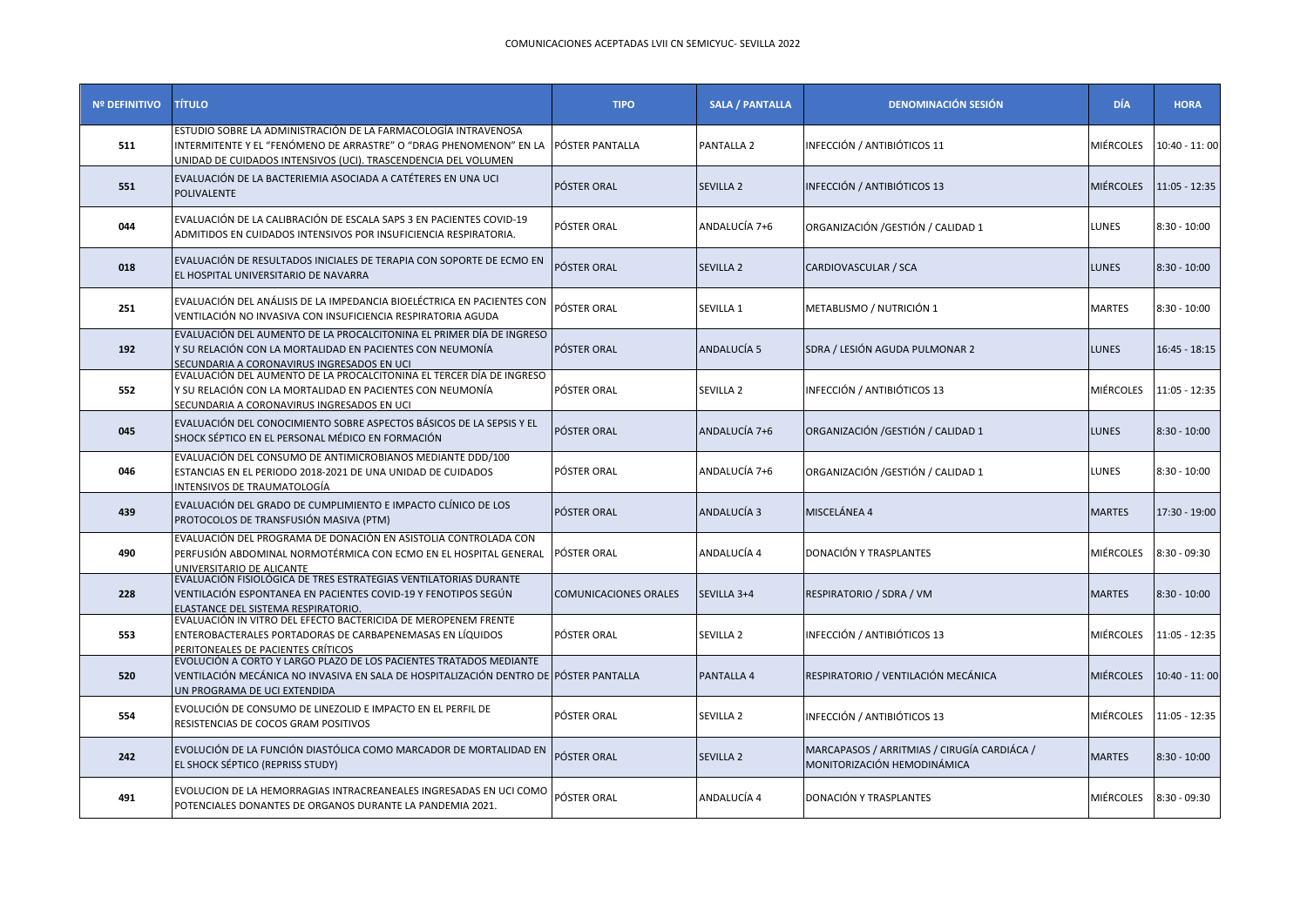| <b>Nº DEFINITIVO</b> | <b>TÍTULO</b>                                                                                                                                                                  | <b>TIPO</b>     | <b>SALA / PANTALLA</b> | <b>DENOMINACIÓN SESIÓN</b>         | DÍA              | <b>HORA</b>     |
|----------------------|--------------------------------------------------------------------------------------------------------------------------------------------------------------------------------|-----------------|------------------------|------------------------------------|------------------|-----------------|
| 555                  | EVOLUCIÓN DE LA INFECCIÓN POR BACTERIAS MULTIRRESISTENTES EN UNA UCI<br>CON USO DE DESCONTAMINACIÓN DIGESTIVA SELECTIVA (DDS)                                                  | PÓSTER ORAL     | <b>SEVILLA 2</b>       | INFECCIÓN / ANTIBIÓTICOS 13        | <b>MIÉRCOLES</b> | 11:05 - 12:35   |
| 556                  | EVOLUCIÓN DE LA MICROBIOLOGÍA DE LA INFECCIÓN URINARIA ASOCIADA A<br>SONDA VESICAL (ITU-SU) EN LOS ÚLTIMOS 3 AÑOS EN NUESTRA UCI                                               | PÓSTER ORAL     | <b>SEVILLA 2</b>       | INFECCIÓN / ANTIBIÓTICOS 13        | <b>MIÉRCOLES</b> | 11:05 - 12:35   |
| 557                  | EVOLUCIÓN DE LA MORTALIDAD DE LAS NEUMONÍAS POR COVID A LO LARGO DE<br>OLAS DE LA PANDEMIA                                                                                     | PÓSTER ORAL     | <b>SEVILLA 2</b>       | INFECCIÓN / ANTIBIÓTICOS 13        | <b>MIÉRCOLES</b> | 11:05 - 12:35   |
| 027                  | EVOLUCIÓN DE LA RECUPERACIÓN FUNCIONAL A LO LARGO DE UN AÑO DE LOS<br>PACIENTES CON HEMORRAGIA CEREBRAL                                                                        | PÓSTER ORAL     | SEVILLA 1              | NEUROINTENSIVISMO 1                | <b>LUNES</b>     | $8:30 - 10:00$  |
| 028                  | EVOLUCIÓN DE LA RECUPERACIÓN FUNCIONAL DE LOS PACIENTES CON<br><b>HEMORRAGIA SUBARACNOIDEA</b>                                                                                 | PÓSTER ORAL     | <b>SEVILLA 1</b>       | NEUROINTENSIVISMO 1                | <b>LUNES</b>     | $8:30 - 10:00$  |
| 076                  | EVOLUCIÓN DE LA VENTILACIÓN MECÁNICA EN 25 AÑOS EN EL COMPLEJO<br>ASISTENCIAL UNIVERSITARIO DE PALENCIA                                                                        | PÓSTER ORAL     | ANDALUCÍA 4            | VENTILACIÓN MECÁNICA               | LUNES            | $8:30 - 10:00$  |
| 559                  | EVOLUCION DE LAS CARACTERISITCAS GENERALES DE LOS PACIENTES CON<br>COVID19 INGRESADOS EN UCI EN LA PRIMERA, SEGUNDA Y QUINTA OLAS.<br>NFORMES ENVIN-COVID 2020-21              | PÓSTER ORAL     | <b>SEVILLA 2</b>       | INFECCIÓN / ANTIBIÓTICOS 13        | <b>MIÉRCOLES</b> | $11:05 - 12:35$ |
| 193                  | EVOLUCIÓN DE LAS CONCENTRACIONES PLASMÁTICAS DE VITAMINA C EN<br>PACIENTES CRÍTICOS POR NEUMONÍA GRAVE POR SARS-COV-2                                                          | PÓSTER ORAL     | ANDALUCÍA 5            | SDRA / LESIÓN AGUDA PULMONAR 2     | <b>LUNES</b>     | 16:45 - 18:15   |
| 560                  | EVOLUCION DE LAS INFECCIONES RELACIONADAS CON DISPOSITIVOS INVASORES<br>EN PACIENTES COVID INGRESADOS EN UCI EN LA PRIMERA, SEGUNDA Y QUINTA<br>OLA. INFORME ENVIN 2020-21     | PÓSTER ORAL     | <b>SEVILLA 2</b>       | INFECCIÓN / ANTIBIÓTICOS 13        | <b>MIÉRCOLES</b> | 11:05 - 12:35   |
| 561                  | EVOLUCIÓN DE LAS TASAS DE BACTERIEMIA RELACIONADA A CATETER EN UNA<br>UCI POLIVALENTE E IMPACTO DEL PROYECTO BACTERIEMIA ZERO Y DE LA<br>PANDFMIA                              | PÓSTER ORAL     | SEVILLA <sub>2</sub>   | INFECCIÓN / ANTIBIÓTICOS 13        | <b>MIÉRCOLES</b> | 11:05 - 12:35   |
| 562                  | EVOLUCION DE LAS TASAS DE BMR IDENTIFICADAS EN LOS PACIENTES COVID<br>INGRESADOS EN UCI EN LA PRIMERA, SEGUNDA Y QUINTA OLA. INFORME ENVIN<br>2020-21                          | PÓSTER ORAL     | <b>SEVILLA 2</b>       | INFECCIÓN / ANTIBIÓTICOS 13        | <b>MIÉRCOLES</b> | $11:05 - 12:35$ |
| 526                  | EVOLUCIÓN DE LOS PACIENTES NEUROCRÍTICOS TRAS DOS AÑOS DE LA CREACIÓN<br>DE UNA UNIDAD DE NEUROCRÍTICOS EN UN HOSPITAL DE TERCER NIVEL. UN<br>PROGRAMA DE CALIDAD Y SEGURIDAD. | PÓSTER PANTALLA | <b>PANTALLA 5</b>      | ORGANIZACIÓN / GESTIÓN / CALIDAD 5 | <b>MIÉRCOLES</b> | 10:40 - 11:00   |
| 512                  | EVOLUCIÓN DE PACIENTES CRÍTICOS CON NEUMONÍA SARS COV 2 SEGÚN<br>ESTADO DE VACUNACIÓN                                                                                          | PÓSTER PANTALLA | <b>PANTALLA 2</b>      | INFECCIÓN / ANTIBIÓTICOS 11        | <b>MIÉRCOLES</b> | 10:40 - 11:00   |
| 372                  | EVOLUCIÓN DE TENDENCIAS EN PACIENTES CON SEPSIS EN LA UCI DE UN<br>HOSPITAL DE SEGUNDO NIVEL EN UN PERIODO DE 25 AÑOS                                                          | PÓSTER ORAL     | SEVILLA 1              | SEPSIS / FRACASO MULTIORGÁNICO     | <b>MARTES</b>    | 17:30 - 19:00   |
| 468                  | EVOLUCIÓN DEL PERFIL DEMOGRÁFICO DEL PACIENTE INGRESADO EN UNA<br>UNIDAD DE CUIDADOS INTENSIVOS (UCI) Y ANÁLISIS DE VARIABLES DURANTE LA<br>PANDEMIA POR SARS-COV-2            | PÓSTER ORAL     | ANDALUCÍA 7+6          | INFECCIÓN / ANTIBIÓTICOS 10        | <b>MIÉRCOLES</b> | $8:30 - 09:30$  |
| 047                  | EVOLUCIÓN DEL TIPO DE PACIENTE EN 10 AÑOS EN LAS UCIS ESPAÑOLAS:<br>COMPARATIVA EN MAYORES DE 75 AÑOS                                                                          | PÓSTER ORAL     | ANDALUCÍA 7+6          | ORGANIZACIÓN /GESTIÓN / CALIDAD 1  | <b>LUNES</b>     | $8:30 - 10:00$  |
| 029                  | EVOLUCIÓN DURANTE LAS ÚLTIMAS 2 DÉCADAS DE LAS CARACTERÍSTICAS DE<br>PRESENTACIÓN DE LAS HEMORRAGIAS CEREBRALES ESPONTANEAS                                                    | PÓSTER ORAL     | <b>SEVILLA 1</b>       | NEUROINTENSIVISMO 1                | <b>LUNES</b>     | $8:30 - 10:00$  |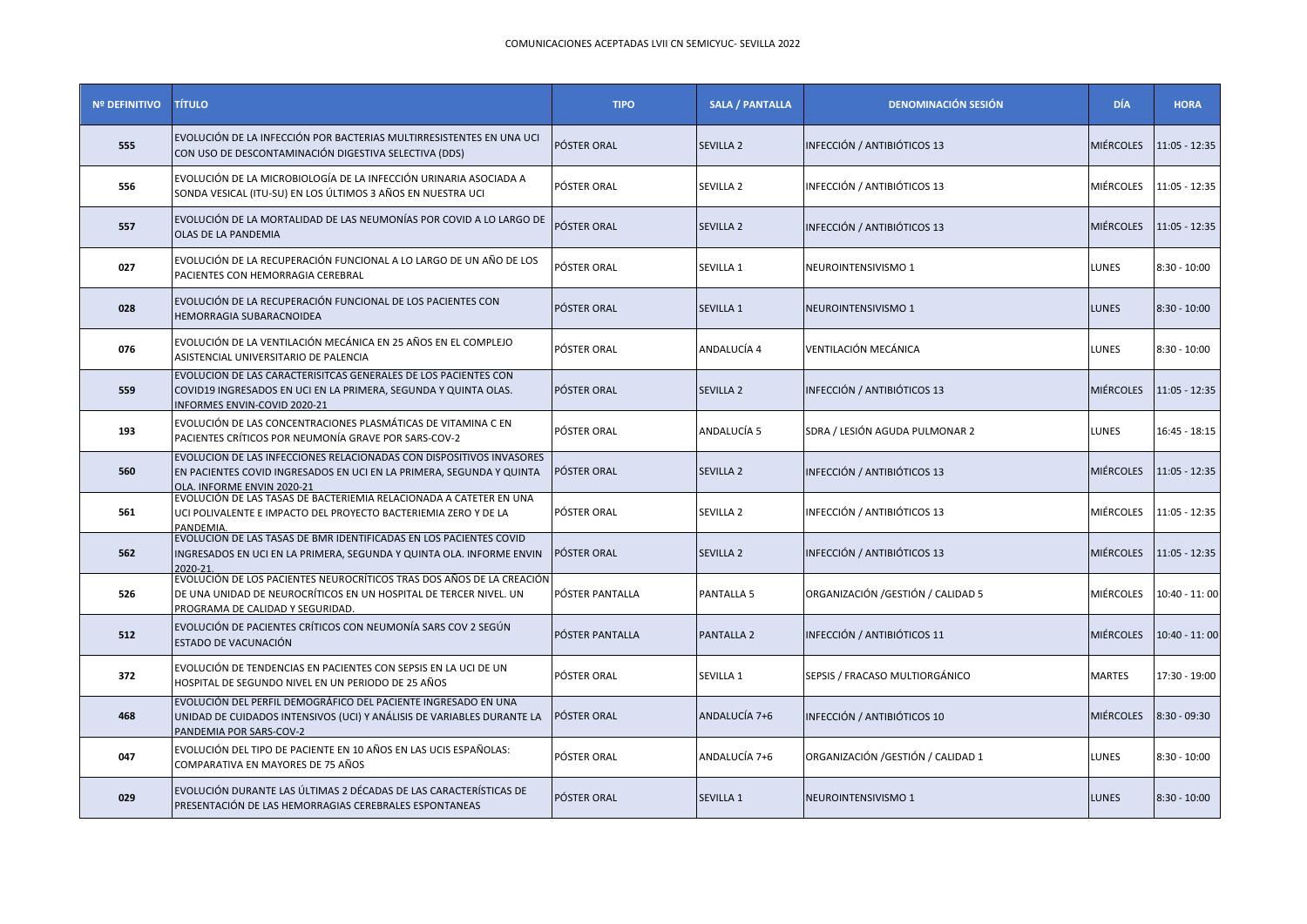| <b>Nº DEFINITIVO</b> | <b>TÍTULO</b>                                                                                                                                                                                                                               | <b>TIPO</b>     | <b>SALA / PANTALLA</b> | <b>DENOMINACIÓN SESIÓN</b>                                                 | <b>DÍA</b>       | <b>HORA</b>     |
|----------------------|---------------------------------------------------------------------------------------------------------------------------------------------------------------------------------------------------------------------------------------------|-----------------|------------------------|----------------------------------------------------------------------------|------------------|-----------------|
| 200                  | EVOLUCIÓN EN LOS ENFERMOS CRÍTICOS CON COVID-19 SEGÚN LA EDAD.<br>ESTUDIO OBSERVACIONAL Y RETROSPECTIVO                                                                                                                                     | PÓSTER ORAL     | ANDALUCÍA 4            | <b>RESPIRATORIO 2</b>                                                      | <b>LUNES</b>     | 16:45 - 18:15   |
| 455                  | EVOLUCIÓN POSTERIOR Y SUPERVIVENCIA DE LOS PACIENTES CON PATOLOGÍA<br>ONCOLÓGICA COMENTADOS EN EL COMITÉ DE ONCOLOGIA Y UCI.                                                                                                                | PÓSTER ORAL     | <b>SEVILLA 2</b>       | <b>ÉTICA</b>                                                               | <b>MIÉRCOLES</b> | $8:30 - 09:30$  |
| 048                  | EVOLUCIÓN TEMPORAL DE LA PREVALENCIA Y SUPERVIVENCIA DE PACIENTES<br>CON NEOPLASIA SÓLIDA VS. HEMATOLÓGICA INGRESADOS EN UCI                                                                                                                | PÓSTER ORAL     | ANDALUCÍA 7+6          | ORGANIZACIÓN / GESTIÓN / CALIDAD 1                                         | <b>LUNES</b>     | $8:30 - 10:00$  |
| 328                  | EVOLUCIÓN Y MORBIMORTALIDAD DE PACIENTES CRITICOS INGRESADOS POR<br><b>INFECCIÓN POR SARS-COV-2</b>                                                                                                                                         | PÓSTER PANTALLA | <b>PANTALLA 4</b>      | SDRA / LESIÓN AGUDA PULMONAR 3                                             | <b>MARTES</b>    | $11:40 - 12:00$ |
| 030                  | EVOLUCIÓN, ESCALAS Y PRONOSTICO NEUROLOGICO EN PACIENTES CON PARADA<br><b>CARDIORRESPIRATORIA</b>                                                                                                                                           | PÓSTER ORAL     | SEVILLA 1              | NEUROINTENSIVISMO 1                                                        | <b>LUNES</b>     | $8:30 - 10:00$  |
| 390                  | EXPERIENCIA CON EL USO DE KETAMINA EN UN PROTOCOLO DE SEDOANALGESIA<br>DE LOS PACIENTES COVID 19 QUE PRECISAN VENTILACIÓN MECÁNICA INVASIVA<br>EN UNA UCI MÉDICA DE UN HOSPITAL UNIVERSITARIO DE NIVEL II: UNA VISIÓN                       | PÓSTER ORAL     | ANDALUCÍA 7+6          | SEDACIÓN / ANALGESIA                                                       | <b>MARTES</b>    | 17:30 - 19:00   |
| 194                  | EXPERIENCIA CON LA POSICIÓN EN PRONO EN SDRA POR COVID19 EN UNA UCI<br>ESPAÑOLA.                                                                                                                                                            | PÓSTER ORAL     | ANDALUCÍA 5            | SDRA / LESIÓN AGUDA PULMONAR 2                                             | <b>LUNES</b>     | 16:45 - 18:15   |
| 329                  | EXPERIENCIA CON SEDACION INHALATORIA EN LA INFECCIÓN POR SARS-COV-2<br>GRAVE EN UN HOSPITAL DE TERCER NIVEL                                                                                                                                 | PÓSTER PANTALLA | <b>PANTALLA 5</b>      | SEDACIÓN / ANALGESIA / TRASPLANTES                                         | <b>MARTES</b>    | 11:40 - 12:00   |
| 230                  | EXPERIENCIA DE ESTIMULACIÓNN CARDIACA FISIOLOGICA EN UN HOSPITAL<br>COMARCAL.                                                                                                                                                               | PÓSTER ORAL     | SEVILLA 2              | MARCAPASOS / ARRITMIAS / CIRUGÍA CARDIÁCA /<br>MONITORIZACIÓN HEMODINÁMICA | <b>MARTES</b>    | $8:30 - 10:00$  |
| 201                  | EXPERIENCIA DEL EMPLEO RUTINARIO DEL VIDEOLARINGOSCOPIO EN LA<br>DURACIÓN DEL PROCESO DE INTUBACIÓN DEL PACIENTE CRÍTICO                                                                                                                    | PÓSTER ORAL     | ANDALUCÍA 4            | <b>RESPIRATORIO 2</b>                                                      | <b>LUNES</b>     | $16:45 - 18:15$ |
| 319                  | EXPERIENCIA EN EL USO DE CEFTAZIDIMA/AVIBACTAM EN EL TRATAMIENTO DE<br>NEUMONÍA Y TRAQUEOBRONQUITIS ASOCIADAS A VENTILACIÓN MECÁNICA                                                                                                        | PÓSTER PANTALLA | <b>PANTALLA 3</b>      | INFECCIÓN / ANTIBIÓTICOS 8                                                 | <b>MARTES</b>    | 11:40 - 12:00   |
| 099                  | (NAVM Y TAVM) POR BACILOS GRAM NEGATIVOS RESISTENTES A CARBAPENEMS.<br>EXPERIENCIA EN EL USO DE SISTEMA DE OXIGENACIÓN POR MEMBRANA<br>EXTRACORPÓREA ARTERIO-VENOSA (ECMO AV) EN ADULTOS EN NUESTRA<br>UNIDAD. COMPLICACIONES Y MORTALIDAD. | PÓSTER PANTALLA | <b>PANTALLA 2</b>      | <b>CARDIOVASCULAR 1</b>                                                    | <b>LUNES</b>     | 11:40 - 12:00   |
| 469                  | EXPERIENCIA EN LA UCI DE UN HOSPITAL MONOGRÁFICO COVID 19                                                                                                                                                                                   | PÓSTER ORAL     | ANDALUCÍA 7+6          | INFECCIÓN / ANTIBIÓTICOS 10                                                | <b>MIÉRCOLES</b> | $8:30 - 09:30$  |
| 049                  | EXPERIENCIA EN LOS PRIMEROS 4 MESES DE FUNCIONAMIENTO DE LA UNIDAD<br>IDE ACCESOS VASCULARES DEL SERVICIO DE MEDICINA INTENSIVA EN EL HOSPITAL<br>UNIVERSITARIO DE FUENLABRADA.                                                             | PÓSTER ORAL     | ANDALUCÍA 7+6          | ORGANIZACIÓN / GESTIÓN / CALIDAD 1                                         | <b>LUNES</b>     | $8:30 - 10:00$  |
| 399                  | EXPERIENCIA EN UTILIZACIÓN DE SOPORTE CON MEMBRANA DE OXIGENACIÓN<br>EXTRACORPOREA DURANTE LA PANDEMIA COVID-19                                                                                                                             | PÓSTER ORAL     | ANDALUCÍA 5            | SDRA / LESIÓN AGUDA PULMONAR 4                                             | <b>MARTES</b>    | 17:30 - 19:00   |
| 400                  | EXPERIENCIA INICIAL DE PROGRAMA ECMO VENO-VENOSO. EVALUACION DE<br>RESULTADOS.                                                                                                                                                              | PÓSTER ORAL     | ANDALUCÍA 5            | SDRA / LESIÓN AGUDA PULMONAR 4                                             | <b>MARTES</b>    | 17:30 - 19:00   |
| 031                  | FACTORES ASOCIADOS A DISCAPACIDAD Y MORTALIDAD TRAS EL ALTA DE UNA<br>UCI NEUROTRAUMÁTICA EN PACIENTES CON CRANIECTOMÍA DESCOMPRESIVA:<br>ANÁLISIS TRAS 8 AÑOS                                                                              | PÓSTER ORAL     | SEVILLA 1              | NEUROINTENSIVISMO 1                                                        | <b>LUNES</b>     | $8:30 - 10:00$  |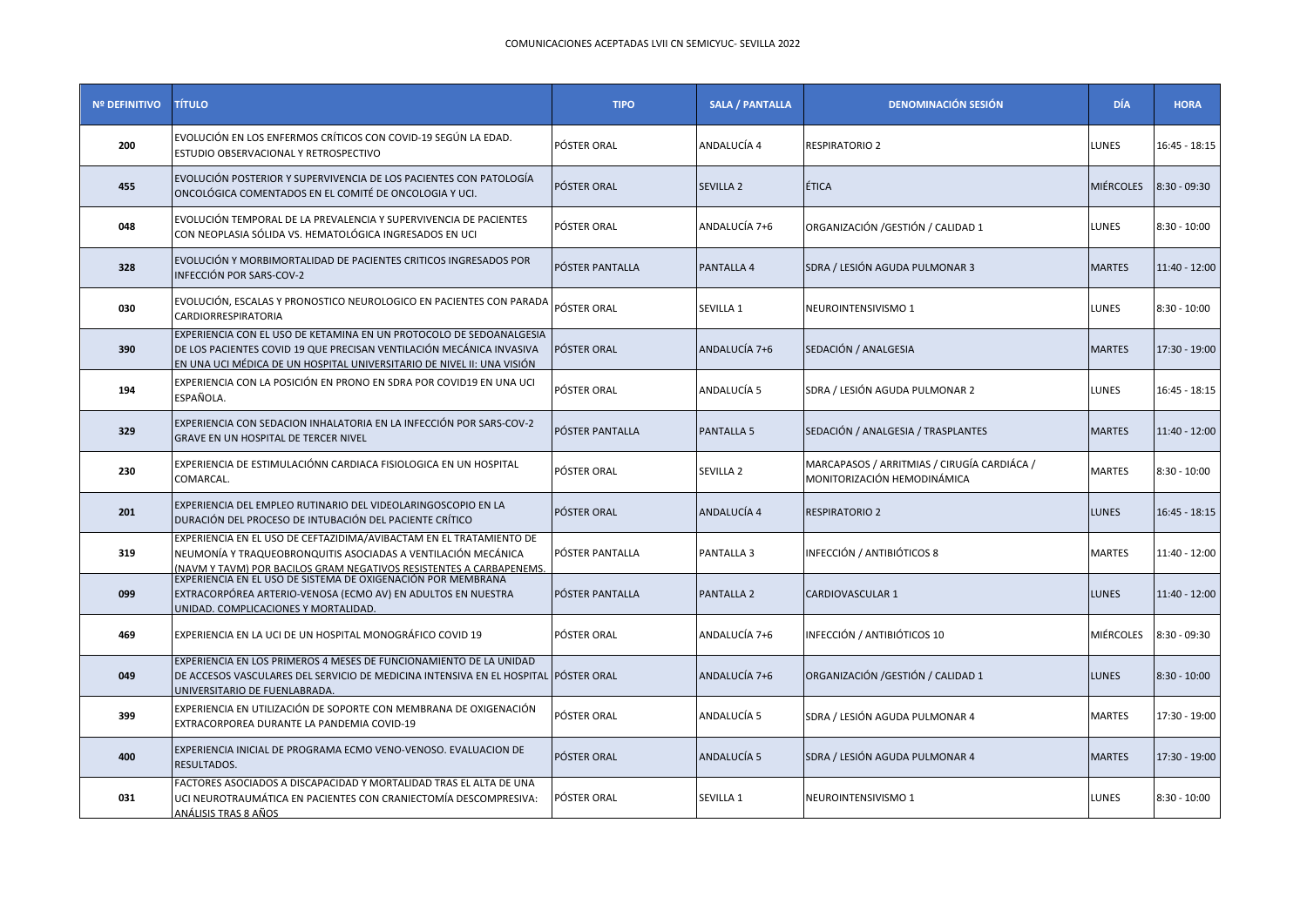| <b>Nº DEFINITIVO</b> | <b>TÍTULO</b>                                                                                                                                                                                                  | <b>TIPO</b>            | <b>SALA / PANTALLA</b> | <b>DENOMINACIÓN SESIÓN</b>     | <b>DÍA</b>       | <b>HORA</b>     |
|----------------------|----------------------------------------------------------------------------------------------------------------------------------------------------------------------------------------------------------------|------------------------|------------------------|--------------------------------|------------------|-----------------|
| 202                  | FACTORES ASOCIADOS A LA MORTALIDAD EN PACIENTES MAYORES DE 70 AÑOS<br>CON NEUMONIA GRAVE POR SARS-COV 2 INGRESADOS EN UCI.                                                                                     | PÓSTER ORAL            | ANDALUCÍA 4            | <b>RESPIRATORIO 2</b>          | <b>LUNES</b>     | $16:45 - 18:15$ |
| 108                  | FACTORES ASOCIADOS A MAL PRONÓSTICO EN LA HEMORRAGIA<br><b>SUBARACNOIDEA</b>                                                                                                                                   | PÓSTER PANTALLA        | <b>PANTALLA 4</b>      | NEUROINTENSIVISMO 2            | <b>LUNES</b>     | 11:40 - 12:00   |
| 032                  | FACTORES ASOCIADOS A MORTALIDAD EN LA HSA ESPONTÁNEA                                                                                                                                                           | PÓSTER ORAL            | <b>SEVILLA 1</b>       | <b>NEUROINTENSIVISMO 1</b>     | <b>LUNES</b>     | $8:30 - 10:00$  |
| 470                  | FACTORES ASOCIADOS A MORTALIDAD EN LOS PACIENTES COVID-19 INGRESADOS<br>EN LA UNIDAD DE CUIDADOS INTENSIVOS (UCI) DE UN HOSPITAL COMARCAL.                                                                     | PÓSTER ORAL            | ANDALUCÍA 7+6          | INFECCIÓN / ANTIBIÓTICOS 10    | <b>MIÉRCOLES</b> | 8:30 - 09:30    |
| 127                  | FACTORES ASOCIADOS A MORTALIDAD Y TERAPIA NUTRICIONAL EN EL PACIENTE<br>CRÍTICO CON SARS-COV-2.                                                                                                                | COMUNICACIONES ORALES  | SEVILLA 3+4            | MISCELÁNEA 1                   | <b>LUNES</b>     | $16:45 - 18:15$ |
| 503                  | FACTORES ASOCIADOS AL DESARROLLO DE COMPLICACIONES Y/O MORTALIDAD<br>EN LOS PACIENTES CON SHOCK CARDIOGENICO                                                                                                   | PÓSTER PANTALLA        | <b>PANTALLA 1</b>      | CARDIOVASCULAR 2               | MIÉRCOLES        | 10:40 - 11:00   |
| 504                  | FACTORES ASOCIADOS AL DESARROLLO DE EVOLUCION CLINICA DESFAVORABLE<br>EN LOS PACIENTES QUE SUFREN UNA PARADA CARDIORRESPIRATORIA DURANTE<br>EL AÑO 2019 Y EL PERÍODO DE PANDEMIA POE COVID-19 (AÑOS 2020-2021) | <b>PÓSTER PANTALLA</b> | <b>PANTALLA 1</b>      | <b>CARDIOVASCULAR 2</b>        | <b>MIÉRCOLES</b> | 10:40 - 11:00   |
| 462                  | FACTORES ASOCIADOS AL FRACASO RENAL EN PACIENTES CON RABDOMIÓLISIS<br>DE ORIGEN TRAUMÁTICO                                                                                                                     | PÓSTER ORAL            | SEVILLA 1              | TRAUMATISMOS                   | <b>MIÉRCOLES</b> | $8:30 - 09:30$  |
| 252                  | FACTORES ASOCIADOS CON LA DISMAGNESEMIA EN PACIENTES CRÍTICOS.                                                                                                                                                 | PÓSTER ORAL            | <b>SEVILLA 1</b>       | METABLISMO / NUTRICIÓN 1       | <b>MARTES</b>    | $8:30 - 10:00$  |
| 373                  | FACTORES ASOCIADOS CON LA MORTALIDAD EN PACIENTES CON INFECCIÓN<br>NOSOCOMIAL EN UNA UCI CON APLICACIÓN DE DESCONTAMINACIÓN DIGESTIVA<br>SELECTIVA DURANTE 10 AÑOS                                             | PÓSTER ORAL            | <b>SEVILLA 1</b>       | SEPSIS / FRACASO MULTIORGÁNICO | <b>MARTES</b>    | 17:30 - 19:00   |
| 374                  | FACTORES ASOCIADOS CON LA PRESENCIA DE SHOCK SÉPTICO EN PACIENTES CON<br>INFECCIÓN NOSOCOMIAL EN UNA UCI CON APLICACIÓN DE DESCONTAMINACIÓN<br>DIGESTIVA SELECTIVA DURANTE 10 AÑOS                             | PÓSTER ORAL            | <b>SEVILLA 1</b>       | SEPSIS / FRACASO MULTIORGÁNICO | <b>MARTES</b>    | 17:30 - 19:00   |
| 345                  | FACTORES DE MAL PRONÓSTICO EN PACIENTES EN SHOCK CARDIOGÉNICO Y<br>SOPORTE CIRCULATORIO TIPO ECMO VA                                                                                                           | COMUNICACIONES ORALES  | SEVILLA 3+4            | MISCELÁNEA 3                   | <b>MARTES</b>    | 17:30 - 19:00   |
| 033                  | FACTORES DE RIESGO ASOCIADOS A DESARROLLO DE ISQUEMIA CEREBRAL<br>TARDÍA EN PACIENTES CON HEMORRAGIA SUBARACNOIDEA EN UNA UCI<br>NEUROTRAUMÁTICA DURANTE 8 AÑOS                                                | PÓSTER ORAL            | <b>SEVILLA 1</b>       | NEUROINTENSIVISMO 1            | <b>LUNES</b>     | $8:30 - 10:00$  |
| 034                  | FACTORES DE RIESGO ASOCIADOS A LA DISCAPACIDAD AL ALTA DE UCI EN<br>PACIENTES CON HEMORRAGIA SUBARACNOIDEA EN UNA UCI<br>NEUROTRAUMÁTICA TRAS 8 AÑOS                                                           | PÓSTER ORAL            | SEVILLA 1              | NEUROINTENSIVISMO 1            | <b>LUNES</b>     | $8:30 - 10:00$  |
| 391                  | FACTORES DE RIESGO ASOCIADOS AL DESARROLLO DE DELIRIUM EN LOS<br>PACIENTES INGRESADOS EN UCI POR INFECCIÓN POR SARS-COV2                                                                                       | PÓSTER ORAL            | ANDALUCÍA 7+6          | SEDACIÓN / ANALGESIA           | <b>MARTES</b>    | 17:30 - 19:00   |
| 463                  | FACTORES DE RIESGO DE RABDOMIÓLISIS EN PACIENTES TRAUMÁTICOS<br><b>INGRESADOS EN UCI</b>                                                                                                                       | PÓSTER ORAL            | <b>SEVILLA 1</b>       | <b>TRAUMATISMOS</b>            | <b>MIÉRCOLES</b> | $8:30 - 09:30$  |
| 401                  | FACTORES DE RIESGO INDEPENDIENTES DE MORTALIDAD EN PACIENTES CRÍTICOS<br>COVID-19                                                                                                                              | PÓSTER ORAL            | <b>ANDALUCÍA 5</b>     | SDRA / LESIÓN AGUDA PULMONAR 4 | <b>MARTES</b>    | 17:30 - 19:00   |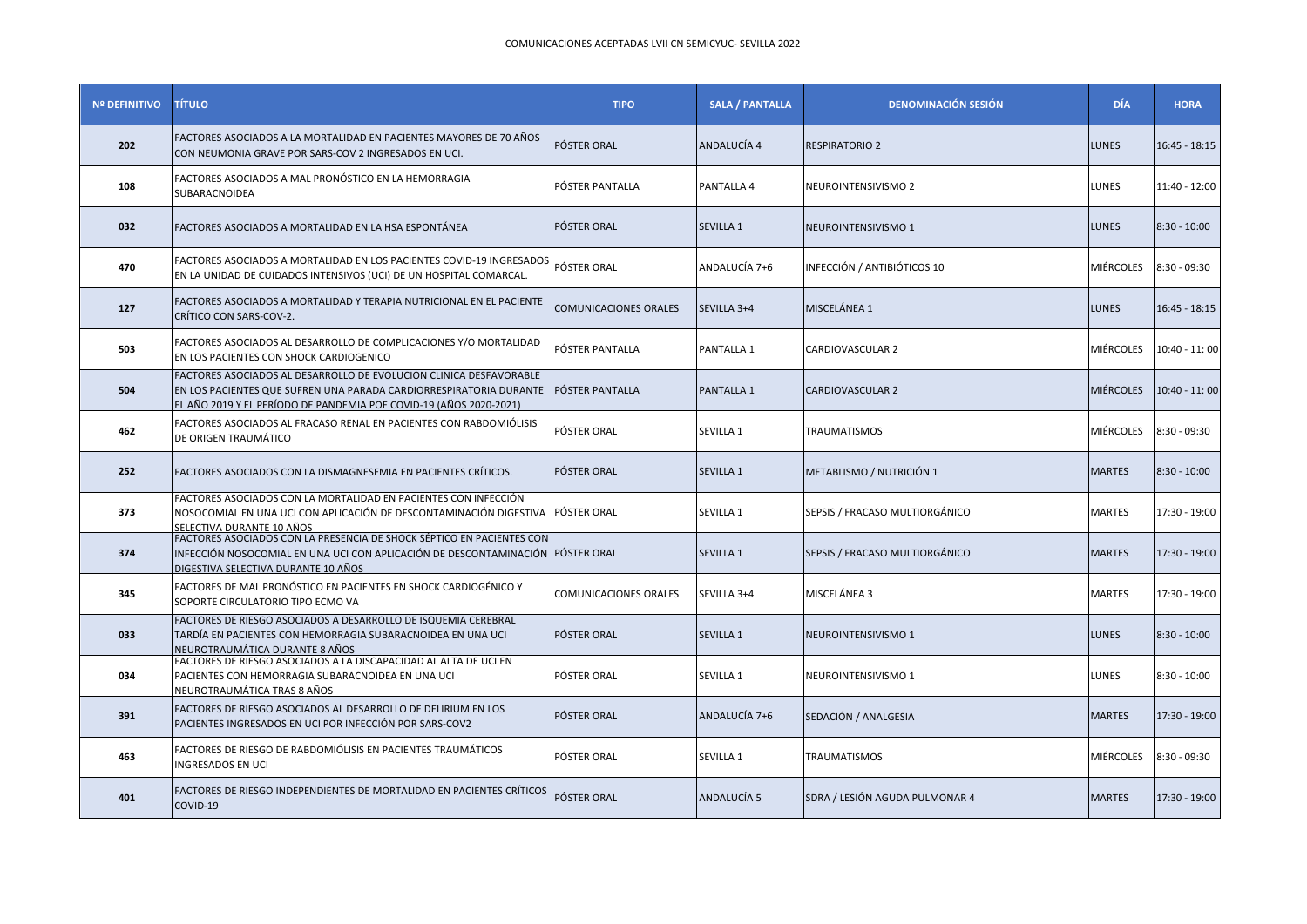| <b>Nº DEFINITIVO</b> | <b>TÍTULO</b>                                                                                                                                                                          | <b>TIPO</b>           | <b>SALA / PANTALLA</b> | <b>DENOMINACIÓN SESIÓN</b>                  | <b>DÍA</b>       | <b>HORA</b>     |
|----------------------|----------------------------------------------------------------------------------------------------------------------------------------------------------------------------------------|-----------------------|------------------------|---------------------------------------------|------------------|-----------------|
| 077                  | FACTORES DE RIESGO PARA DESARROLLO DE BAROTRAUMA EN PACIENTES CON<br>NEUMONÍA COVID-19                                                                                                 | PÓSTER ORAL           | ANDALUCÍA 4            | VENTILACIÓN MECÁNICA                        | <b>LUNES</b>     | $8:30 - 10:00$  |
| 078                  | FACTORES DE RIESGO PARA FRACASO DE LA VENTILACIÓN NO INVASIVA EN<br>PACIENTES CON NEUMONÍA COVID-19                                                                                    | PÓSTER ORAL           | ANDALUCÍA 4            | <b>VENTILACIÓN MECÁNICA</b>                 | <b>LUNES</b>     | $8:30 - 10:00$  |
| 351                  | FACTORES DE RIESGO PARA LAS COMPLICACIONES MAYORES OCURRIDAS<br>DURANTE INTUBACIÓN DEL PACIENTE CRÍTICO. GRUPO DE ESTUDIO INTUPROS<br>(INTUBACIÓN PROSPECTIVA EN UCIS DE ESPAÑA)       | COMUNICACIONES ORALES | SEVILLA 3+4            | MISCELÁNEA 3                                | <b>MARTES</b>    | 17:30 - 19:00   |
| 402                  | FACTORES DE RIESGO PARA MORTALIDAD DURANTE LAS PRIMERAS 4 OLAS<br>PANDÉMICAS POR COVID19, ANÁLISIS DE SUBGRUPOS PARA EL TRATAMIENTO<br>CON ESTEROIDES A DOSIS ALTAS Y TROMBOPROFILAXIS | PÓSTER ORAL           | <b>ANDALUCÍA 5</b>     | SDRA / LESIÓN AGUDA PULMONAR 4              | <b>MARTES</b>    | 17:30 - 19:00   |
| 542                  | FACTORES DE RIESGO PARA NO INTUBACIÓN AL PRIMER INTENTO EN PACIENTES<br>CRÍTICOS. ESTUDIO NACIONAL PROSPECTIVO DE INTUBACIÓN EN EL PACIENTE<br>CRÍTICO (INTUPROS).                     | COMUNICACIONES ORALES | SEVILLA 3+4            | MISCELÁNEA 5                                | <b>MIÉRCOLES</b> | $11:05 - 12:35$ |
| 471                  | FACTORES INFECCIOSOS ASOCIADOS A MORTALIDAD HOSPITALARIA EN EL<br>PACIENTE COVID-19 GRAVE INGRESADO EN UCI                                                                             | PÓSTER ORAL           | ANDALUCÍA 7+6          | INFECCIÓN / ANTIBIÓTICOS 10                 | <b>MIÉRCOLES</b> | $8:30 - 09:30$  |
| 079                  | FACTORES PREDICTORES DE FRACASO DE CPAP CON INTERFACE HELMET EN LA<br>INSUFICIENCIA RESPIRATORIA AGUDA POR NEUMONIA POR SARS-COV-2                                                     | PÓSTER ORAL           | ANDALUCÍA 4            | <b>VENTILACIÓN MECÁNICA</b>                 | <b>LUNES</b>     | $8:30 - 10:00$  |
| 530                  | FACTORES PREDICTORES DE MORTALIDAD EN EL PACIENTE CRÍTICO CON SDRA<br>SECUNDARIO A SARS-COV-2 EN LA PRIMERA OLA                                                                        | PÓSTER PANTALLA       | <b>PANTALLA 6</b>      | RESPIRATORIO / SDRA / LESIÓN AGUDA PULMONAR | <b>MIÉRCOLES</b> | 10:40 - 11:00   |
| 505                  | FACTORES PRONÓSTICOS DE LA INSUFICIENCIA CARDIACA EN UNA UNIDAD DE<br><b>CUIDADOS INTENSIVOS</b>                                                                                       | PÓSTER PANTALLA       | PANTALLA 1             | CARDIOVASCULAR 2                            | <b>MIÉRCOLES</b> | 10:40 - 11:00   |
| 203                  | FACTORES PRONÓSTICOS PREVIOS AL INICIO DE SOPORTE CON MEMEBRANA DE<br>OXIGENCIÓN EXTRACORPOREA EN PACIENTES CRÍTICOS COVID-19                                                          | PÓSTER ORAL           | ANDALUCÍA 4            | <b>RESPIRATORIO 2</b>                       | <b>LUNES</b>     | $16:45 - 18:15$ |
| 253                  | FACTORES PROTECTORES Y DE RIESGO EN EL DESARROLLO DE DISFAGIA EN<br>PACIENTES COVID19                                                                                                  | PÓSTER ORAL           | SEVILLA 1              | METABLISMO / NUTRICIÓN 1                    | <b>MARTES</b>    | $8:30 - 10:00$  |
| 403                  | FACTORES RELACIONADOS CON AUMENTO DE LA ESTANCIA MEDIA EN UCI EN<br>PACIENTES CON NEUMONÍA COVID19 GRAVE                                                                               | PÓSTER ORAL           | ANDALUCÍA 5            | SDRA / LESIÓN AGUDA PULMONAR 4              | <b>MARTES</b>    | 17:30 - 19:00   |
| 204                  | FACTORES RELACIONADOS CON LAS COMPLICACIONES DE LA TRAQUEOSTOMÍA<br><b>EN PACIENTES COVID-19</b>                                                                                       | PÓSTER ORAL           | ANDALUCÍA 4            | <b>RESPIRATORIO 2</b>                       | <b>LUNES</b>     | $16:45 - 18:15$ |
| 404                  | FACTORES RELACIONADOS CON MORTALIDAD EN INGRESADOS EN UCI POR<br>NEUMONIA COVID19 GRAVE                                                                                                | PÓSTER ORAL           | ANDALUCÍA 5            | SDRA / LESIÓN AGUDA PULMONAR 4              | <b>MARTES</b>    | 17:30 - 19:00   |
| 353                  | FARMACOLOGIA EN LA INTUBACIÓN DEL PACIENTE EN UCI. ESTUDIO<br>MULTICÉNTRICO NACIONAL DE INTUBACIÓN EN EL PACIENTE CRÍTICO<br>(INTUPROS)                                                | COMUNICACIONES ORALES | SEVILLA 3+4            | MISCELÁNEA 3                                | <b>MARTES</b>    | 17:30 - 19:00   |
| 205                  | FIBRINOLISIS CON DOSIS INTERMEDIAS EN EL TROMBOEMBOLISMO PULMONAR<br>AGUDO (TEP).                                                                                                      | PÓSTER ORAL           | ANDALUCÍA 4            | <b>RESPIRATORIO 2</b>                       | <b>LUNES</b>     | 16:45 - 18:15   |
| 445                  | FRACCIÓN DE EYECCION DEL VENTRICULO IZQUIERDO (FEVI) MEDIDA POR<br>ECOCARDIOGRAFIA AL INGRESO EN PACIENTES CON INFARTO AGUDO DE<br>MIOCARDIO (IAM)                                     | PÓSTER ORAL           | SEVILLA 3+4            | SÍNDROME CORONARIO AGUDO 2                  | <b>MIÉRCOLES</b> | $8:30 - 09:30$  |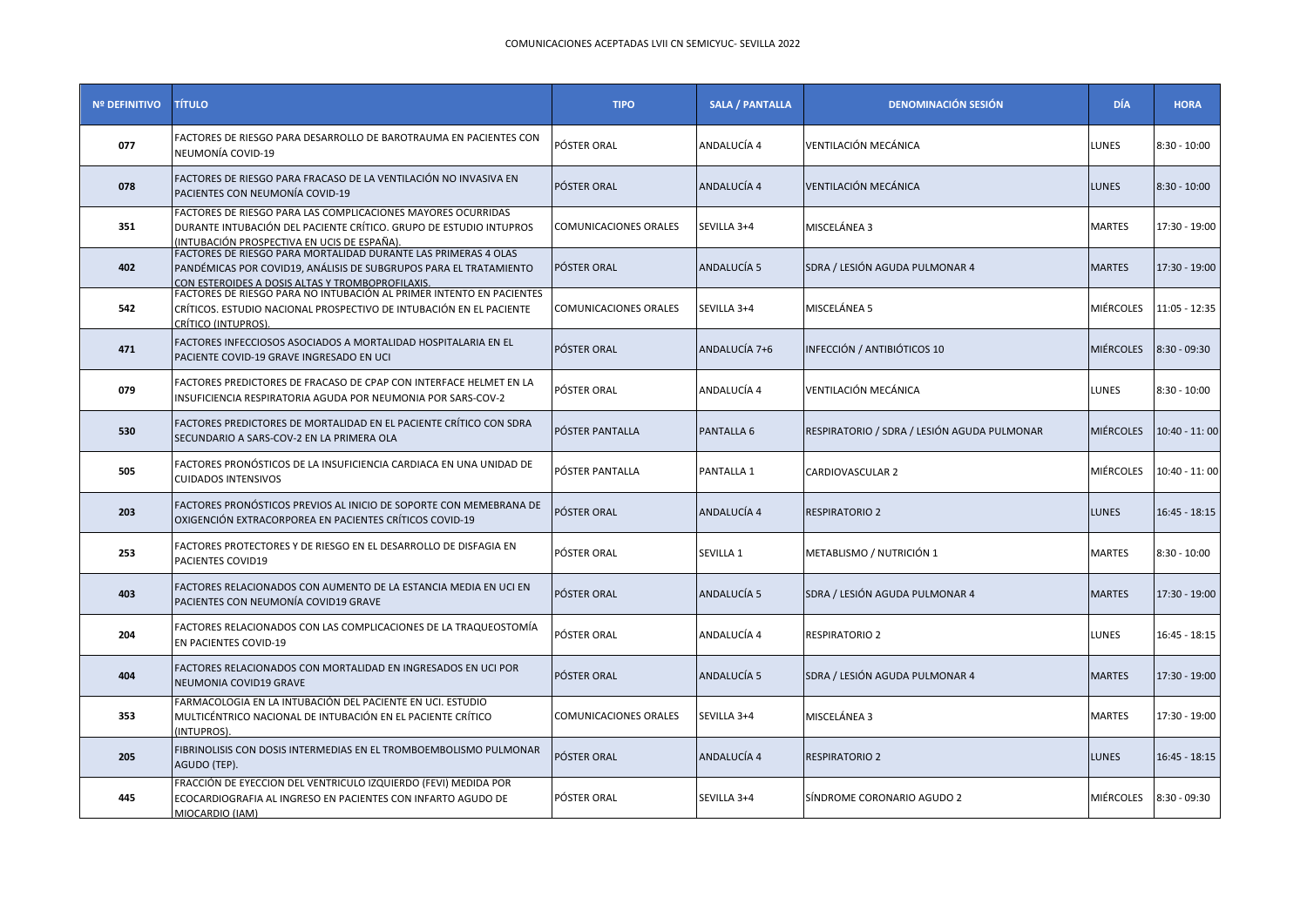| <b>Nº DEFINITIVO</b> | <b>TÍTULO</b>                                                                                                                                                          | <b>TIPO</b>                  | <b>SALA / PANTALLA</b> | <b>DENOMINACIÓN SESIÓN</b>          | <b>DÍA</b>       | <b>HORA</b>     |
|----------------------|------------------------------------------------------------------------------------------------------------------------------------------------------------------------|------------------------------|------------------------|-------------------------------------|------------------|-----------------|
| 472                  | FRAGILIDAD COMO PREDICTOR DE MORTALIDAD A 90 DÍAS EN PACIENTES CON<br>NEUMONÍA GRAVE POR SARS-COV-2                                                                    | PÓSTER ORAL                  | ANDALUCÍA 7+6          | INFECCIÓN / ANTIBIÓTICOS 10         | <b>MIÉRCOLES</b> | $8:30 - 09:30$  |
| 290                  | FUTURO DEL PACIENTE HEMATOLOGICO CRITICO. TERAPIA CART-CELL EN EL<br>HOSPITAL UNIVERSITARIO DE SALAMANCA                                                               | PÓSTER ORAL                  | ANDALUCÍA 3            | HEMATOLÓGIA                         | <b>MARTES</b>    | $8:30 - 10:00$  |
| 405                  | GESTIÓN DE CAMAS DE CRÍTICOS DURANTE LA PANDEMIA POR COVID 19:<br>IMPACTO EN LOS RESULTADOS DE LOS TRASLADOS INTER E<br>INTRAHOSPITALARIOS.                            | PÓSTER ORAL                  | ANDALUCÍA 5            | SDRA / LESIÓN AGUDA PULMONAR 4      | <b>MARTES</b>    | 17:30 - 19:00   |
| 035                  | HEMORRAGIA SUBARACNOIDEA ANEURISMÁTICA (HSAA): ¿HAY ALGUNA VÍA<br>INFLAMATORIA ESPECÍFICA?                                                                             | PÓSTER ORAL                  | SEVILLA 1              | NEUROINTENSIVISMO 1                 | <b>LUNES</b>     | $8:30 - 10:00$  |
| 521                  | HERRAMIENTA DE SOPORTE A LA DECISIÓN CLÍNICA PARA PREVER EL PODER<br>MECÁNICO (MECHANICAL POWER; PM) EN PACIENTES CRÍTICOS QUE REQUIEREN<br>VENTILACIÓN MECÁNICA (VM). | PÓSTER PANTALLA              | <b>PANTALLA 4</b>      | RESPIRATORIO / VENTILACIÓN MECÁNICA | <b>MIÉRCOLES</b> | $10:40 - 11:00$ |
| 320                  | HERRAMIENTAS PARA EL MANEJO DIAGNÓSTICO Y TERAPEÚTICO DE LA<br>ASPERGILLOSIS PULMONAR INVASIVA EN CRÍTICOS.                                                            | PÓSTER PANTALLA              | PANTALLA 3             | INFECCIÓN / ANTIBIÓTICOS 8          | <b>MARTES</b>    | 11:40 - 12:00   |
| 499                  | HIPERACLARAMIENTO RENAL EN LAS UNIDADES DE CUIDADOS INTENSIVOS, ¿NOS<br>ACLARAMOS?                                                                                     | PÓSTER ORAL                  | ANDALUCÍA 3            | NEFROLOGÍA / DEPURACIÓN EXTRARRENAL | <b>MIÉRCOLES</b> | $8:30 - 09:30$  |
| 406                  | HIPERTENSIÓN ARTERIAL COMO FACTOR DE RIESGO EN EL PACIENTE CRÍTICO<br>COVID19                                                                                          | PÓSTER ORAL                  | ANDALUCÍA 5            | SDRA / LESIÓN AGUDA PULMONAR 4      | <b>MARTES</b>    | 17:30 - 19:00   |
| 375                  | HLA-DR EN COVID Y RELACIÓN DÍAS DE VENTILACIÓN MECÁNICA                                                                                                                | PÓSTER ORAL                  | <b>SEVILLA 1</b>       | SEPSIS / FRACASO MULTIORGÁNICO      | <b>MARTES</b>    | 17:30 - 19:00   |
| 128                  | IMPACTO CLÍNICO DE UN PROGRAMA DE MEJORA DEL TRATAMIENTO<br>SUSTITUTIVO RENAL EN EL PACIENTE CRÍTICO.                                                                  | COMUNICACIONES ORALES        | SEVILLA 3+4            | MISCELÁNEA 1                        | <b>LUNES</b>     | $16:45 - 18:15$ |
| 473                  | IMPACTO DE COINFECCIÓN BACTERIANA EN PACIENTES QUE INGRESAN EN UCI<br><b>CON SARS-COV-2</b>                                                                            | PÓSTER ORAL                  | ANDALUCÍA 7+6          | INFECCIÓN / ANTIBIÓTICOS 10         | <b>MIÉRCOLES</b> | 8:30 - 09:30    |
| 407                  | IMPACTO DE LA COVID19 SOBRE LA FATIGA TRAS UN AÑO DEL ALTA<br><b>HOSPITALARIA</b>                                                                                      | PÓSTER ORAL                  | ANDALUCÍA 5            | SDRA / LESIÓN AGUDA PULMONAR 4      | <b>MARTES</b>    | 17:30 - 19:00   |
| 254                  | IMPACTO DE LA DISMAGNESEMIA EN LOS PACIENTES CRÍTICOS.                                                                                                                 | PÓSTER ORAL                  | SEVILLA 1              | METABLISMO / NUTRICIÓN 1            | <b>MARTES</b>    | $8:30 - 10:00$  |
| 036                  | IMPACTO DE LA LOCALIZACIÓN DEL ANEURISMA EN LOS DESENLACES CLÍNICOS<br>DE LOS PACIENTES CON HEMORRAGIA SUBARACNOIDEA ANEURISMÁTICA                                     | PÓSTER ORAL                  | SEVILLA 1              | NEUROINTENSIVISMO 1                 | <b>LUNES</b>     | $8:30 - 10:00$  |
| 408                  | IMPACTO DE LA LONGITUD RELATIVA DE LOS TELÓMEROS EN LA MORTALIDAD Y<br>SUPERVIVENCIA DE COVID-19                                                                       | PÓSTER ORAL                  | ANDALUCÍA 5            | SDRA / LESIÓN AGUDA PULMONAR 4      | <b>MARTES</b>    | 17:30 - 19:00   |
| 392                  | IMPACTO DE LA MONITORIZACION CON BIS EN EL CONSUMO DE FARMACOS<br><b>SEDANTES</b>                                                                                      | PÓSTER ORAL                  | ANDALUCÍA 7+6          | SEDACIÓN / ANALGESIA                | <b>MARTES</b>    | 17:30 - 19:00   |
| 005                  | IMPACTO DE LA OBESIDAD SOBRE LA MORTALIDAD: ANALISIS RESTROSPECTIVO<br>PREPLANEADO EN 5167 PACIENTES CRÍTICOS CON COVID-19.                                            | <b>COMUNICACIONES ORALES</b> | SEVILLA 3+4            | INFECCIÓN / ANTIBIÓTICOS 1          | <b>LUNES</b>     | $8:30 - 10:00$  |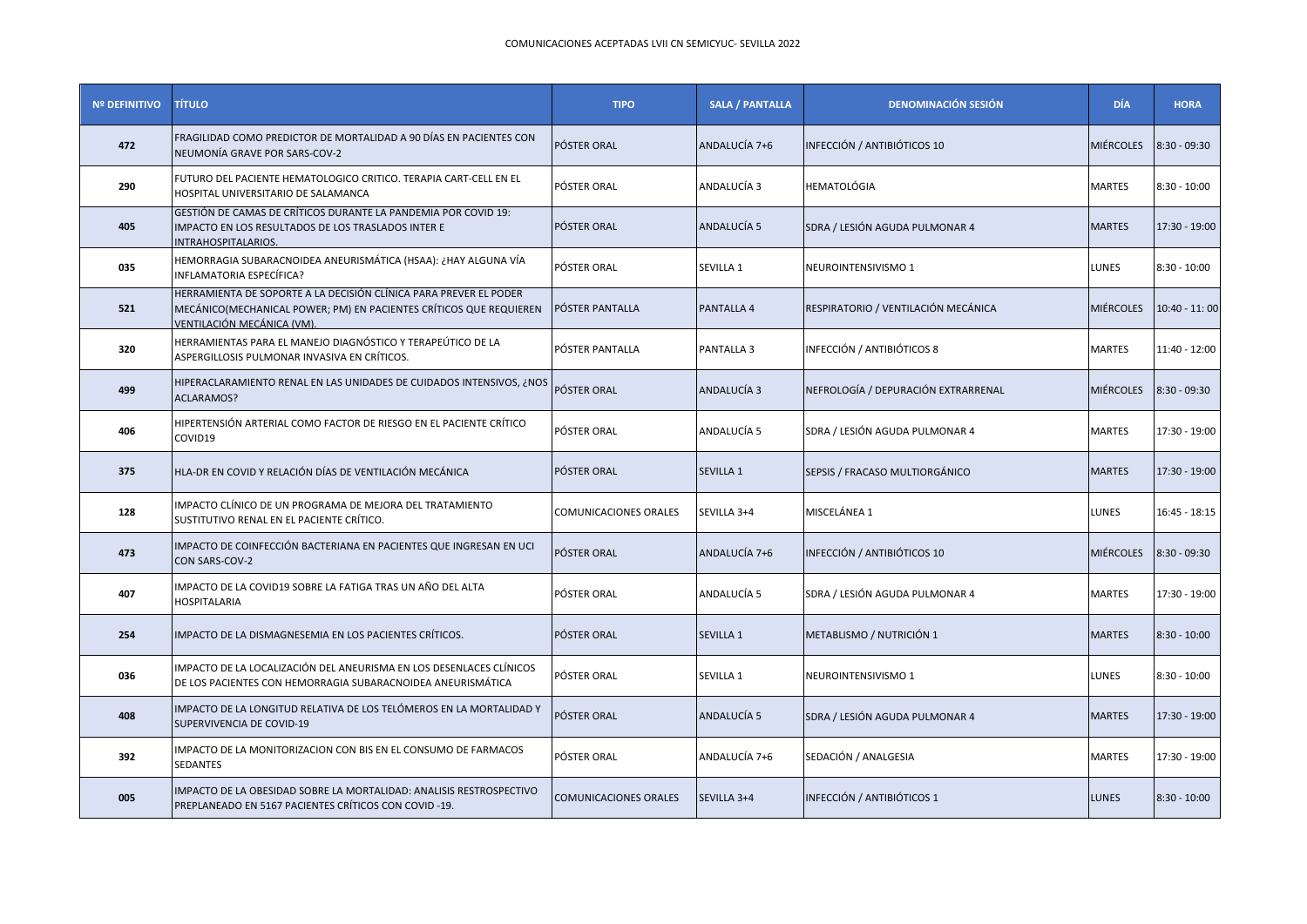| <b>Nº DEFINITIVO</b> | <b>TÍTULO</b>                                                                                                                                                                                         | <b>TIPO</b>           | <b>SALA / PANTALLA</b> | <b>DENOMINACIÓN SESIÓN</b>           | <b>DÍA</b>       | <b>HORA</b>     |
|----------------------|-------------------------------------------------------------------------------------------------------------------------------------------------------------------------------------------------------|-----------------------|------------------------|--------------------------------------|------------------|-----------------|
| 474                  | IMPACTO DE LA PANDEMIA COVID-19 EN EL CONSUMO DE RECURSOS DE LOS<br>PACIENTES INGRESADOS EN UCI.                                                                                                      | PÓSTER ORAL           | ANDALUCÍA 7+6          | INFECCIÓN / ANTIBIÓTICOS 10          | MIÉRCOLES        | $8:30 - 09:30$  |
| 050                  | IMPACTO DE LA PANDEMIA COVID-19 EN LAS CARACTERÍSTICAS Y EVOLUCIÓN DE<br>LOS PACIENTES INGRESADOS EN UCI. DATOS DE INFORMES ENVIN 2019-21                                                             | PÓSTER ORAL           | ANDALUCÍA 7+6          | ORGANIZACIÓN / GESTIÓN / CALIDAD 1   | <b>LUNES</b>     | $8:30 - 10:00$  |
| 475                  | IMPACTO DE LA PANDEMIA COVID-19 EN LAS INFECCIONES RELACIONADAS CON<br>DISPOSITIVOS INVASORES EN PACIENTES INGRESADOS EN UCI. INFORME ENVIN<br>2020-21                                                | PÓSTER ORAL           | ANDALUCÍA 7+6          | INFECCIÓN / ANTIBIÓTICOS 10          | <b>MIÉRCOLES</b> | 8:30 - 09:30    |
| 476                  | IMPACTO DE LA PANDEMIA COVID-19 EN LAS TASAS DE BMR IDENTIFICADAS EN<br>LOS PACIENTES CRITICOS INGRESADOS EN UCI. INFORME ENVIN 2020-21.                                                              | PÓSTER ORAL           | ANDALUCÍA 7+6          | INFECCIÓN / ANTIBIÓTICOS 10          | <b>MIÉRCOLES</b> | 8:30 - 09:30    |
| 206                  | IMPACTO DE LA PANDEMIA DE COVID-19 EN LA EPIDEMIOLOGÍA DE LA<br>TRAQUEOSTOMÍA EN PACIENTES CON ENFERMEDAD TRAUMÁTICA GRAVE                                                                            | PÓSTER ORAL           | ANDALUCÍA 4            | <b>RESPIRATORIO 2</b>                | LUNES            | 16:45 - 18:15   |
| 477                  | IMPACTO DE LA PANDEMIA POR SARS-COV-2 EN LA NEUMONÍA ASOCIADA A<br>VENTILACIÓN MECÁNICA EN UNA UNIDAD DE CUIDADOS INTENSIVOS<br>POLIVALENTE.                                                          | PÓSTER ORAL           | ANDALUCÍA 7+6          | INFECCIÓN / ANTIBIÓTICOS 10          | <b>MIÉRCOLES</b> | $8:30 - 09:30$  |
| 134                  | IMPACTO DE LA PANDEMIA SARS-COV2 EN LOS INGRESOS DE UCI POR<br>TRAUMATISMO GRAVE                                                                                                                      | COMUNICACIONES ORALES | SEVILLA 3+4            | MISCELÁNEA 1                         | LUNES            | $16:45 - 18:15$ |
| 150                  | IMPACTO DE LA REACTIVACIÓN DEL VHS-1 EN LOS PACIENTES CON NEUMONÍA<br>POR SARS-COV2.                                                                                                                  | PÓSTER ORAL           | SEVILLA 1              | <b>INFECCIÓN / ANTIBIÓTICOS 4</b>    | <b>LUNES</b>     | $16:45 - 18:15$ |
| 151                  | IMPACTO DE LA SECUENCIA DEL MANEJO DE MENINGITIS CAUSADA POR<br>STREPTOCOCCUS PNEUMONIAE EN LAS UNIDADES DE CUIDADOS CRÍTICOS DE<br>ESPAÑA.                                                           | PÓSTER ORAL           | SEVILLA 1              | INFECCIÓN / ANTIBIÓTICOS 4           | <b>LUNES</b>     | $16:45 - 18:15$ |
| 152                  | IMPACTO DE LA SOBREINFECCIÓN SOBRE LA MORTALIDAD EN EL PACIENTE<br>CRÍTICO COVID19                                                                                                                    | PÓSTER ORAL           | <b>SEVILLA 1</b>       | INFECCIÓN / ANTIBIÓTICOS 4           | <b>LUNES</b>     | $16:45 - 18:15$ |
| 153                  | IMPACTO DE LA VACUNACIÓN EN LOS INGRESOS POR COVID-19 EN UNA UNIDAD<br>DE CUIDADOS INTENSIVOS DE UN HOSPITAL DE TERCER NIVEL.                                                                         | PÓSTER ORAL           | SEVILLA 1              | INFECCIÓN / ANTIBIÓTICOS 4           | LUNES            | 16:45 - 18:15   |
| 409                  | IMPACTO DE LA VACUNACIÓN EN PACIENTES SARS-COV-2 EN UNA UNIDAD DE<br><b>CUIDADOS INTENSIVOS</b>                                                                                                       | PÓSTER ORAL           | ANDALUCÍA 5            | SDRA / LESIÓN AGUDA PULMONAR 4       | <b>MARTES</b>    | 17:30 - 19:00   |
| 080                  | IMPACTO DE LAS DIFERENTES OLAS DE LA PANDEMIA DE COVID-19 SOBRE LA<br>TASA DE TRAQUEOSTOMIA.                                                                                                          | PÓSTER ORAL           | ANDALUCÍA 4            | VENTILACIÓN MECÁNICA                 | LUNES            | 8:30 - 10:00    |
| 083                  | IMPACTO DE SIMULACIÓN DE ALTA FIDELIDAD EN PREGRADO CON CARÁCTER<br>MULTIDISCIPLINAR                                                                                                                  | PÓSTER ORAL           | ANDALUCÍA 3            | SIMULACIÓN / URGENCIAS / EMERGENCIAS | <b>LUNES</b>     | $8:30 - 10:00$  |
| 229                  | IMPACTO DEL CAMBIO DE ESTRATEGIA DE SOPORTE NO INVASIVO DURANTE EL<br>FRACASO RESPIRATORIO AGUDO POR SARS-COV-2                                                                                       | COMUNICACIONES ORALES | SEVILLA 3+4            | RESPIRATORIO / SDRA / VM             | <b>MARTES</b>    | $8:30 - 10:00$  |
| 410                  | IMPACTO DEL ÍNDICE DE MASA CORPORAL (IMC) Y EL CURSO EVOLUTIVO DE LA<br>INFECCIÓN POR COVID-19 EN NUESTRA COHORTE.                                                                                    | PÓSTER ORAL           | ANDALUCÍA 5            | SDRA / LESIÓN AGUDA PULMONAR 4       | <b>MARTES</b>    | 17:30 - 19:00   |
| 037                  | IMPACTO DEL MOMENTO DE LA OBLITERACIÓN ENDOVASCULAR EN LA<br>INCIDENCIA DE RESANGRADO Y EN LOS DESENLACES CLÍNICOS DE LOS PACIENTES POÓSTER ORAL<br><u>CON HEMORRAGIA SUBARACNOIDEA ANEURISMÁTICA</u> |                       | SEVILLA 1              | NEUROINTENSIVISMO 1                  | <b>LUNES</b>     | $8:30 - 10:00$  |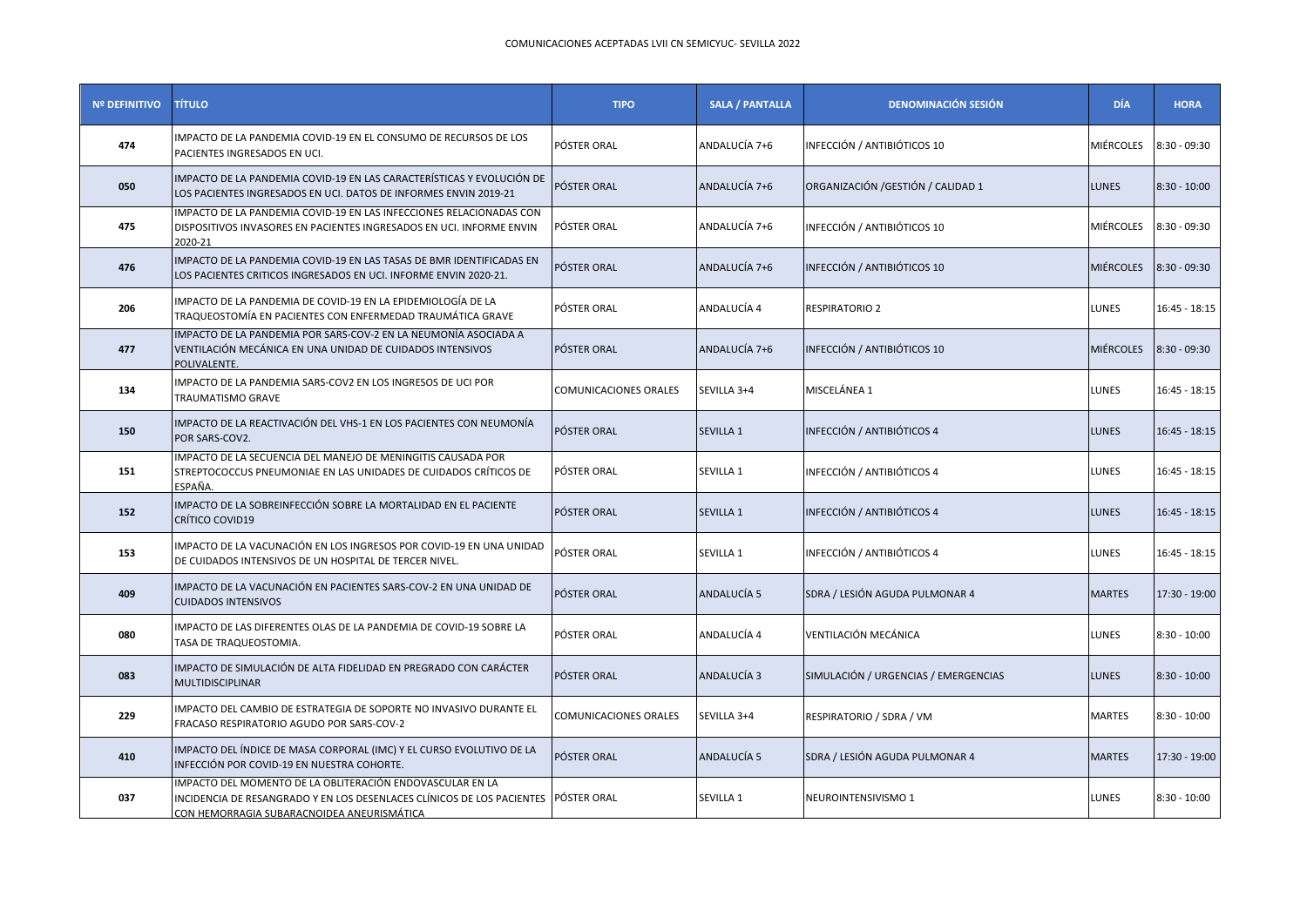| <b>Nº DEFINITIVO</b> | <b>TÍTULO</b>                                                                                                                                                                           | <b>TIPO</b>           | <b>SALA / PANTALLA</b> | <b>DENOMINACIÓN SESIÓN</b>         | <b>DÍA</b>       | <b>HORA</b>     |
|----------------------|-----------------------------------------------------------------------------------------------------------------------------------------------------------------------------------------|-----------------------|------------------------|------------------------------------|------------------|-----------------|
| 411                  | IMPACTO DEL MOMENTO DE LA TRAQUEOSTOMÍA EN LOS RESULTADOS DE LOS<br>PACIENTES CON SÍNDROME DE DISTRÉS RESPIRATORIO DEL ADULTO ASOCIADO A<br>COVID-19.                                   | PÓSTER ORAL           | ANDALUCÍA 5            | SDRA / LESIÓN AGUDA PULMONAR 4     | <b>MARTES</b>    | 17:30 - 19:00   |
| 154                  | IMPACTO DEL PANEL DE RESPIRATORIO BIOFIRE-FILMARRAY EN LA<br>ANTIBIOTERAPIA DE PACIENTES CON NAVM Y TRAQUEOBRONQUITIS                                                                   | PÓSTER ORAL           | SEVILLA 1              | INFECCIÓN / ANTIBIÓTICOS 4         | <b>LUNES</b>     | $16:45 - 18:15$ |
| 155                  | IMPACTO DEL SISTEMA DE PCR MÚLTIPLE EN EL TRATAMIENTO DE<br>NEUMONÍA/TRAQUEOBRONQUITIS EN PACIENTES INGRESADOS POR COVID-19 EN PÓSTER ORAL<br>UCI                                       |                       | SEVILLA 1              | INFECCIÓN / ANTIBIÓTICOS 4         | <b>LUNES</b>     | $16:45 - 18:15$ |
| 006                  | IMPACTO DEL SOPORTE ECMO SOBRE LA EXPOSICIÓN A PIPERACILINA Y<br>MEROPENEM                                                                                                              | COMUNICACIONES ORALES | SEVILLA 3+4            | INFECCIÓN / ANTIBIÓTICOS 1         | LUNES            | $8:30 - 10:00$  |
| 464                  | IMPACTO DEL TRATAMIENTO ANTIAGREGANTE EN EL PACIENTE MAYOR DE 65<br>AÑOS CON ENFERMEDAD TRAUMÁTICA CRÍTICA.                                                                             | PÓSTER ORAL           | SEVILLA 1              | <b>TRAUMATISMOS</b>                | <b>MIÉRCOLES</b> | $8:30 - 09:30$  |
| 321                  | IMPACTO EN EL AUMENTO DE LA INFECCIÓN NOSOCOMIAL DURANTE LA<br>TERCERA OLA DE LA PANDEMIA DEL SARS-COV-2 EN UN HOSPITAL DE SEGUNDO<br>NIVEL.                                            | PÓSTER PANTALLA       | PANTALLA 3             | INFECCIÓN / ANTIBIÓTICOS 8         | <b>MARTES</b>    | 11:40 - 12:00   |
| 156                  | IMPACTO EN EL USO DE LOS ANTIMICROBIANOS TRAS LA INCORPORACIÓN DEL<br>FARMACÉUTICO EN LA UNIDAD DE CUIDADOS INTENSIVOS                                                                  | PÓSTER ORAL           | SEVILLA 1              | INFECCIÓN / ANTIBIÓTICOS 4         | <b>LUNES</b>     | $16:45 - 18:15$ |
| 331                  | IMPACTO EN LA DONACIÓN Y LOS TRASPLANTES DE LAS MEDIDAS DE CONTROL<br>MEDIOAMBIENTAL EN LA PROVINCIA DE SEVILLA TRAS EL PRIMER BROTE<br>EPIDÉMICO DE 2020 DEL VIRUS DEL NILO OCCIDENTAL | PÓSTER PANTALLA       | PANTALLA <sub>5</sub>  | SEDACIÓN / ANALGESIA / TRASPLANTES | <b>MARTES</b>    | 11:40 - 12:00   |
| 543                  | IMPACTO PSICOSOCIAL EN PROFESIONALES SANITARIOS DEBIDO A LA PANDEMIA<br>COVID-19                                                                                                        | COMUNICACIONES ORALES | SEVILLA 3+4            | MISCELÁNEA 5                       | <b>MIÉRCOLES</b> | 11:05 - 12:35   |
| 456                  | IMPLANTACIÓN DE UN PROYECTO DE INTERVENCIÓN PSICOLÓGICA DURANTE LA<br>CRISIS DEL COVID-19 EN LA UNIDAD DE MEDICINA INTENSIVA DEL HGUCR.                                                 | PÓSTER ORAL           | SEVILLA <sub>2</sub>   | ÉTICA                              | <b>MIÉRCOLES</b> | $8:30 - 09:30$  |
| 317                  | IMPLANTE DE MARCAPASOS EN PACIENTES MAYORES: MÁS ALLÁ DE LA EDAD                                                                                                                        | PÓSTER PANTALLA       | <b>PANTALLA 2</b>      | <b>MARCAPASOS / ARRITMIAS</b>      | <b>MARTES</b>    | 11:40 - 12:00   |
| 273                  | IMPLICACIÓN DE LAS LIPOPROTEÍNAS DE ALTA DENSIDAD EN EL PRONÓSTICO DE<br>LA HEMORRAGIA SUBARACNOIDEA ESPONTÁNEA ANEURISMÁTICA.                                                          | PÓSTER ORAL           | ANDALUCÍA 5            | NEUROINTENSIVISMO / TRAUMATISMOS   | <b>MARTES</b>    | $8:30 - 10:00$  |
| 157                  | INCIDENCIA DE ASPERGILOSIS PULMONAR ASOCIADA A COVID-19 EN LA UCI DEL<br>HOSPITAL DE EMERGENCIAS COVID-19 TRAS UN AÑO DE EXPERIENCIA                                                    | PÓSTER ORAL           | SEVILLA 1              | INFECCIÓN / ANTIBIÓTICOS 4         | <b>LUNES</b>     | $16:45 - 18:15$ |
| 158                  | INCIDENCIA DE CANDIDEMIA EN PACIENTES CRÍTICOS COVID-19 DURANTE EL<br>PRIMER AÑO DE PANDEMIA. EXPERIENCIA EN UNA UCI DE TERCER NIVEL.                                                   | PÓSTER ORAL           | SEVILLA 1              | INFECCIÓN / ANTIBIÓTICOS 4         | <b>LUNES</b>     | $16:45 - 18:15$ |
| 291                  | INCIDENCIA DE COMPLICACIONES HEMORRÁGICAS Y TROMBÓTICAS EN<br>PACIENTES SARS-COV-2 EN LAS DISTINTAS OLAS DE LA PANDEMIA.                                                                | PÓSTER ORAL           | ANDALUCÍA 3            | <b>HEMATOLÓGIA</b>                 | <b>MARTES</b>    | $8:30 - 10:00$  |
| 292                  | INCIDENCIA DE ENFERMEDAD TROMBOEMBÓLICA TRAS POSICIÓN EN DECÚBITO<br>PRONO EN PACIENTES EN VENTILACIÓN MECÁNICA CON INFECCIÓN POR SARS<br>COV2 INGRESADOS EN UCI:                       | PÓSTER ORAL           | ANDALUCÍA 3            | HEMATOLÓGIA                        | <b>MARTES</b>    | $8:30 - 10:00$  |
| 159                  | INCIDENCIA DE INFECCIONES ASOCIADAS CON LA ASISTENCIA SANITARIA.<br>ANALISIS DESCRIPTIVO DURANTE LA 3ª OLA DE COVID                                                                     | PÓSTER ORAL           | <b>SEVILLA 1</b>       | <b>INFECCIÓN / ANTIBIÓTICOS 4</b>  | <b>LUNES</b>     | $16:45 - 18:15$ |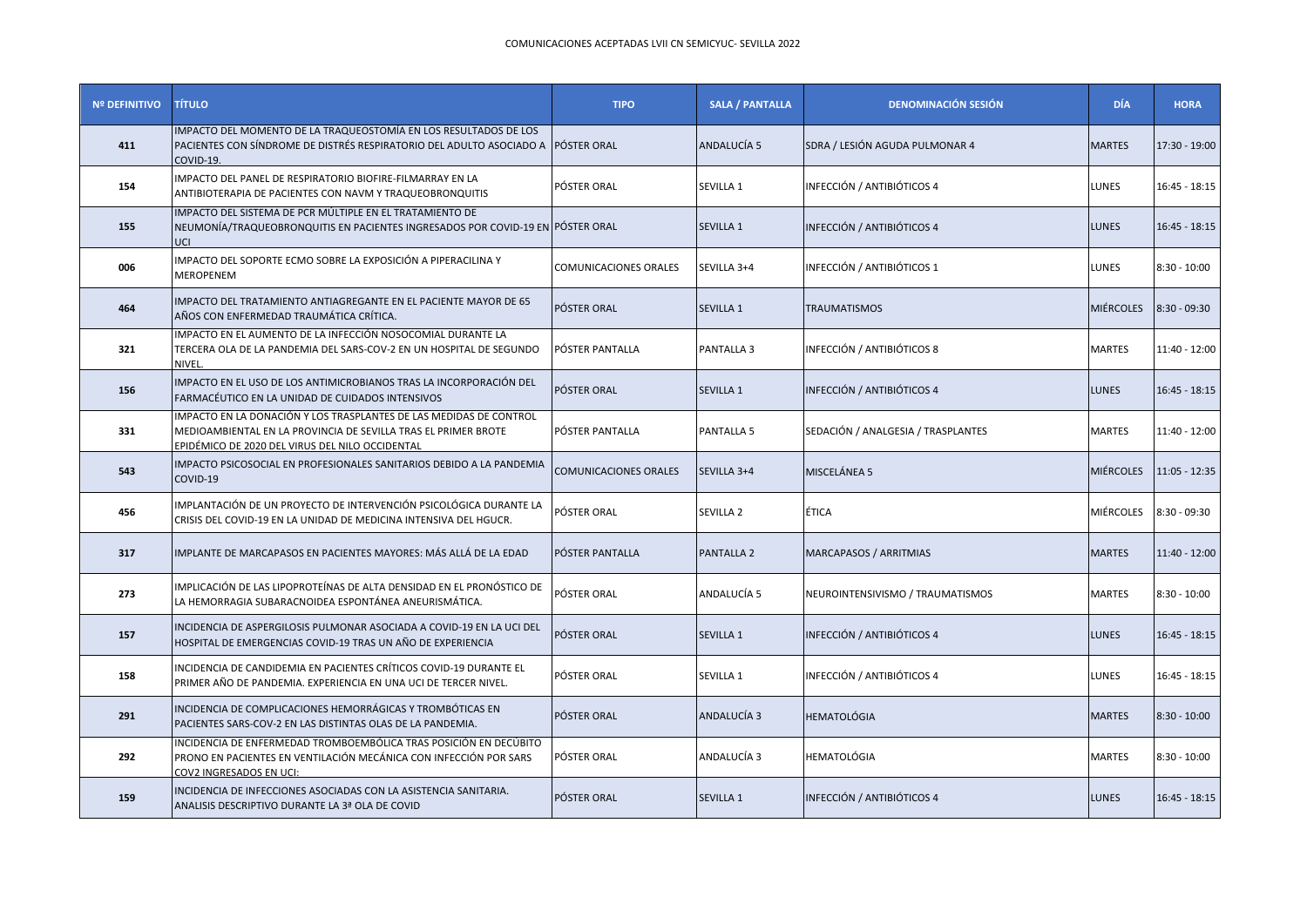| <b>Nº DEFINITIVO</b> | <b>TÍTULO</b>                                                                                                                                                                                                   | <b>TIPO</b>     | <b>SALA / PANTALLA</b> | <b>DENOMINACIÓN SESIÓN</b>         | DÍA              | <b>HORA</b>     |
|----------------------|-----------------------------------------------------------------------------------------------------------------------------------------------------------------------------------------------------------------|-----------------|------------------------|------------------------------------|------------------|-----------------|
| 322                  | INCIDENCIA DE INFECCIONES RELACIONADAS CON LA ASISTENCIA SANITARIA EN<br>LA UCI DEL HOSPITAL DE EMERGENCIAS COVID-19                                                                                            | PÓSTER PANTALLA | <b>PANTALLA 3</b>      | INFECCIÓN / ANTIBIÓTICOS 8         | <b>MARTES</b>    | 11:40 - 12:00   |
| 160                  | INCIDENCIA DE INFECCIONES URINARIAS EN LA UCI DEL HOSPITAL DE<br>EMERGENCIAS COVID-19 TRAS UN AÑO DE EXPERIENCIA.                                                                                               | PÓSTER ORAL     | <b>SEVILLA 1</b>       | INFECCIÓN / ANTIBIÓTICOS 4         | <b>LUNES</b>     | $16:45 - 18:15$ |
| 323                  | INCIDENCIA DEL USO DE ANTIBIOTERAPIA EN PACIENTES INGRESADOS EN UNA<br>UCI POLIVALENTE EN LOS ÚLTIMOS 7 AÑOS.                                                                                                   | PÓSTER PANTALLA | <b>PANTALLA 3</b>      | INFECCIÓN / ANTIBIÓTICOS 8         | <b>MARTES</b>    | 11:40 - 12:00   |
| 492                  | INCREMENTO DE LA TASA DE DONACIÓN CON UN PROGRAMA DE CUIDADOS<br>INTENSIVOS ORIENTADOS A LA DONACIÓN                                                                                                            | PÓSTER ORAL     | ANDALUCÍA 4            | DONACIÓN Y TRASPLANTES             | <b>MIÉRCOLES</b> | $8:30 - 09:30$  |
| 051                  | INDICADORES DE CALIDAD RELACIONADOS CON LA INFECCIÓN TRAS LA<br>INTERRUPCIÓN DEL PROGRAMA DE OPTIMIZACIÓN DEL USO DE<br>ANTIMICROBIANOS EN UN SERVICIO DE MEDICINA INTENSIVA COMO                               | PÓSTER ORAL     | ANDALUCÍA 7+6          | ORGANIZACIÓN / GESTIÓN / CALIDAD 1 | LUNES            | $8:30 - 10:00$  |
| 274                  | ÍNDICE BIESPECTRAL COMO PREDICTOR DE ISQUEMIA CEREBRAL TARDÍA TRAS<br>HEMORRAGIA SUBARACNOIDEA ANEURISMÁTICA.                                                                                                   | PÓSTER ORAL     | <b>ANDALUCÍA 5</b>     | NEUROINTENSIVISMO / TRAUMATISMOS   | <b>MARTES</b>    | $8:30 - 10:00$  |
| 207                  | INDICE DE ROX COMO PREDICTOR DE INTUBACIÓN EN PACIENTES CRÍTICOS<br>COVID-19                                                                                                                                    | PÓSTER ORAL     | ANDALUCÍA 4            | <b>RESPIRATORIO 2</b>              | <b>LUNES</b>     | 16:45 - 18:15   |
| 161                  | INFECCIÓN POR CITOMEGALOVIRUS EN EL PACIENTE SARS-COV2 EN LA UNIDAD<br>DE CUIDADOS INTENSIVOS DEL HOSPITAL DE LEÓN                                                                                              | PÓSTER ORAL     | <b>SEVILLA 1</b>       | INFECCIÓN / ANTIBIÓTICOS 4         | <b>LUNES</b>     | $16:45 - 18:15$ |
| 162                  | INFECCIÓN POR COVID19 Y MIOCARDITIS. ANÁLISIS DE LOS RESULTADOS DE<br>TOMA DE BIOPSIAS POSTMORTEN CARDIACA GUIADA POR ECOGRAFÍA.                                                                                | PÓSTER ORAL     | SEVILLA 1              | INFECCIÓN / ANTIBIÓTICOS 4         | LUNES            | $16:45 - 18:15$ |
| 163                  | INFECCIÓN POR SARS-COV-2 EN PACIENTES INMUNODEPRIMIDOS. DESCRIPTIVO<br>DE MORBIMORTALIDAD (MARZO 2020-ENERO 2022) SERIE DE 40 PACIENTES.<br>HOSPITAL UNIVERSITARIO DE CRUCES, UNIDAD DE CUIDADOS INTENSIVOS     | PÓSTER ORAL     | <b>SEVILLA 1</b>       | INFECCIÓN / ANTIBIÓTICOS 4         | <b>LUNES</b>     | $16:45 - 18:15$ |
| 412                  | INFECCIÓN POR SARS-COV2 EN UNA UCI DE UN HOSPITAL DE 2º NIVEL: ANÁLISIS<br><b>DESCRIPTIVO.</b>                                                                                                                  | PÓSTER ORAL     | ANDALUCÍA 5            | SDRA / LESIÓN AGUDA PULMONAR 4     | <b>MARTES</b>    | 17:30 - 19:00   |
| 413                  | INFECCIÓN POR SARS-COV2 EN UNA UCI DE UN HOSPITAL DE 2º NIVEL:<br>PREDICTORES DE MORTALIDAD.                                                                                                                    | PÓSTER ORAL     | ANDALUCÍA 5            | SDRA / LESIÓN AGUDA PULMONAR 4     | <b>MARTES</b>    | 17:30 - 19:00   |
| 164                  | INFECCIONES EN LOS PACIENTES INGRESADOS EN UCI CON SÍNDROME DE<br>DISTRÉS RESPIRATORIO (SDRA) SECUNDARIO A NEUMONÍA POR SARS-COV-2                                                                              | PÓSTER ORAL     | SEVILLA 1              | INFECCIÓN / ANTIBIÓTICOS 4         | <b>LUNES</b>     | 16:45 - 18:15   |
| 563                  | INFECCIONES EN PATOLOGÍA CUTÁNEA CRÍTICA                                                                                                                                                                        | PÓSTER ORAL     | <b>SEVILLA 1</b>       | INFECCIÓN / ANTIBIÓTICOS 14        | <b>MIÉRCOLES</b> | 11:05 - 12:35   |
| 564                  | INFECCIONES RELACIONADO CON LA ASISTENCIA SANITARIA EN PACIENTES CON<br>NEUMONIA GRAVE POR COVID 19 QUE INGRESA EN UNIDAD DE CUIDADOS<br>INTENSIVOS (UCI).                                                      | PÓSTER ORAL     | SEVILLA 1              | INFECCIÓN / ANTIBIÓTICOS 14        | MIÉRCOLES        | 11:05 - 12:35   |
| 593                  | INFLAMACIÓN Y REPARACIÓN TISULAR DE LAS CÉLULAS EPITELIALES Y<br>MACRÓFAGOS INFECTADOS POR PSEUDOMONAS AERUGINOSA Y<br>STREPTOCOCCUS PNEUMONIAE                                                                 | PÓSTER ORAL     | <b>ANDALUCÍA 5</b>     | SDRA / LESIÓN AGUDA PULMONAR 6     | <b>MIÉRCOLES</b> | 11:05 - 12:35   |
| 052                  | INFLUENCIA DE LA ANTIGÜEDAD PROFESIONAL Y FORMACIÓN DEL PERSONAL DE<br>ENFERMERÍA EN LA PERCEPCIÓN DE LA ADHERENCIA A LOS PROYECTOS ZERO<br>TRAS DOS AÑOS DE PANDEMIA POR SARS COV2 EN LA UCI DE UN HOSPITAL DE | PÓSTER ORAL     | ANDALUCÍA 7+6          | ORGANIZACIÓN / GESTIÓN / CALIDAD 1 | <b>LUNES</b>     | $8:30 - 10:00$  |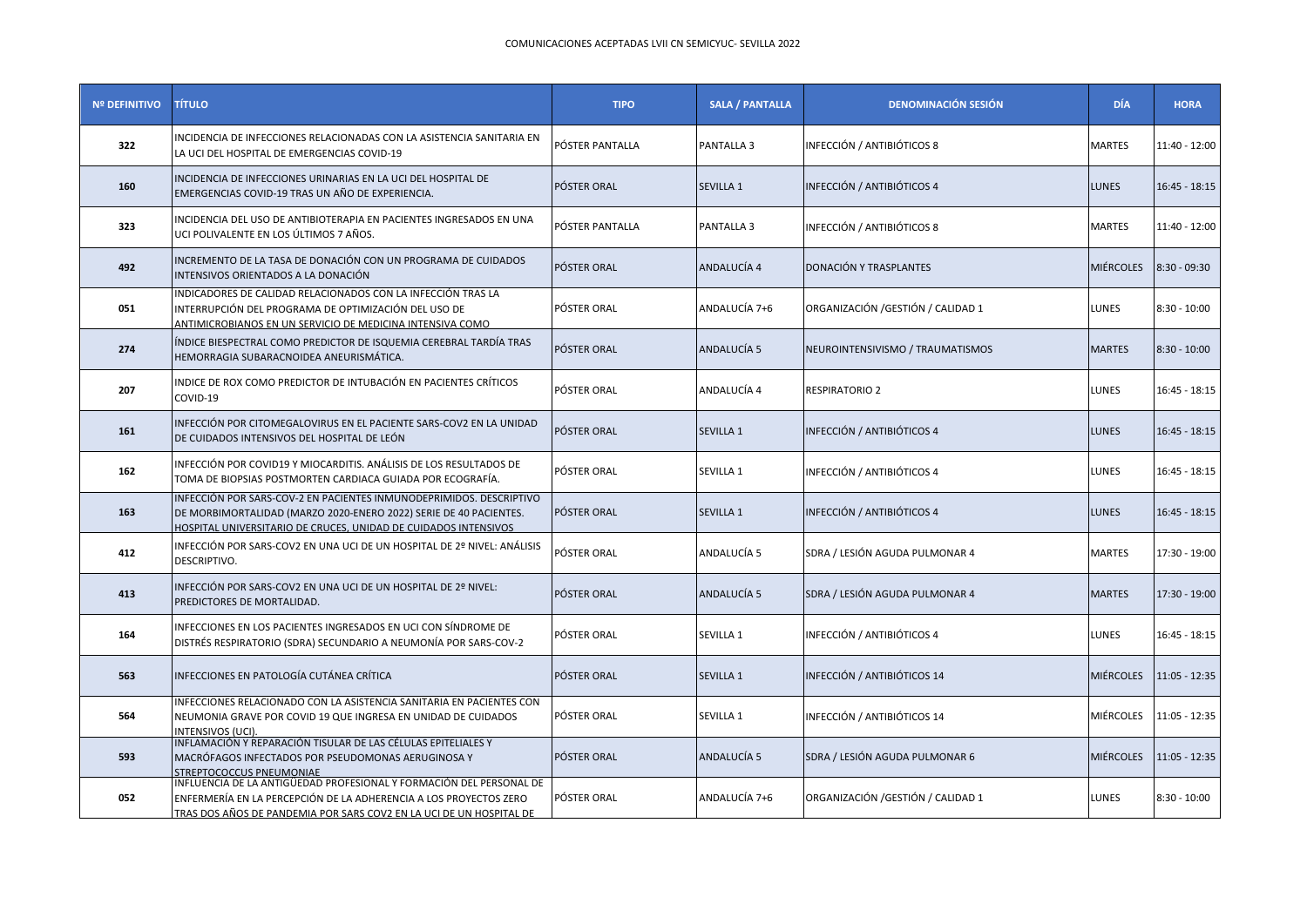| <b>Nº DEFINITIVO</b> | <b>TÍTULO</b>                                                                                                                                                                                                 | <b>TIPO</b>                  | <b>SALA / PANTALLA</b> | <b>DENOMINACIÓN SESIÓN</b>                                                 | <b>DÍA</b>       | <b>HORA</b>     |
|----------------------|---------------------------------------------------------------------------------------------------------------------------------------------------------------------------------------------------------------|------------------------------|------------------------|----------------------------------------------------------------------------|------------------|-----------------|
| 565                  | INFLUENCIA DE LA EDAD EN EL MANEJO Y EVOLUCIÓN DE LOS PACIENTES CON<br>COVID-19.                                                                                                                              | PÓSTER ORAL                  | <b>SEVILLA 1</b>       | INFECCIÓN / ANTIBIÓTICOS 14                                                | <b>MIÉRCOLES</b> | 11:05 - 12:35   |
| 446                  | INFLUENCIA DE LA FORMACION EN LA CORRECTA APLICACIÓN DE UNA<br>ENFERMEDAD TIEMPO DEPENDIENTE: CODIGO INFARTO                                                                                                  | PÓSTER ORAL                  | SEVILLA 3+4            | SÍNDROME CORONARIO AGUDO 2                                                 | <b>MIÉRCOLES</b> | $8:30 - 09:30$  |
| 566                  | INFLUENCIA DE LA IDENTIFICACIÓN DE AISLAMIENTO MICROBIOLÓGICO Y LA<br>ADECUACIÓN DEL TRATAMIENTO ANTIMICROBIANO EMPÍRICO SOBRE LOS<br><u>RESULTADOS EN PACIENTES CON SEPSIS Y SHOCK SÉPTICO QUE REQUIEREN</u> | PÓSTER ORAL                  | <b>SEVILLA 1</b>       | INFECCIÓN / ANTIBIÓTICOS 14                                                | <b>MIÉRCOLES</b> | 11:05 - 12:35   |
| 465                  | INFLUENCIA DE LA PANDEMIA POR SARSCOV2 EN LA EPIDEMIOLOGÍA DEL<br>TRAUMA EN UN CENTRO ESPECIALIZADO DE TERCER NIVEL                                                                                           | PÓSTER ORAL                  | SEVILLA 1              | TRAUMATISMOS                                                               | <b>MIÉRCOLES</b> | $8:30 - 09:30$  |
| 239                  | INFLUENCIA DE LA PANDEMIA SARS-COV-2 EN LA UNIDAD DE MARCAPASOS DE<br>UN HOSPITAL COMARCAL                                                                                                                    | PÓSTER ORAL                  | <b>SEVILLA 2</b>       | MARCAPASOS / ARRITMIAS / CIRUGÍA CARDIÁCA /<br>MONITORIZACIÓN HEMODINÁMICA | <b>MARTES</b>    | $8:30 - 10:00$  |
| 376                  | INFLUENCIA DE LAS COMORBILIDADES CRÓNICAS EN LOS RESULTADOS CLÍNICOS<br>DE LOS PACIENTES CON SEPSIS Y SHOCK SÉPTICO QUE PRECISAN INGRESO EN<br>UNA UNIDAD DE CUIDADOS INTENSIVOS (UCI): ANÁLISIS DESCRIPTIVO  | PÓSTER ORAL                  | SEVILLA 1              | SEPSIS / FRACASO MULTIORGÁNICO                                             | <b>MARTES</b>    | 17:30 - 19:00   |
| 208                  | INFLUENCIA DEL DECÚBITO PRONO EN EL LAVADO BRONCOALVEOLAR,<br>RENTABILIDAD VOLUMÉTRICA Y LA MECÁNICA PULMONAR                                                                                                 | PÓSTER ORAL                  | <b>ANDALUCÍA 4</b>     | <b>RESPIRATORIO 2</b>                                                      | <b>LUNES</b>     | $16:45 - 18:15$ |
| 209                  | INFLUENCIA DEL DECÚBITO PRONO EN LA RENTABILIDAD VOLUMÉTRICA DEL<br>LAVADO BRONCOALVEOLAR VIDEOENDOSCÓPICO                                                                                                    | PÓSTER ORAL                  | ANDALUCÍA 4            | <b>RESPIRATORIO 2</b>                                                      | <b>LUNES</b>     | 16:45 - 18:15   |
| 275                  | INFLUENCIA DEL TRATAMIENTO INICIAL DE LA HEMORRAGIA SUBARACNOIDEA EN<br>EL DESARROLLO POSTERIOR DE VASOESPASMO                                                                                                | PÓSTER ORAL                  | <b>ANDALUCÍA 5</b>     | NEUROINTENSIVISMO / TRAUMATISMOS                                           | <b>MARTES</b>    | $8:30 - 10:00$  |
| 594                  | INFLUENCIA DEL VOLUMEN RECUPERADO EN EL LAVADO BRONCOALVEOLAR DEL<br>PACIENTE CRÍTICO EN LA COMPLIANCE DE PACIENTES EN VENTILACION<br>MECÁNICA                                                                | PÓSTER ORAL                  | ANDALUCÍA 5            | SDRA / LESIÓN AGUDA PULMONAR 6                                             | <b>MIÉRCOLES</b> | 11:05 - 12:35   |
| 567                  | INMUNIDAD CELULAR Y HUMORAL FRENTE AL SARS-COV-2 EN PERSONAL<br>SANITARIO DE UCI PREVACUNACIÓN Y POSTVACUNACIÓN.                                                                                              | PÓSTER ORAL                  | <b>SEVILLA 1</b>       | INFECCIÓN / ANTIBIÓTICOS 14                                                | <b>MIÉRCOLES</b> | $11:05 - 12:35$ |
| 568                  | INMUNOSENESCENCIA Y REACTIVACIÓN POR CMV EN PACIENTES CON COVID-19<br><b>GRAVE INGRESADOS EN UCI</b>                                                                                                          | PÓSTER ORAL                  | SEVILLA 1              | INFECCIÓN / ANTIBIÓTICOS 14                                                | MIÉRCOLES        | 11:05 - 12:35   |
| 293                  | INMUNOTROMBOSIS EN COVID-19: ¿ALGUNA EXPLICACIÓN PARA LA<br>INSUFICIENTE RESPUESTA DE LAS HBPM?                                                                                                               | PÓSTER ORAL                  | <b>ANDALUCÍA 3</b>     | HEMATOLÓGIA                                                                | <b>MARTES</b>    | $8:30 - 10:00$  |
| 578                  | INSTAURACION DE UN PROTOCOLO DE MOVILIZACION PRECOZ EN PACIENTES<br>CRITICOS: EVALUACION DE PERCEPCIONES, ACTITUDES Y BARRERAS EN EL<br>PERSONAL SANITARIO                                                    | PÓSTER ORAL                  | ANDALUCÍA 7+6          | ORGANIZACIÓN /GESTIÓN / CALIDAD 6                                          | <b>MIÉRCOLES</b> | 11:05 - 12:35   |
| 539                  | INTELIGENCIA ARTIFICIAL PARA SOPORTE A LA DECISIÓN. DESARROLLO DE UN<br>MODELO DINÁMICO DE PREDICCIÓN DE MORTALIDAD BASADO EN REDES<br><b>NEURONALES.</b>                                                     | <b>COMUNICACIONES ORALES</b> | SEVILLA 3+4            | MISCELÁNEA 5                                                               | <b>MIÉRCOLES</b> | 11:05 - 12:35   |
| 438                  | INTOXICACIONES AGUDAS GRAVES EN UN SERVICIO DE MEDICINA INTENSIVA<br>$(2016 - 2021)$                                                                                                                          | PÓSTER ORAL                  | ANDALUCÍA 3            | MISCELÁNEA 4                                                               | <b>MARTES</b>    | 17:30 - 19:00   |
| 393                  | ISOFLURANO Y ECMO VENOVENOSO EN LA COVID-19.                                                                                                                                                                  | PÓSTER ORAL                  | ANDALUCÍA 7+6          | SEDACIÓN / ANALGESIA                                                       | <b>MARTES</b>    | 17:30 - 19:00   |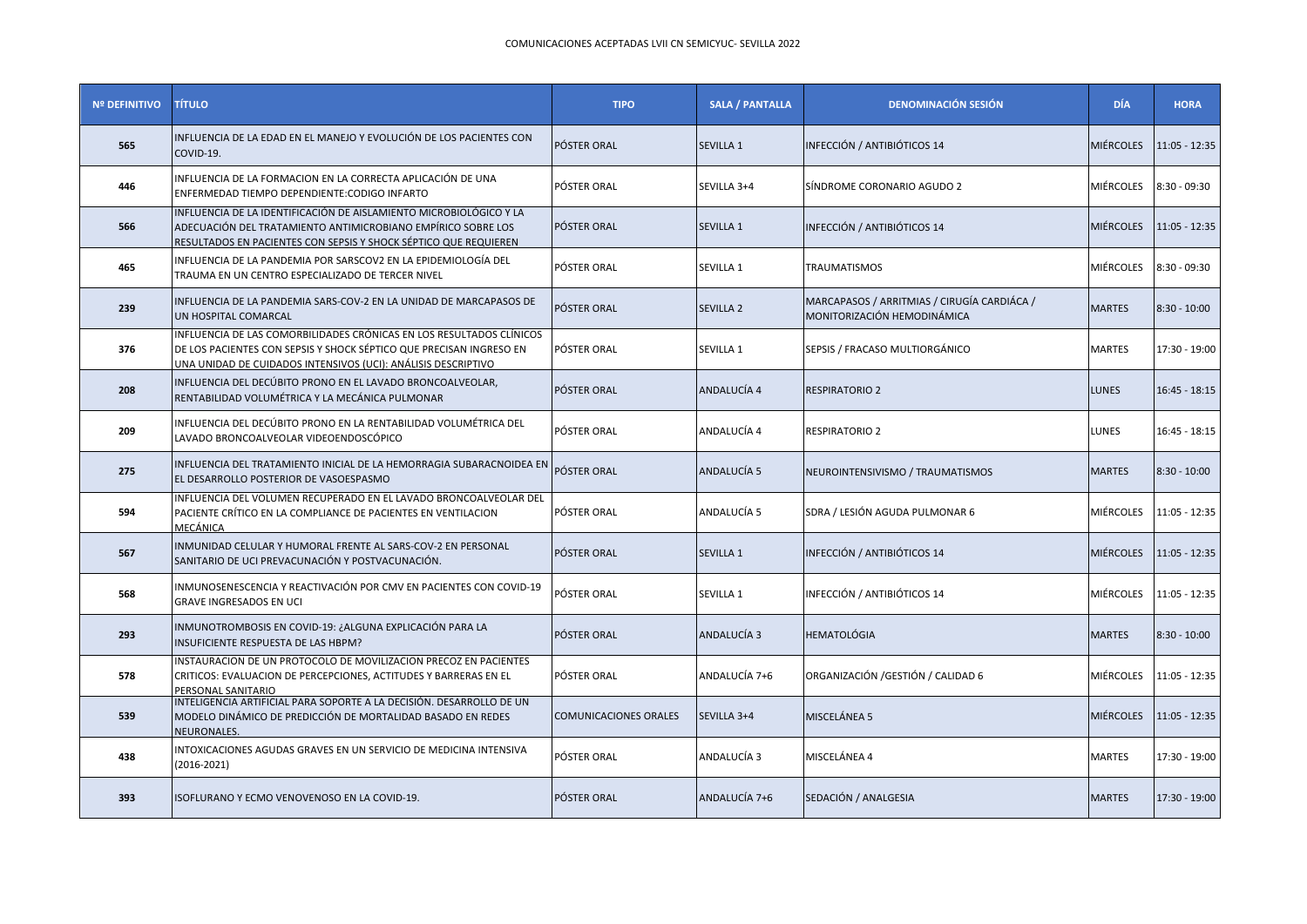| <b>Nº DEFINITIVO</b> | <b>TÍTULO</b>                                                                                                                                                                                                    | <b>TIPO</b>                  | <b>SALA / PANTALLA</b> | <b>DENOMINACIÓN SESIÓN</b>           | <b>DÍA</b>       | <b>HORA</b>     |
|----------------------|------------------------------------------------------------------------------------------------------------------------------------------------------------------------------------------------------------------|------------------------------|------------------------|--------------------------------------|------------------|-----------------|
| 457                  | JERARQUIA DE NECESIDADES HUMANAS EN EL PACIENTE CON CARDIOPATIA<br>ISQUÉMICA INGRESADO EN EL SERVICIO DE MEDICINA INTENSIVA                                                                                      | PÓSTER ORAL                  | <b>SEVILLA 2</b>       | ÉTICA                                | MIÉRCOLES        | $8:30 - 09:30$  |
| 569                  | LA APLICACIÓN DE DESCONTAMINACIÓN DIGESTIVA SELECTIVA, COMO FACTOR<br>PROTECTOR DEL DESARROLLO DE INFECCIONES POR GÉRMENES<br>MULTIRRESISTENTES, EN UNA UCI DE UN HOSPITAL UNIVERSITARIO TRAS 10                 | PÓSTER ORAL                  | <b>SEVILLA 1</b>       | INFECCIÓN / ANTIBIÓTICOS 14          | <b>MIÉRCOLES</b> | 11:05 - 12:35   |
| 087                  | LA GASOMETRÍA VENOSA DURANTE LA PCEH PODRÍA NO ESTIMAR LA SITUACIÓN<br>VENTILATORIA                                                                                                                              | PÓSTER ORAL                  | ANDALUCÍA 3            | SIMULACIÓN / URGENCIAS / EMERGENCIAS | <b>LUNES</b>     | $8:30 - 10:00$  |
| 377                  | LA HIPEROSMOLARIDAD COMO INDICADOR DE SEVERIDAD EN EL SHOCK SÉPTICO.                                                                                                                                             | PÓSTER ORAL                  | <b>SEVILLA 1</b>       | SEPSIS / FRACASO MULTIORGÁNICO       | <b>MARTES</b>    | 17:30 - 19:00   |
| 119                  | LA PANDEMIA SILENCIOSA: INTENTOS AUTOLÍTICOS EN UCI EN LA ERA DEL COVID-<br>19                                                                                                                                   | PÓSTER PANTALLA              | <b>PANTALLA 6</b>      | ÉTICA / URGENCIAS / EMERGENCIAS      | <b>LUNES</b>     | 11:40 - 12:00   |
| 518                  | LA PRESENCIA DE COMORBILIDADES Y SU RELACIÓN CON LOS PACIENTES CON<br>NEUMONIA BILATERAL POR SARS COV-2.                                                                                                         | PÓSTER PANTALLA              | <b>PANTALLA 4</b>      | RESPIRATORIO / VENTILACIÓN MECÁNICA  | <b>MIÉRCOLES</b> | $10:40 - 11:00$ |
| 500                  | LESIÓN RENAL AGUDA EN EL PACIENTE CON SEPSIS Y SHOCK SÉPTICO EN LA<br>UNIDAD DE CUIDADOS INTENSIVOS: ESTUDIO COMPARATIVO DE LAS<br>CARACTERÍSTICAS Y RESULTADOS EN PACIENTES MANEJADOS DE FORMA                  | PÓSTER ORAL                  | ANDALUCÍA 3            | NEFROLOGÍA / DEPURACIÓN EXTRARRENAL  | MIÉRCOLES        | 8:30 - 09:30    |
| 466                  | LESIONADOS MEDULARES EN UN CENTRO DE REFERENCIA.                                                                                                                                                                 | PÓSTER ORAL                  | <b>SEVILLA 1</b>       | <b>TRAUMATISMOS</b>                  | <b>MIÉRCOLES</b> | $8:30 - 09:30$  |
| 467                  | LESIONES ASOCIADAS AL CINTURÓN DE SEGURIDAD, ANÁLISIS DESCRIPTIVO Y<br>ASOCIACION CON SITUACIÓN HEMODINÁMICA Y NECESIDAD DE CIRUGÍA.                                                                             | PÓSTER ORAL                  | SEVILLA 1              | TRAUMATISMOS                         | <b>MIÉRCOLES</b> | $8:30 - 09:30$  |
| 538                  | LIMITACIÓN DE TRATAMIENTOS DE SOPORTE VITAL EN PACIENTES CRÍTICOS CON<br>NEUMONÍA POR SARS COV2.                                                                                                                 | <b>COMUNICACIONES ORALES</b> | SEVILLA 3+4            | MISCELÁNEA 5                         | <b>MIÉRCOLES</b> | 11:05 - 12:35   |
| 276                  | MANEJO CENTRALIZADO DEL ACCIDENTE CEREBROVASCULAR ISQUEMICO EN<br>CASTILLA LA MANCHA: COMPARACIÓN DE PACIENTES TRATADOS EN EL AREA<br>HOSPITALARIA DEL COMPLEJO UNIVERSITARIO DE TOLEDO VERSUS PACIENTES         | PÓSTER ORAL                  | ANDALUCÍA 5            | NEUROINTENSIVISMO / TRAUMATISMOS     | <b>MARTES</b>    | $8:30 - 10:00$  |
| 081                  | MANEJO DE LA VIA AEREA DIFICIL EN UCI POLIVALENTE                                                                                                                                                                | PÓSTER ORAL                  | ANDALUCÍA 4            | VENTILACIÓN MECÁNICA                 | <b>LUNES</b>     | $8:30 - 10:00$  |
| 595                  | MANEJO DEL SDRA GRAVE DEBIDO A NEUMONÍA POR SARS-COV-2 USANDO<br>EXTRACCIÓN EXTRACORPÓREA DE CO2 Y CAMBIOS EN EL SOPORTE VENTILATORIO                                                                            | PÓSTER ORAL                  | ANDALUCÍA 5            | SDRA / LESIÓN AGUDA PULMONAR 6       | MIÉRCOLES        | $11:05 - 12:35$ |
| 394                  | MANEJO FARMACOLÓGICO DE LA VIA AÉREA DE LOS PACIENTES COVID-19 EN UN<br>SERVICIO DE MEDICINA INTENSIVA (UCI MÉDICA) DE UN HOSPITAL<br>UNIVERSITARIO DE NIVEL II: UNA VISIÓN GLOBAL DE LA 1ª A LA 6ª OLA ENDÉMICA | PÓSTER ORAL                  | ANDALUCÍA 7+6          | SEDACIÓN / ANALGESIA                 | <b>MARTES</b>    | 17:30 - 19:00   |
| 395                  | MANEJO Y REGISTRO DE LA SEDACION Y ANALGESIA EN EL SENO DE LA<br>ESTRATEGIA ABCDEF. CORTE DE PREVALENCIA DE UNA UNIDAD DE CUIDADOS<br><b>INTENSIVOS</b>                                                          | PÓSTER ORAL                  | ANDALUCÍA 7+6          | SEDACIÓN / ANALGESIA                 | <b>MARTES</b>    | 17:30 - 19:00   |
| 596                  | MARCADORES INFLAMATORIOS COMO FACTORES PREDICTORES DE MORTALIDAD<br>EN NEUMONIA COVID19 GRAVE                                                                                                                    | PÓSTER ORAL                  | <b>ANDALUCÍA 5</b>     | SDRA / LESIÓN AGUDA PULMONAR 6       | <b>MIÉRCOLES</b> | 11:05 - 12:35   |
| 513                  | MEDICINA INTENSIVA EXTENDIDA PARA PACIENTES CON COVID19                                                                                                                                                          | PÓSTER PANTALLA              | <b>PANTALLA 3</b>      | INFECCIÓN / ANTIBIÓTICOS 12          | <b>MIÉRCOLES</b> | 10:40 - 11:00   |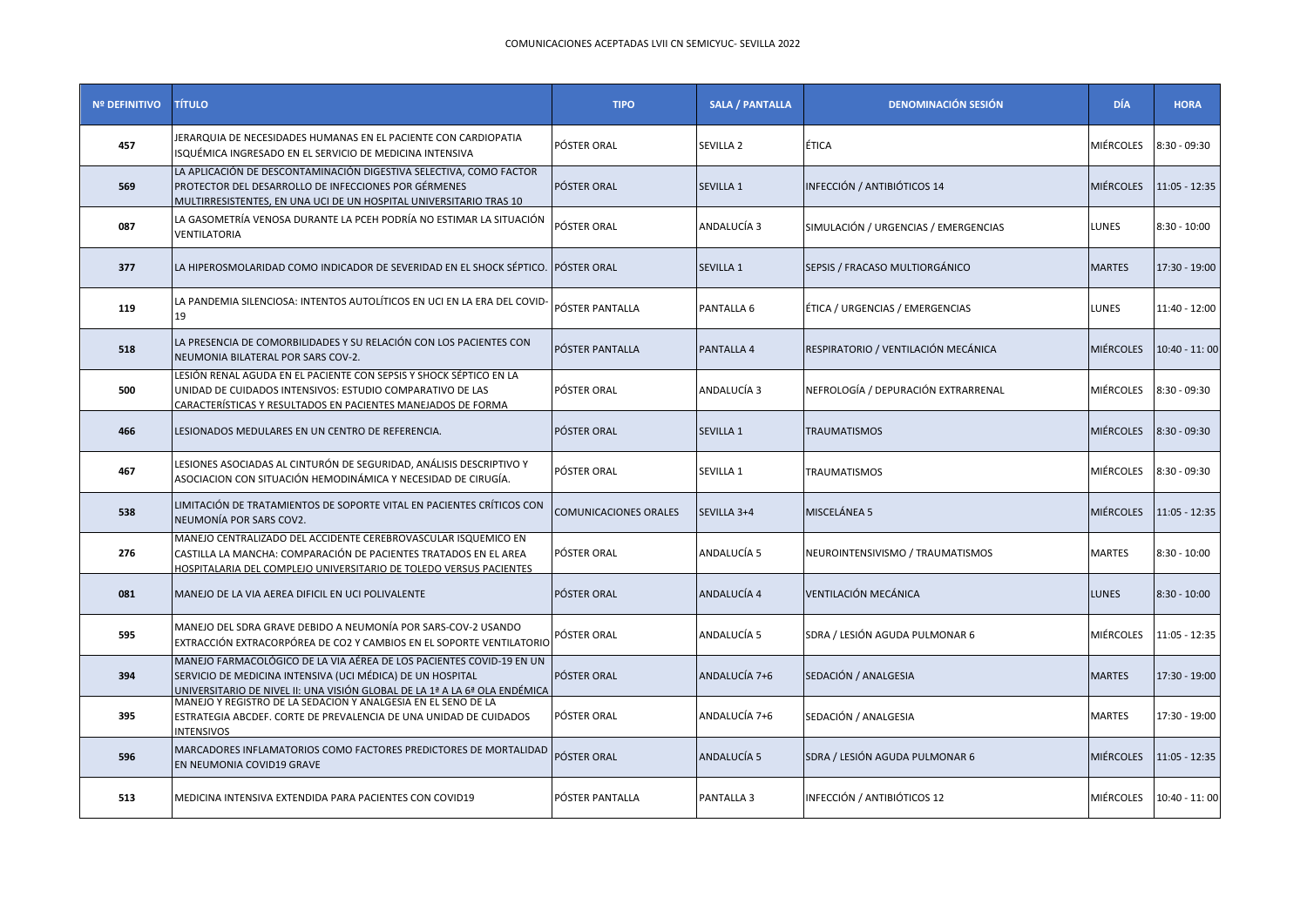| <b>Nº DEFINITIVO</b> | <b>TÍTULO</b>                                                                                                                                                                                     | <b>TIPO</b>           | <b>SALA / PANTALLA</b> | <b>DENOMINACIÓN SESIÓN</b>           | <b>DÍA</b>       | <b>HORA</b>     |
|----------------------|---------------------------------------------------------------------------------------------------------------------------------------------------------------------------------------------------|-----------------------|------------------------|--------------------------------------|------------------|-----------------|
| 597                  | MEJORA EN LA ADMINISTRACIÓN DE OXÍGENO MEDIANTE SISTEMAS<br>AUTOMÁTICOS DE ADMINISTRACIÓN DE OXÍGENO EN PACIENTES CON<br><u>INSUFICIENCIA RESPIRATORIA AGUDA HIPOXÉMICA TRATADOS CON CANULAS</u>  | PÓSTER ORAL           | ANDALUCÍA 5            | SDRA / LESIÓN AGUDA PULMONAR 6       | <b>MIÉRCOLES</b> | $11:05 - 12:35$ |
| 088                  | MEJORANDO LA VENTILACIÓN DURANTE LA PARADA CARDIACA. ESTUDIO<br>SYMEVECA                                                                                                                          | PÓSTER ORAL           | ANDALUCÍA 3            | SIMULACIÓN / URGENCIAS / EMERGENCIAS | <b>LUNES</b>     | $8:30 - 10:00$  |
| 007                  | MENINGITIS CAUSADA POR STREPTOCOCCUS PNEUMONIAE EN LAS UNIDADES DE<br>CUIDADOS CRÍTICOS DE ESPAÑA.                                                                                                | COMUNICACIONES ORALES | SEVILLA 3+4            | INFECCIÓN / ANTIBIÓTICOS 1           | <b>LUNES</b>     | $8:30 - 10:00$  |
| 570                  | MICROORGANISMOS MULTIRRESISTENTES EN LA UNIDAD DE MEDICINA<br>INTENSIVA DEL HOSPITAL SAN PEDRO DE LOGROÑO DURANTE LOS ÚLTIMOS 3<br>AÑOS. RESULTADOS TRAS EL INICIO DEL PROGRAMA PROA              | PÓSTER ORAL           | SEVILLA 1              | INFECCIÓN / ANTIBIÓTICOS 14          | <b>MIÉRCOLES</b> | $11:05 - 12:35$ |
| 223                  | MICRORNAS AS BIOMARKERS OF DISEASE SEVERITY IN PATIENTS WITH COVID-19                                                                                                                             | COMUNICACIONES ORALES | SEVILLA 3+4            | RESPIRATORIO / SDRA / VM             | <b>MARTES</b>    | $8:30 - 10:00$  |
| 579                  | MODELO PREDICTOR DE MORTALIDAD A LOS 90 DÍAS EN PACIENTES QUE<br>INGRESAN EN UCI POR NEUMONÍA GRAVE POR SARS-CoV-2                                                                                | PÓSTER ORAL           | ANDALUCÍA 7+6          | ORGANIZACIÓN / GESTIÓN / CALIDAD 6   | <b>MIÉRCOLES</b> | 11:05 - 12:35   |
| 224                  | MOMENTO DE INTUBACIÓN Y MORTALIDAD EN UCI. ANÁLISIS RETROSPECTIVO DE<br>4198 PACIENTES CRÍTICOS CON COVID-19.                                                                                     | COMUNICACIONES ORALES | SEVILLA 3+4            | RESPIRATORIO / SDRA / VM             | <b>MARTES</b>    | $8:30 - 10:00$  |
| 294                  | MONITORIZACIÓN DE LA ANTICOAGULACIÓN PROFILÁCTICA Y TERAPÉTICA CON<br>ANTI-XA EN LA NEUMONÍA GRAVE POR SARS-COV-2                                                                                 | PÓSTER ORAL           | ANDALUCÍA 3            | HEMATOLÓGIA                          | <b>MARTES</b>    | $8:30 - 10:00$  |
| 428-Bis              | MONITORIZACIÓN DE NOCICEPCIÓN Y GESTION DEL DOLOR EN UCI: ANALISIS<br>MULTIVARIANTE PUPILOMETRÍA VS PRACTICA CLÍNICA HABITUAL SEGÚN ESCALA<br>DE CONDUCTA INDICADORAS DEL DOLOR (ESCID)           | PÓSTER ORAL           | ANDALUCÍA 3            | MISCELÁNEA 4                         | <b>MARTES</b>    | 17:30 - 19:00   |
| 396                  | MONITORIZACIÓN DE NOCICEPCIÓN Y GESTION DEL DOLOR EN UCI: ANALISIS<br>UNIVARIANTE PUPILOMETRÍA VS PRACTICA CLÍNICA HABITUAL SEGÚN ESCALA DE PÓSTER ORAL<br>CONDUCTA INDICADORAS DEL DOLOR (ESCID) |                       | ANDALUCÍA 7+6          | SEDACIÓN / ANALGESIA                 | <b>MARTES</b>    | 17:30 - 19:00   |
| 295                  | MONITORIZACIÓN DEL TRATAMIENTO CON HEPARINA DE BAJO PESO MOLECULAR<br>MEDIANTE LA MEDICIÓN DE FACTOR ANTIXA EN PACIENTE CRÍTICOS CON<br>NEUMONÍA COVID-19                                         | PÓSTER ORAL           | ANDALUCÍA 3            | <b>HEMATOLÓGIA</b>                   | <b>MARTES</b>    | $8:30 - 10:00$  |
| 082                  | MONITORIZACIÓN RESPIRATORIA EN PACIENTES COVID-19. UTILIDAD DE LA<br>SEÑAL DE PRESIÓN MUSCULAR EN IDENTIFICACIÓN DE ASINCRONÍAS                                                                   | PÓSTER ORAL           | ANDALUCÍA 4            | <b>VENTILACIÓN MECÁNICA</b>          | <b>LUNES</b>     | $8:30 - 10:00$  |
| 277                  | MORBIMORTALIDAD Y VASOESPASMO EN LA HEMORRAGIA SUBARACNOIDEA.                                                                                                                                     | PÓSTER ORAL           | <b>ANDALUCÍA 5</b>     | NEUROINTENSIVISMO / TRAUMATISMOS     | <b>MARTES</b>    | $8:30 - 10:00$  |
| 580                  | MORTALIDAD Y CALIDAD DE VIDA DE LOS PACIENTES CRITICOS CRÓNICOS GRAVES<br>TRAS UN AÑO DEL ALTA DE UCI                                                                                             | PÓSTER ORAL           | ANDALUCÍA 7+6          | ORGANIZACIÓN / GESTIÓN / CALIDAD 6   | MIÉRCOLES        | 11:05 - 12:35   |
| 571                  | MORTALIDAD Y LIMITACIÓN DEL ESFUERZO TERAPÉUTICO(LET), ¿HA CAMBIADO<br>EN LAS DIFERENTES OLAS DE INFECCIÓN POR SARS-COV2?                                                                         | PÓSTER ORAL           | <b>SEVILLA 1</b>       | INFECCIÓN / ANTIBIÓTICOS 14          | <b>MIÉRCOLES</b> | 11:05 - 12:35   |
| 533                  | NECESIDAD DE TERAPIA DE REEMPLAZO RENAL PARA PACEINTES CON SARSCOV2<br>DURANTE 2021.                                                                                                              | PÓSTER PANTALLA       | <b>PANTALLA 7</b>      | NEFRLOGÍA / SEPSIS                   | <b>MIÉRCOLES</b> | 10:40 - 11:00   |
| 285                  | NECESIDADES DE TRAQUEOSTOMÍA EN FUNCIÓN DE LA PRESENCIA DE<br>TRAUMATISMO CRANEOENCEFÁLICO Y SU GRAVEDAD                                                                                          | PÓSTER ORAL           | <b>ANDALUCÍA 5</b>     | NEUROINTENSIVISMO / TRAUMATISMOS     | <b>MARTES</b>    | $8:30 - 10:00$  |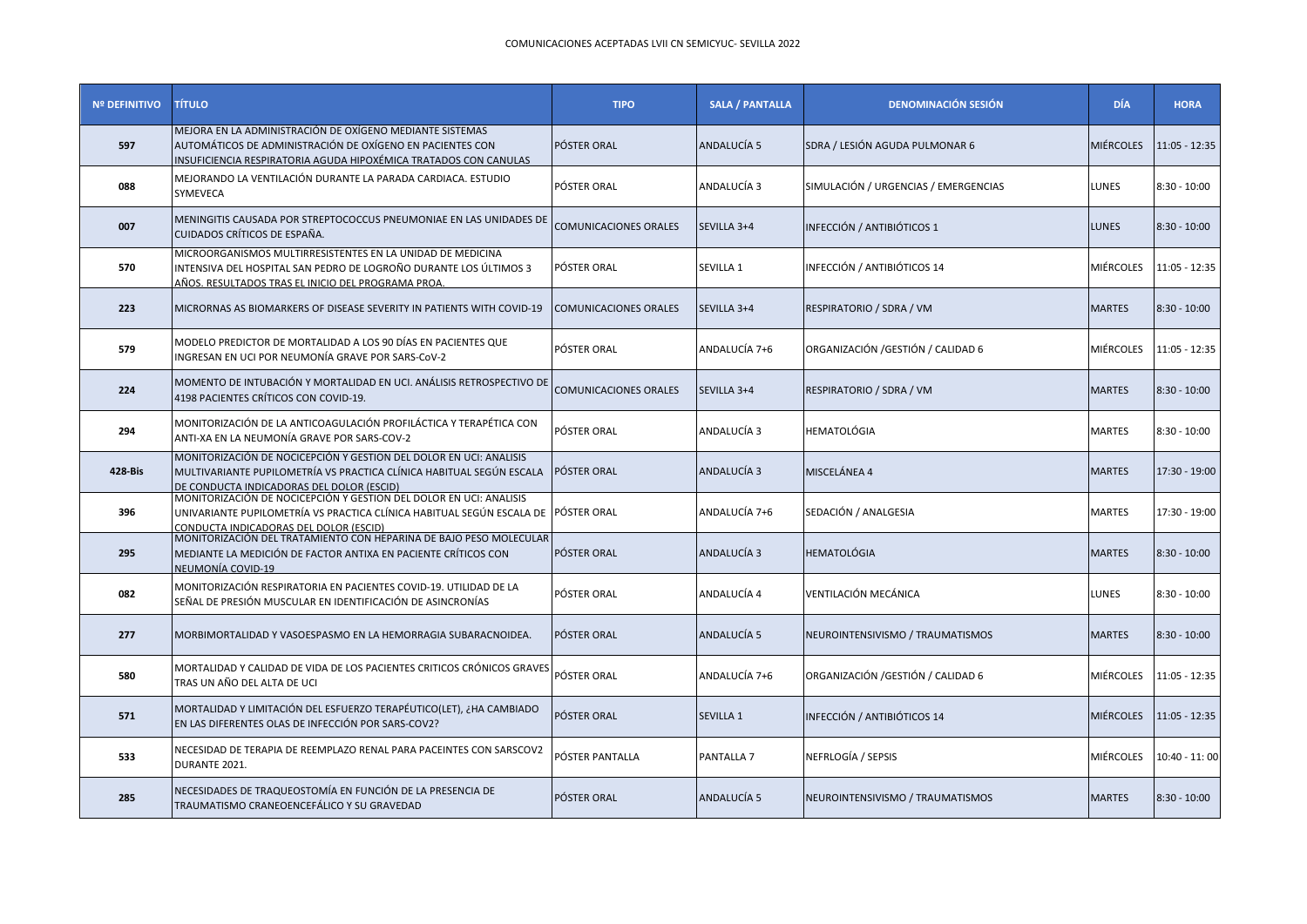| <b>Nº DEFINITIVO</b> | <b>TÍTULO</b>                                                                                                                                                                                      | <b>TIPO</b>     | <b>SALA / PANTALLA</b> | <b>DENOMINACIÓN SESIÓN</b>          | DÍA              | <b>HORA</b>     |
|----------------------|----------------------------------------------------------------------------------------------------------------------------------------------------------------------------------------------------|-----------------|------------------------|-------------------------------------|------------------|-----------------|
| 514                  | NEUMONÍA ASOCIADA A LA VENTILACIÓN MECÁNICA: INFLUENCIA DE LA<br>PANDEMIA POR COVID-19 EN LA MICROBIOLOGÍA Y EL USO DE ANTIBIOTERAPIA.                                                             | PÓSTER PANTALLA | <b>PANTALLA 3</b>      | INFECCIÓN / ANTIBIÓTICOS 12         | MIÉRCOLES        | 10:40 - 11:00   |
| 572                  | NEUMONIA ASOCIADA A VENTILACIÓN MECÁNICA E INFECCIÓN FÚNGICA EN<br>PACIENTE CON NEUMONIA BILATERAL POR SARS-COV2.                                                                                  | PÓSTER ORAL     | <b>SEVILLA 1</b>       | INFECCIÓN / ANTIBIÓTICOS 14         | <b>MIÉRCOLES</b> | 11:05 - 12:35   |
| 493                  | NEUMONIA COVID-19 EN TRASPLANTADOS DE ORGANO SOLIDO (TOS) QUE<br>REQUIEREN INGRESO EN UCI. ¿ES TAN TERRIBLE COMO PENSAMOS?                                                                         | PÓSTER ORAL     | ANDALUCÍA 4            | DONACIÓN Y TRASPLANTES              | <b>MIÉRCOLES</b> | $8:30 - 09:30$  |
| 598                  | NEUMONIA COVID19 GRAVE EN UCI: UNA SERIE DE PACIENTES                                                                                                                                              | PÓSTER ORAL     | ANDALUCÍA 5            | SDRA / LESIÓN AGUDA PULMONAR 6      | <b>MIÉRCOLES</b> | $11:05 - 12:35$ |
| 573                  | NEUMONIA GRAVE POR SARS COV 2. ¿QUÉ PASA CON LOS PACIENTES<br>VACUNADOS?                                                                                                                           | PÓSTER ORAL     | SEVILLA 1              | INFECCIÓN / ANTIBIÓTICOS 14         | <b>MIÉRCOLES</b> | 11:05 - 12:35   |
| 574                  | NEUMONÍA GRAVE POR SARS-COV2 EN POBLACIÓN INMUNODEPRIMIDA                                                                                                                                          | PÓSTER ORAL     | <b>SEVILLA 1</b>       | INFECCIÓN / ANTIBIÓTICOS 14         | <b>MIÉRCOLES</b> | $11:05 - 12:35$ |
| 608                  | NEUMONÍA POR COVID -19 Y TROMBOEMBOLISMO PULMONAR EN UCI: SCORES<br>DE GRAVEDAD, VALORES DE DÍMERO D Y MORTALIDAD EN UNA MUESTRA DE<br><b>PACIENTES</b>                                            | PÓSTER ORAL     | ANDALUCÍA 4            | RESPIRATORIO 4                      | MIÉRCOLES        | $11:05 - 12:35$ |
| 609                  | NEUMONIA POR COVID-19: ANALISIS DE RESULTADOS POR OLEADAS                                                                                                                                          | PÓSTER ORAL     | ANDALUCÍA 4            | <b>RESPIRATORIO 4</b>               | <b>MIÉRCOLES</b> | $11:05 - 12:35$ |
| 575                  | NEUMONÍA RECURRENTE ASOCIADA A VENTILACIÓN MECÁNICA CAUSADA POR<br>PSEUDOMONAS AERUGINOSA DIFÍCIL DE TRATAR.                                                                                       | PÓSTER ORAL     | SEVILLA 1              | INFECCIÓN / ANTIBIÓTICOS 14         | <b>MIÉRCOLES</b> | 11:05 - 12:35   |
| 124                  | NEUMOTORAX ASOCIADO A PACIENTES CON NEUMONÍA GRAVE BILATERAL POR<br>SARS-COV2 EN PACIENTES INGRESADOS EN UCI                                                                                       | PÓSTER PANTALLA | <b>PANTALLA 7</b>      | HEMATOLOGÍA / RESPIRATORIO          | <b>LUNES</b>     | 11:40 - 12:00   |
| 599                  | NEUMOTÓRAX EN PACIENTES CON NEUMONÍA POR COVID-19 INGRESADOS EN LA<br>UCI DE UN HOSPITAL DE TERCER NIVEL                                                                                           | PÓSTER ORAL     | ANDALUCÍA 5            | SDRA / LESIÓN AGUDA PULMONAR 6      | <b>MIÉRCOLES</b> | $11:05 - 12:35$ |
| 397                  | NIVEL DE NOCICEPCIÓN DURANTE LA INTUBACIÓN OROTRAQUEAL                                                                                                                                             | PÓSTER ORAL     | ANDALUCÍA 7+6          | SEDACIÓN / ANALGESIA                | <b>MARTES</b>    | 17:30 - 19:00   |
| 600                  | NIVELES PERSISTENTEMENTE ELEVADOS DE CÉLULAS DERIVADAS MIELOIDES<br>SUPRESORAS COMO MARCADOR DE MAL PRONÓSTICO EN PACIENTE CON COVID-<br>19 GRAVE.                                                 | PÓSTER ORAL     | ANDALUCÍA 5            | SDRA / LESIÓN AGUDA PULMONAR 6      | MIÉRCOLES        | 11:05 - 12:35   |
| 581                  | OPTIMIZACIÓN DE RECURSOS PARA LA ATENCIÓN DE PACIENTES CRÍTICOS<br><b>DURANTE LA PANDEMIA</b>                                                                                                      | PÓSTER ORAL     | ANDALUCÍA 7+6          | ORGANIZACIÓN / GESTIÓN / CALIDAD 6  | <b>MIÉRCOLES</b> | $11:05 - 12:35$ |
| 610                  | OXIGENACIÓN POR MEMBRANA EXTRACORPÓREA (ECMO) VENO-VENOSA EN<br>ADULTOS. COMO HA CAMBIADO SU USO DURANTE LA PANDEMIA SARS-COV2.<br>EXPERIENCIA EN EL HOSPITAL UNIVERSITARIO REINA SOFÍA (CÓRDOBA). | PÓSTER ORAL     | ANDALUCÍA 4            | <b>RESPIRATORIO 4</b>               | MIÉRCOLES        | 11:05 - 12:35   |
| 522                  | OXIGENOTERAPIA DE ALTO FLUJO EN EL TRATAMIENTO DE LA NEUMONÍA POR<br>SINDROME RESPIRATORIO AGUDO GRAVE POR CORONAVIRUS TIPO 2                                                                      | PÓSTER PANTALLA | <b>PANTALLA 4</b>      | RESPIRATORIO / VENTILACIÓN MECÁNICA | <b>MIÉRCOLES</b> | 10:40 - 11:00   |
| 611                  | OXIGENOTERAPIA DE ALTO FLUJO EN PACIENTES CON NEUMONÍA COVID-19 EN<br>UCI                                                                                                                          | PÓSTER ORAL     | ANDALUCÍA 4            | <b>RESPIRATORIO 4</b>               | MIÉRCOLES        | $11:05 - 12:35$ |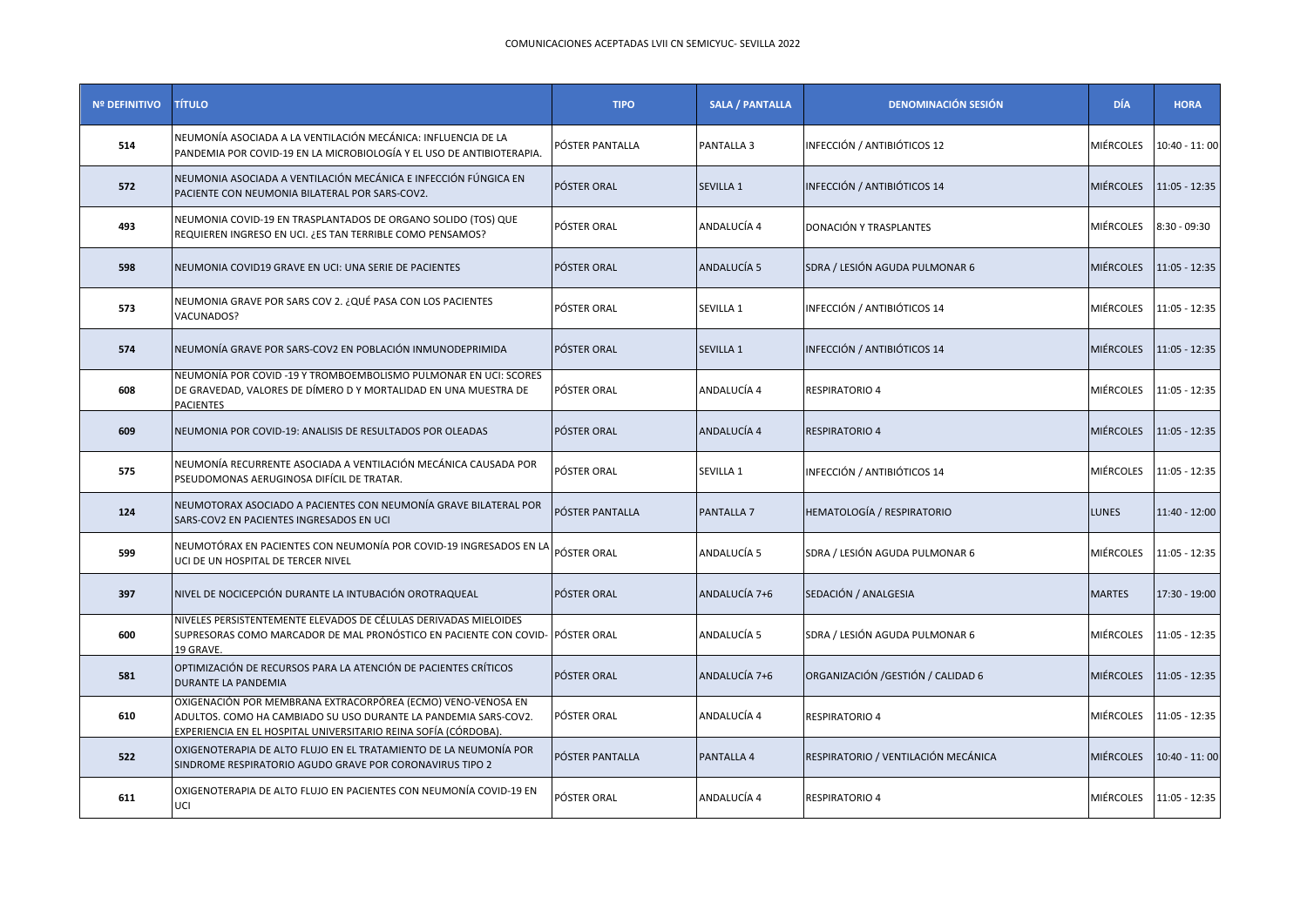| <b>Nº DEFINITIVO</b> | <b>TÍTULO</b>                                                                                                                                                                          | <b>TIPO</b>     | <b>SALA / PANTALLA</b> | <b>DENOMINACIÓN SESIÓN</b>                  | DÍA              | <b>HORA</b>     |
|----------------------|----------------------------------------------------------------------------------------------------------------------------------------------------------------------------------------|-----------------|------------------------|---------------------------------------------|------------------|-----------------|
| 576                  | PACIENTE CRÍTICO COVID19: INFLUENCIA DE LOS ANTECEDENTES Y<br>TRATAMIENTOS SOBRE LA SOBREINFECCIÓN BACTERIANA Y FÚNGICA                                                                | PÓSTER ORAL     | <b>SEVILLA 1</b>       | INFECCIÓN / ANTIBIÓTICOS 14                 | <b>MIÉRCOLES</b> | 11:05 - 12:35   |
| 531                  | PACIENTE VACUNADO DE COVID-19. CARACTERÍSTICAS EPIDEMIOLÓGICAS DE<br>ESTOS PACIENTES INGRESADOS EN UCI POR NEUMONÍA POR SARSCOV2                                                       | PÓSTER PANTALLA | PANTALLA 6             | RESPIRATORIO / SDRA / LESIÓN AGUDA PULMONAR | MIÉRCOLES        | 10:40 - 11:00   |
| 092                  | PACIENTES CON ASISTENCIA VENTRICULAR MECÁNICA EN EL H.U.S.C DURANTE<br>2021.                                                                                                           | PÓSTER PANTALLA | <b>PANTALLA 1</b>      | SINDROME CORONARIO AGUDO 1                  | <b>LUNES</b>     | 11:40 - 12:00   |
| 577                  | PACIENTES COVID EN UCI TRAS DOS AÑOS DE PANDEMIA.                                                                                                                                      | PÓSTER ORAL     | SEVILLA 1              | INFECCIÓN / ANTIBIÓTICOS 14                 | <b>MIÉRCOLES</b> | $11:05 - 12:35$ |
| 612                  | PACIENTES QUE PRECISAN DE INRGESO EN UCI CON NEUMONÍA COVID19 SEGÚN<br><b>GRUPOS DE EDAD.</b>                                                                                          | PÓSTER ORAL     | ANDALUCÍA 4            | <b>RESPIRATORIO 4</b>                       | <b>MIÉRCOLES</b> | $11:05 - 12:35$ |
| 210                  | PANEL DE RESPIRATORIO BIOFIRE-FILMARRAY EN PACIENTES CON NEUMONIA<br>POR SARS-COV2: ¿HA SUPUESTO UN CAMBIO EN EL MANEJO ANTIBIÓTICO?                                                   | PÓSTER ORAL     | ANDALUCÍA 3            | INFECCIÓN / ANTIBIÓTICOS 5                  | <b>LUNES</b>     | 16:45 - 18:15   |
| 613                  | PAPEL DE LAS CÁNULAS DE ALTO FLUJO (CAF) EN PACIENTES CON NEUMONÍA<br>POR SARS-COV2                                                                                                    | PÓSTER ORAL     | <b>ANDALUCÍA 4</b>     | <b>RESPIRATORIO 4</b>                       | <b>MIÉRCOLES</b> | $11:05 - 12:35$ |
| 330                  | PAPEL DEL MÉDICO INTENSIVISTA EN LOS PROCESOS DE SEDACIÓN COMO<br><b>ACTIVIDAD EXTRAUCI.</b>                                                                                           | PÓSTER PANTALLA | PANTALLA <sub>5</sub>  | SEDACIÓN / ANALGESIA / TRASPLANTES          | <b>MARTES</b>    | 11:40 - 12:00   |
| 255                  | PAPEL PRONOSTICO DE LAS VARIABLES DETERMINANTES DE LA ACIDOSIS<br>METABOLICA ASOCIADA A LA SEPSIS.                                                                                     | PÓSTER ORAL     | <b>SEVILLA 1</b>       | METABLISMO / NUTRICIÓN 1                    | <b>MARTES</b>    | $8:30 - 10:00$  |
| 211                  | PATOLOGÍA INFECCIOSA NOSOCOMIAL EN PACIENTES COVID-19 DURANTE LAS<br>PRIMERAS CINCO OLAS DE LA PANDEMIA                                                                                | PÓSTER ORAL     | ANDALUCÍA 3            | INFECCIÓN / ANTIBIÓTICOS 5                  | <b>LUNES</b>     | $16:45 - 18:15$ |
| 212                  | PENETRACIÓN DE MEROPENEM EN LÍQUIDO PERITONEAL EN PACIENTES CRÍTICOS<br>CON SOSPECHA O INFECCIÓN INTRAABDOMINAL CONFIRMADA                                                             | PÓSTER ORAL     | ANDALUCÍA 3            | INFECCIÓN / ANTIBIÓTICOS 5                  | <b>LUNES</b>     | $16:45 - 18:15$ |
| 582                  | PERCEPCIÓN DEL CUMPLIMIENTO MEDIDAS DE HIGIENE DE MANOS Y<br>AISLAMIENTOS DE CONTACTO TRAS DOS AÑOS DE PANDEMIA POR SARS COV2 EN PÓSTER ORAL<br>LA UCI DE UN HOSPITAL DE SEGUNDO NIVEL |                 | ANDALUCÍA 7+6          | ORGANIZACIÓN /GESTIÓN / CALIDAD 6           | MIÉRCOLES        | $11:05 - 12:35$ |
| 213                  | PERFIL ANALITICO DE NUESTROS PACIENTES COVID RELACIONADO CON LA<br><b>MORTALIDAD</b>                                                                                                   | PÓSTER ORAL     | ANDALUCÍA 3            | INFECCIÓN / ANTIBIÓTICOS 5                  | <b>LUNES</b>     | 16:45 - 18:15   |
| 614                  | PERFIL CLÍNICO DE PACIENTES NO COVID INGRESADOS EN UCI DURANTE LA<br>PANDEMIA, EN COMPARACION CON 2019                                                                                 | PÓSTER ORAL     | ANDALUCÍA 4            | <b>RESPIRATORIO 4</b>                       | MIÉRCOLES        | 11:05 - 12:35   |
| 537                  | PERFIL CLINICO Y EVOLUCIÓN DE PACIENTES POSTQUIRURGICOS INGRESADOS EN<br>UNA UCI MEDICOQUIRÚRGICA DE UN HOSPITAL DE GESTION PRIVADA                                                    | PÓSTER PANTALLA | <b>PANTALLA 7</b>      | NEFRLOGÍA / SEPSIS                          | <b>MIÉRCOLES</b> | 10:40 - 11:00   |
| 109                  | PERFIL CLINICO Y EVOLUTIVO DE LOS PACIENTES CON HEMORRAGIA<br>SUBARACNOIDEA SEGÚN ETIOLOGÍA VASCULAR.                                                                                  | PÓSTER PANTALLA | PANTALLA 4             | NEUROINTENSIVISMO 2                         | <b>LUNES</b>     | 11:40 - 12:00   |
| 440                  | PERFIL DE HEMOSTASIA Y COAGULACIÓN EN PACIENTES CON CARCINOMATOSIS<br>PERITONEAL INTERVENIDOS MEDIANTE CIRUGÍA CITORREDUCTORA CON HIPEC.                                               | PÓSTER ORAL     | <b>ANDALUCÍA 3</b>     | MISCELÁNEA 4                                | <b>MARTES</b>    | 17:30 - 19:00   |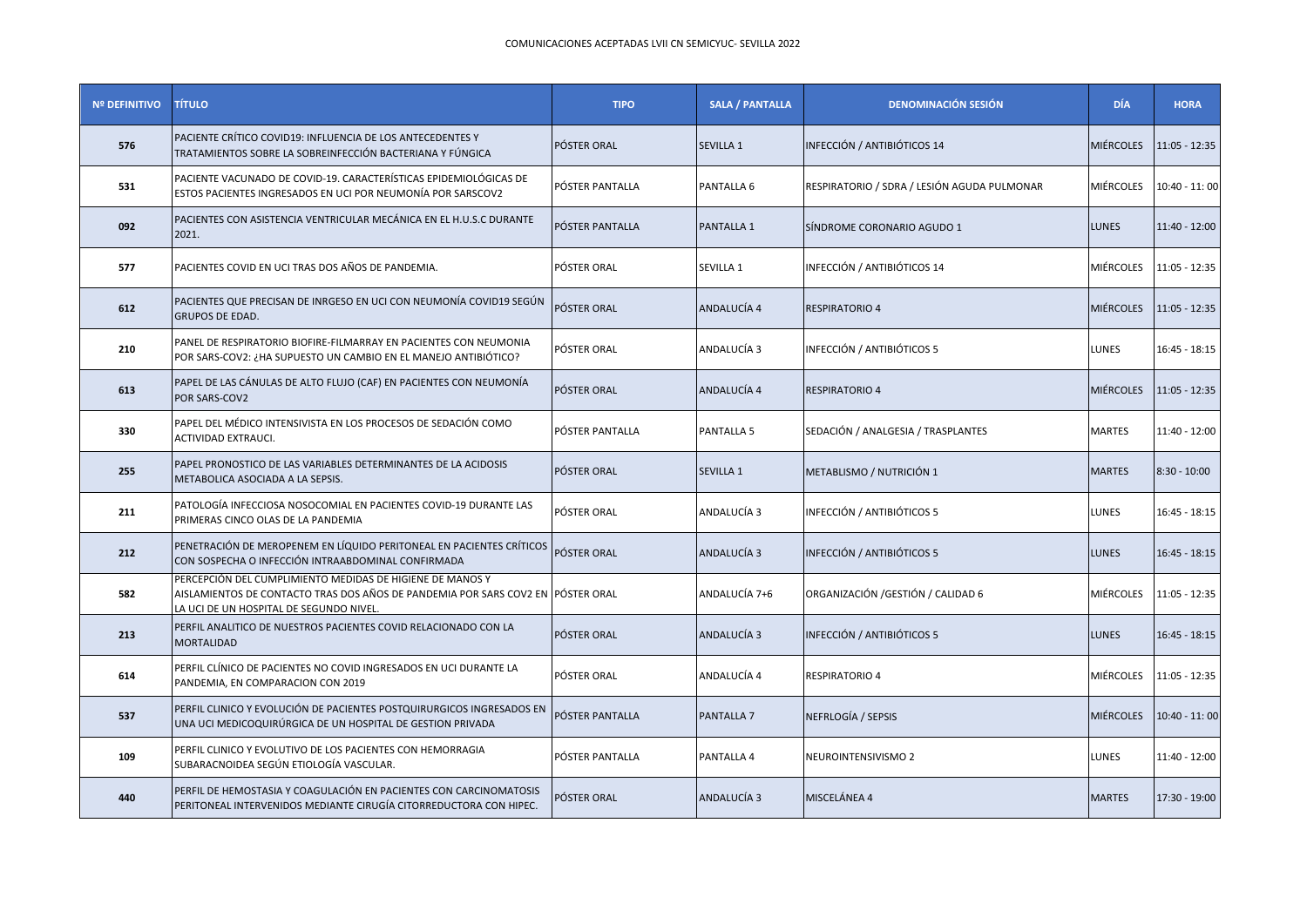| <b>Nº DEFINITIVO</b> | <b>TÍTULO</b>                                                                                                                                                                                               | <b>TIPO</b>     | <b>SALA / PANTALLA</b> | <b>DENOMINACIÓN SESIÓN</b>                                                 | <b>DÍA</b>       | <b>HORA</b>     |
|----------------------|-------------------------------------------------------------------------------------------------------------------------------------------------------------------------------------------------------------|-----------------|------------------------|----------------------------------------------------------------------------|------------------|-----------------|
| 583                  | PERFIL DE LAS NOTIFICACIONES DE LOS INCIDENTES DE SEGURIDAD EN UN<br>SERVICIO DE MEDICINA INTENSIVA. ¿QUÉ HA CAMBIADO EN LOS ÚLTIMOS SEIS<br>AÑOS?                                                          | PÓSTER ORAL     | ANDALUCÍA 7+6          | ORGANIZACIÓN /GESTIÓN / CALIDAD 6                                          | <b>MIÉRCOLES</b> | 11:05 - 12:35   |
| 342                  | PERFIL DE LOS PACIENTES EN SEGUIMIENTO POR LA UNIDAD DE CUIDADOS<br>INTENSIVOS POR RIESGO DE SÍNDROME DE REALIMENTACIÓN                                                                                     | PÓSTER PANTALLA | <b>PANTALLA 7</b>      | METABLISMO / NUTRICIÓN 2                                                   | <b>MARTES</b>    | 11:40 - 12:00   |
| 515                  | PERFIL EPIDEMIOLÓGICO Y SOPORTE RESPIRATORIO DE LOS PACIENTE<br>INGRESADOS EN LA UNIDAD DE CUIDADOS CRÍTICOS DEL HOSPITAL<br>UNIVERSITARIO VIRGEN DE LA VICTORIA DURANTE EL AÑO 2021                        | PÓSTER PANTALLA | <b>PANTALLA 3</b>      | INFECCIÓN / ANTIBIÓTICOS 12                                                | <b>MIÉRCOLES</b> | 10:40 - 11:00   |
| 601                  | PERIODOS DE LA ENFERMEDAD CRÍTICA POR COVID 19                                                                                                                                                              | PÓSTER ORAL     | <b>ANDALUCÍA 5</b>     | SDRA / LESIÓN AGUDA PULMONAR 6                                             | <b>MIÉRCOLES</b> | 11:05 - 12:35   |
| 534                  | PLASMAFÉRESIS CON MONITORES DE DEPURACIÓN EXTRARRENAL REALIZADA<br>POR PERSONAL DE UCI                                                                                                                      | PÓSTER PANTALLA | <b>PANTALLA 7</b>      | NEFRLOGÍA / SEPSIS                                                         | <b>MIÉRCOLES</b> | 10:40 - 11:00   |
| 584                  | PLASMAFÉRESIS DE "PUERTAS ABIERTAS" EN UCI                                                                                                                                                                  | PÓSTER ORAL     | ANDALUCÍA 7+6          | ORGANIZACIÓN / GESTIÓN / CALIDAD 6                                         | <b>MIÉRCOLES</b> | $11:05 - 12:35$ |
| 378                  | PRECISIÓN DIAGNÓSTICA DE LA PANCREATIC STONE PROTEIN PARA INFECCIÓN,<br>SEPSIS Y MORTALIDAD EN PACIENTES GRAVES CON COVID 19                                                                                | PÓSTER ORAL     | SEVILLA 1              | SEPSIS / FRACASO MULTIORGÁNICO                                             | <b>MARTES</b>    | 17:30 - 19:00   |
| 233                  | PREDECIR EL FRACASO RENAL AGUDO ASOCIADO A CIRUGÍA CARDIACA:<br>COMPARATIVA ENTRE LA ESCALA CRATE Y ESCALA CLEVELAND CLINIC SCORE<br><b>TOOL (CCST)</b>                                                     | PÓSTER ORAL     | <b>SEVILLA 2</b>       | MARCAPASOS / ARRITMIAS / CIRUGÍA CARDIÁCA /<br>MONITORIZACIÓN HEMODINÁMICA | <b>MARTES</b>    | $8:30 - 10:00$  |
| 234                  | PREDICCIÓN DE FRACASO RENAL AGUDO DIALÍTICO ASOCIADO A LA CIRUGÍA<br>CARDIACA: LA ESCALA CLEVELAND CLINIC SCORE TOOL (CCST)                                                                                 | PÓSTER ORAL     | <b>SEVILLA 2</b>       | MARCAPASOS / ARRITMIAS / CIRUGÍA CARDIÁCA /<br>MONITORIZACIÓN HEMODINÁMICA | <b>MARTES</b>    | $8:30 - 10:00$  |
| 235                  | PREDICCIÓN DEL FRACASO RENAL AGUDO ASOCIADO A LA CIRUGÍA CARDIACA: LA<br><b>ESCALA CRATE.</b>                                                                                                               | PÓSTER ORAL     | <b>SEVILLA 2</b>       | MARCAPASOS / ARRITMIAS / CIRUGÍA CARDIÁCA /<br>MONITORIZACIÓN HEMODINÁMICA | <b>MARTES</b>    | $8:30 - 10:00$  |
| 214                  | PREDICTORES DE MORTALIDAD EN TIEMPOS DE PANDEMIA. DATOS DEL REGISTRO<br>ENVIN.                                                                                                                              | PÓSTER ORAL     | ANDALUCÍA 3            | INFECCIÓN / ANTIBIÓTICOS 5                                                 | <b>LUNES</b>     | $16:45 - 18:15$ |
| 332                  | PRESENTACIÓN DEL PROGRAMA DE DONACIÓN EN ASISTOLIA CONTROLADA CON<br>REALIZACIÓN DE CANULACIÓN Y PERFUSIÓN DE PRN POR PARTE DEL EQUIPO DE<br>COORDINACIÓN DE TRASPLANTES                                    | PÓSTER PANTALLA | <b>PANTALLA 5</b>      | SEDACIÓN / ANALGESIA / TRASPLANTES                                         | <b>MARTES</b>    | 11:40 - 12:00   |
| 431                  | PREVALENCIA DE LA APLICACIÓN DE VENTILACIÓN PROTECTORA EN PACIENTE<br>CON SDRA POR SARS-COV-2 SEGÚN FENOTIPOS DURANTE LA PRIMERA OLA.                                                                       | PÓSTER ORAL     | ANDALUCÍA 3            | MISCELÁNEA 4                                                               | <b>MARTES</b>    | 17:30 - 19:00   |
| 343                  | PROFILAXIS DE LAS ÚLCERAS DE ESTRÉS EN LA UNIDAD DE CUIDADOS INTENSIVOS<br>(UCI) BASADO EN LA EVIDENCIA. USO DEL OMEPRAZOL.                                                                                 | PÓSTER PANTALLA | <b>PANTALLA 7</b>      | METABLISMO / NUTRICIÓN 2                                                   | <b>MARTES</b>    | 11:40 - 12:00   |
| 432                  | PRONÓSTICO DE LOS PACIENTES CON INFECCIÓN POR SARS COV2 CON<br>NECESIDAD DE ONAF Y POSTERIOR INICIO DE VENTILACIÓN MECÁNICA SEGÚN<br>OS DÍAS DE SOPORTE CON ONAF.                                           | PÓSTER ORAL     | ANDALUCÍA 3            | MISCELÁNEA 4                                                               | <b>MARTES</b>    | 17:30 - 19:00   |
| 286                  | PRONÓSTICO DE LOS PACIENTES GRAN QUEMADOS BASADO EN LAS ESCALAS<br>ABSI, BAUX Y APACHE II INGRESADOS EN LA UNIDAD DE QUEMADOS DEL<br>HOSPITAL DE <u>TRAUMATOLOGÍA, REHABILITACIÓN Y QUEMADOS DEL CAMPUS</u> | PÓSTER ORAL     | <b>ANDALUCÍA 5</b>     | NEUROINTENSIVISMO / TRAUMATISMOS                                           | <b>MARTES</b>    | $8:30 - 10:00$  |
| 313                  | PRONÓSTICO Y COMPLICACIONES DE LOS PACIENTES MENORES DE 40 AÑOS CON<br>HEMORRAGIAS SUBARACNOIDEAS ANEURISMÁTICAS EMBOLIZADAS                                                                                | PÓSTER PANTALLA | PANTALLA 1             | MISCELÁNEA 2                                                               | <b>MARTES</b>    | $11:40 - 12:00$ |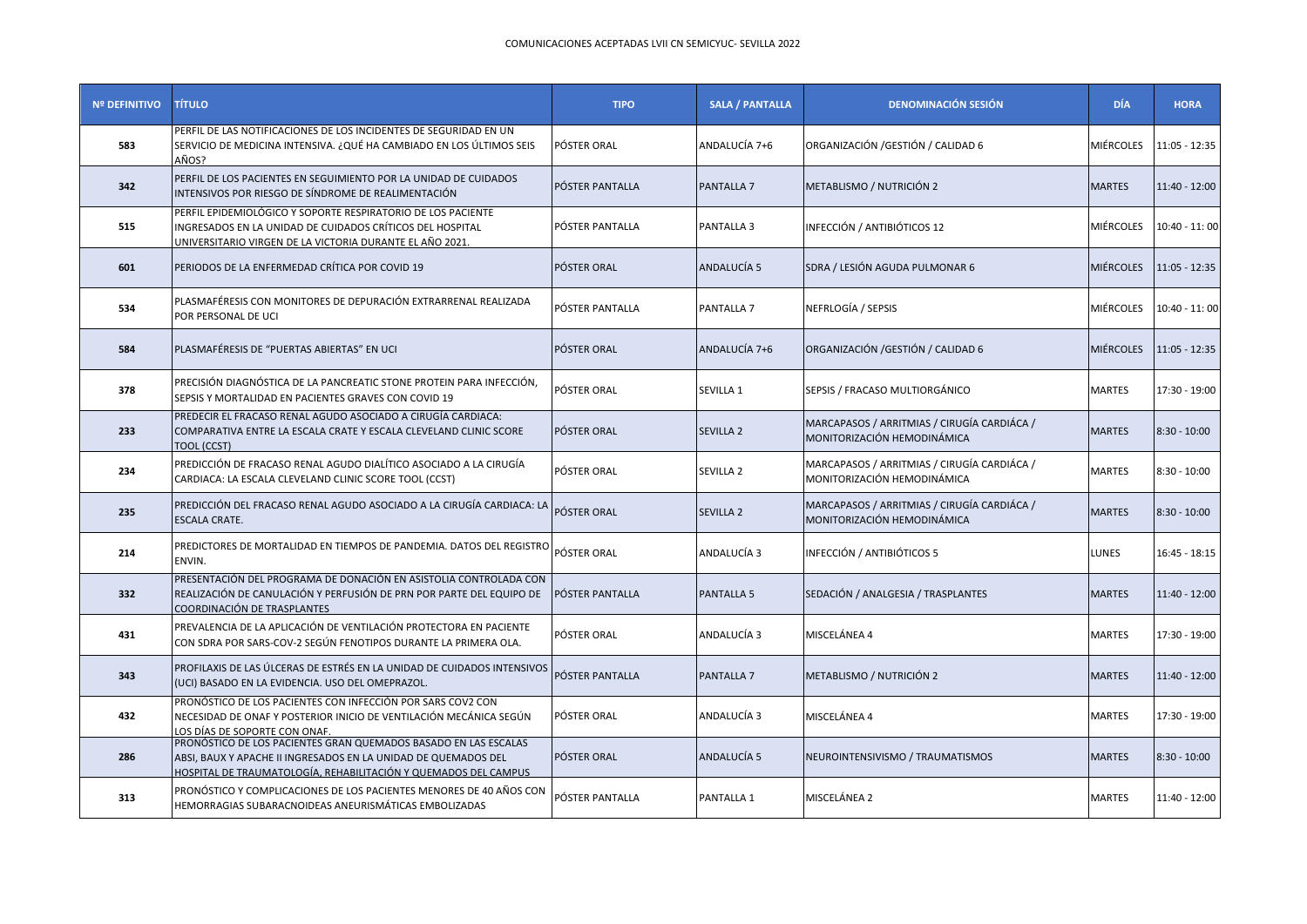| <b>Nº DEFINITIVO</b> | <b>TÍTULO</b>                                                                                                                                                          | <b>TIPO</b>           | <b>SALA / PANTALLA</b> | <b>DENOMINACIÓN SESIÓN</b>          | <b>DÍA</b>       | <b>HORA</b>     |
|----------------------|------------------------------------------------------------------------------------------------------------------------------------------------------------------------|-----------------------|------------------------|-------------------------------------|------------------|-----------------|
| 129                  | PROTEÍNAS IDENTIFICADAS MEDIANTE SWATH RELACIONADAS CON<br>PARÁMETROS DE GRAVEDAD E INFLAMATORIOS EN PACIENTES CON LESIÓN<br>RENAL AGUDA ASOCIADA A SEPSIS             | COMUNICACIONES ORALES | SEVILLA 3+4            | MISCELÁNEA 1                        | <b>LUNES</b>     | $16:45 - 18:15$ |
| 602                  | PROTOCOLO DE ACTUACIÓN EN GESTANTES CON COVID-19 SEVERA                                                                                                                | PÓSTER ORAL           | ANDALUCÍA 5            | SDRA / LESIÓN AGUDA PULMONAR 6      | <b>MIÉRCOLES</b> | $11:05 - 12:35$ |
| 585                  | PUESTA EN MARCHA DE LA ASIGNATURA DONACIÓN Y TRASPLANTE EN LA<br>FACULTAD DE MEDICINA. CONOCIMIENTOS PREVIOS DE LOS ALUMNOS E<br>IMPLICACIONES PARA MEDICINA INTENSIVA | PÓSTER ORAL           | ANDALUCÍA 7+6          | ORGANIZACIÓN / GESTIÓN / CALIDAD 6  | <b>MIÉRCOLES</b> | 11:05 - 12:35   |
| 019                  | PUESTA EN MARCHA DE UN PROTOCOLO MULTIDISCIPLINAR DE MANEJO DE LA<br>EMBOLIA PULMONAR GRAVE.                                                                           | PÓSTER ORAL           | SEVILLA 2              | CARDIOVASCULAR / SCA                | LUNES            | $8:30 - 10:00$  |
| 501                  | RECUPERABILIDAD DE LA FUNCIÓN RENAL EN PACIENTES CRÍTICOS QUE PRECISAN<br>TERAPIA CONTINUA REEMPLAZO RENAL (TCRR) EN EL CONTEXTO DE FRACASO<br>RENAL AGUDO KDIGO III   | PÓSTER ORAL           | ANDALUCÍA 3            | NEFROLOGÍA / DEPURACIÓN EXTRARRENAL | <b>MIÉRCOLES</b> | $8:30 - 09:30$  |
| 398                  | REDUCCIÓN DE DOSIS DE OPIÁCEOS CON EL EMPLEO DEL DISPOSITIVO TIPO NOL®<br>PARA LA VALORACIÓN DEL DOLOR EN PACIENTES CRÍTICOS                                           | PÓSTER ORAL           | ANDALUCÍA 7+6          | SEDACIÓN / ANALGESIA                | <b>MARTES</b>    | 17:30 - 19:00   |
| 586                  | REGISTRO DE ACTIVIDAD ASISTENCIAL EXTERNA DE UN SERVICIO DE MEDICINA<br><b>INTENSIVA</b>                                                                               | PÓSTER ORAL           | ANDALUCÍA 7+6          | ORGANIZACIÓN / GESTIÓN / CALIDAD 6  | <b>MIÉRCOLES</b> | $11:05 - 12:35$ |
| 215                  | REGISTRO DE LOS PACIENTES INGRESADOS EN UCI CON PCR+ PARA SARS-COV-2                                                                                                   | PÓSTER ORAL           | ANDALUCÍA 3            | INFECCIÓN / ANTIBIÓTICOS 5          | LUNES            | $16:45 - 18:15$ |
| 020                  | REGISTRO DE OCHO AÑOS DE LAS PARADAS CARDIORESPIRATORIAS (PCR) EN LA<br>UCI DE UN HOSPITAL GENERAL.                                                                    | PÓSTER ORAL           | <b>SEVILLA 2</b>       | CARDIOVASCULAR / SCA                | <b>LUNES</b>     | $8:30 - 10:00$  |
| 278                  | RELACIÓN DE LA LOCALIZACIÓN DEL ANEURISMA EN UNA HEMORRAGIA<br>SUBARACNOIDEA ESPONTÁNEA Y EL DERIORO FUNCIONAL CAUSADO.                                                | PÓSTER ORAL           | ANDALUCÍA 5            | NEUROINTENSIVISMO / TRAUMATISMOS    | <b>MARTES</b>    | $8:30 - 10:00$  |
| 279                  | RELACIÓN DE LA LOCALIZACIÓN DEL ANEURISMA EN UNA HEMORRAGIA<br>SUBARACNOIDEA ESPONTÁNEA Y LA APARICIÓN DE VASOESPASMO.                                                 | PÓSTER ORAL           | ANDALUCÍA 5            | NEUROINTENSIVISMO / TRAUMATISMOS    | <b>MARTES</b>    | $8:30 - 10:00$  |
| 296                  | RELACIÓN ENTRE EL GRUPO SANGUÍNEO ABO Y EL PRONÓSTICO EN PACIENTES<br>INGRESADOS EN UCI POR NEUMONÍA POR SARS-COV-2.                                                   | PÓSTER ORAL           | ANDALUCÍA 3            | HEMATOLÓGIA                         | <b>MARTES</b>    | $8:30 - 10:00$  |
| 433                  | RELACIÓN ENTRE EL MOMENTO DE INTUBACIÓN Y LA INCIDENCIA DE NEUMONÍA<br>ASOCIADA A LA VENTILACIÓN MECÁNICA EN PACIENTES COVID-19 INGRESADOS<br>EN LA UCI.               | PÓSTER ORAL           | ANDALUCÍA 3            | MISCELÁNEA 4                        | <b>MARTES</b>    | 17:30 - 19:00   |
| 379                  | RELACIÓN HLA-DR COVID E INGRESO PROLONGADO EN UCI                                                                                                                      | PÓSTER ORAL           | SEVILLA 1              | SEPSIS / FRACASO MULTIORGÁNICO      | <b>MARTES</b>    | 17:30 - 19:00   |
| 380                  | RELACIÓN HLA-DR EN COVID CON INFECCIÓN NOSOCOMIAL                                                                                                                      | PÓSTER ORAL           | <b>SEVILLA 1</b>       | SEPSIS / FRACASO MULTIORGÁNICO      | <b>MARTES</b>    | 17:30 - 19:00   |
| 381                  | RELACIÓN HLA-DR EN COVID CON MORTALIDAD                                                                                                                                | PÓSTER ORAL           | SEVILLA 1              | SEPSIS / FRACASO MULTIORGÁNICO      | <b>MARTES</b>    | 17:30 - 19:00   |
| 216                  | REPERCUSIÓN DE LA HIPOALBUMINEMIA EN LOS NIVELES DE MEROPENEM EN<br>PACIENTES SÉPTICOS CON FUNCIÓN RENAL NORMAL                                                        | PÓSTER ORAL           | ANDALUCÍA 3            | <b>INFECCIÓN / ANTIBIÓTICOS 5</b>   | <b>LUNES</b>     | $16:45 - 18:15$ |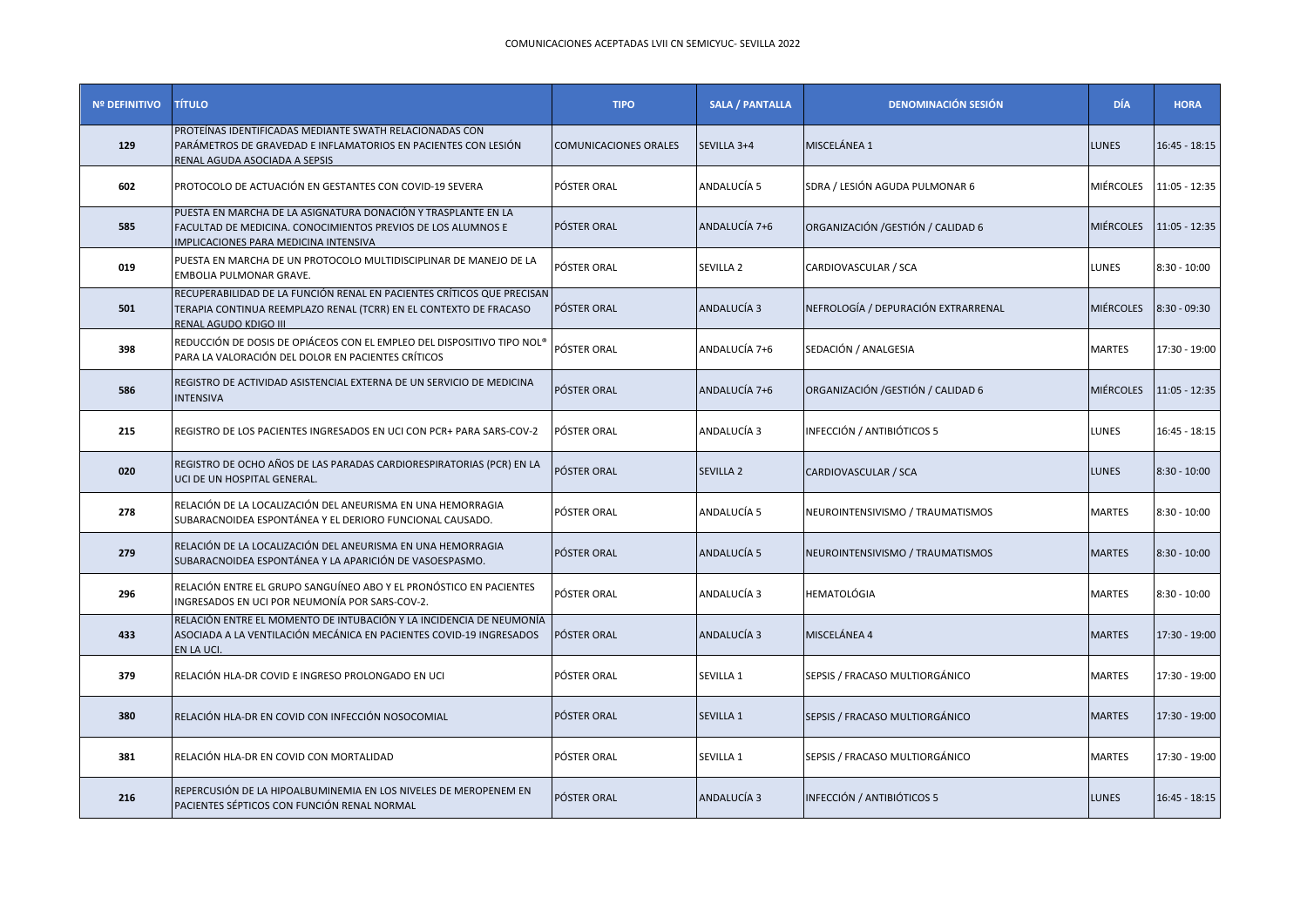| <b>Nº DEFINITIVO</b> | <b>TÍTULO</b>                                                                                                                                                                                | <b>TIPO</b>     | <b>SALA / PANTALLA</b> | <b>DENOMINACIÓN SESIÓN</b>                                                 | <b>DÍA</b>       | <b>HORA</b>     |
|----------------------|----------------------------------------------------------------------------------------------------------------------------------------------------------------------------------------------|-----------------|------------------------|----------------------------------------------------------------------------|------------------|-----------------|
| 318                  | REPERCUSIÓN DE LA PANDEMIA COVID-19 EN UNA UNIDAD DE ESTIMULACIÓN<br>CARDIACA DE UCI                                                                                                         | PÓSTER PANTALLA | <b>PANTALLA 2</b>      | MARCAPASOS / ARRITMIAS                                                     | <b>MARTES</b>    | 11:40 - 12:00   |
| 587                  | REPERCUSIÓN DE LA PANDEMIA EN EL ÁMBITO PSICOSOCIAL DE LOS RESIDENTES<br>DE MEDICINA INTENSIVA.                                                                                              | PÓSTER ORAL     | ANDALUCÍA 7+6          | ORGANIZACIÓN / GESTIÓN / CALIDAD 6                                         | <b>MIÉRCOLES</b> | $11:05 - 12:35$ |
| 588                  | REPERCUSIÓN DE LA PANDEMIA EN LA FORMACIÓN ASISTENCIAL DEL RESIDENTE<br>DE MEDICINA INTENSIVA (MI). I                                                                                        | PÓSTER ORAL     | ANDALUCÍA 7+6          | ORGANIZACIÓN / GESTIÓN / CALIDAD 6                                         | <b>MIÉRCOLES</b> | 11:05 - 12:35   |
| 589                  | REPERCUSIÓN DE LA PANDEMIA EN LA FORMACIÓN DEL RESIDENTE DE MEDICINA<br><b>INTENSIVA. II</b>                                                                                                 | PÓSTER ORAL     | ANDALUCÍA 7+6          | ORGANIZACIÓN / GESTIÓN / CALIDAD 6                                         | <b>MIÉRCOLES</b> | $11:05 - 12:35$ |
| 615                  | REPERCUSIÓN DEL TOCILIZUMAB EN PACIENTES CRÍTICOS CON NEUMONÍA POR<br>SARS-COV2                                                                                                              | PÓSTER ORAL     | ANDALUCÍA 4            | <b>RESPIRATORIO 4</b>                                                      | <b>MIÉRCOLES</b> | $11:05 - 12:35$ |
| 310                  | RESULTADOS CONTEMPORÁNEOS DE LA CIRUGÍA DE DISECCIÓN DE AORTA TIPO A PÓSTER PANTALLA                                                                                                         |                 | <b>PANTALLA 1</b>      | MISCELÁNEA 2                                                               | <b>MARTES</b>    | $11:40 - 12:00$ |
| 603                  | RESULTADOS DE LA IMPLEMENTACION DE UN SISTEMA DE TRANSPORTE<br>CENTRALIZADO DE ECMO VENO-VENOSO EN EL SINDROME DE DISTRES<br>RESPIRATORIO DEL ADULTO EN LA COMUNIDAD DE MADRID (ECMOMADRID). | PÓSTER ORAL     | ANDALUCÍA 5            | SDRA / LESIÓN AGUDA PULMONAR 6                                             | <b>MIÉRCOLES</b> | $11:05 - 12:35$ |
| 506                  | RESULTADOS DE LA PUESTA EN MARCHA DE UN PROGRAMA DE TRASLADO<br>INTERHOSPITALARIO EN ECMO                                                                                                    | PÓSTER PANTALLA | <b>PANTALLA 1</b>      | <b>CARDIOVASCULAR 2</b>                                                    | <b>MIÉRCOLES</b> | $10:40 - 11:00$ |
| 021                  | RESULTADOS EN LA ATENCIÓN DE LA PARADA CARDIORRESPIRATORIA EN<br>TIEMPOS DE PANDEMIA.                                                                                                        | PÓSTER ORAL     | SEVILLA <sub>2</sub>   | CARDIOVASCULAR / SCA                                                       | <b>LUNES</b>     | $8:30 - 10:00$  |
| 280                  | RESULTADOS FUNCIONALES TRAS HEMORRAGIA SUBARACNOIDEA TRAUMÁTICA:<br>ESTUDIO RETROSPECTIVO OBSERVACIONAL                                                                                      | PÓSTER ORAL     | ANDALUCÍA 5            | NEUROINTENSIVISMO / TRAUMATISMOS                                           | <b>MARTES</b>    | $8:30 - 10:00$  |
| 435                  | RESULTADOS PRELIMINARES ESTUDIO ADELPHA (ASOCIACIÓN ENTRE EL DELIRIO Y<br>BAJA PRESENCIA DE FRECUENCIAS ALFA EN PACIENTES CRÍTICOS EN VENTILACIÓN PÓSTER ORAL<br>MECÁNICA).                  |                 | ANDALUCÍA 3            | MISCELÁNEA 4                                                               | <b>MARTES</b>    | 17:30 - 19:00   |
| 281                  | RESULTADOS TRAS TROMBECTOMÍA INTRAARTERIAL MECÁNICA EN PACIENTES<br>CON MISMATCH DESFAVORABLE EN ESTUDIO INICIAL DE NEUROIMAGEN.                                                             | PÓSTER ORAL     | ANDALUCÍA 5            | NEUROINTENSIVISMO / TRAUMATISMOS                                           | <b>MARTES</b>    | $8:30 - 10:00$  |
| 236                  | REVOLUCIÓN EN EL TRATAMIENTO DE LAS TROMBOSIS DE VÁLVULAS<br>PROTÉSICAS: ¿SERÁ LA TROMBOLISIS DE PAUTA ULTRALENTA DE ELECCIÓN EN UN PÓSTER ORAL<br><b>FUTURO CERCANO?</b>                    |                 | SEVILLA <sub>2</sub>   | MARCAPASOS / ARRITMIAS / CIRUGÍA CARDIÁCA /<br>MONITORIZACIÓN HEMODINÁMICA | <b>MARTES</b>    | $8:30 - 10:00$  |
| 528                  | ROL DEL CORTISOL COMO MARCADOR DE VULNERABILIDAD DE LAS SECUELAS<br>COGNITIVAS DE LA ENFERMEDAD CRÍTICA                                                                                      | PÓSTER PANTALLA | PANTALLA 6             | RESPIRATORIO / SDRA / LESIÓN AGUDA PULMONAR                                | <b>MIÉRCOLES</b> | $10:40 - 11:00$ |
| 436                  | SEDACIÓN INHALATORIA CON SEVOFLUORANO COMO MÉTODO SEGURO Y<br>EFICAZ EN PACIENTES CRÍTICOS CON DISTRESS RESPIRATORIO POR NEUMONÍA<br>COVID-19.                                               | PÓSTER ORAL     | ANDALUCÍA 3            | MISCELÁNEA 4                                                               | <b>MARTES</b>    | 17:30 - 19:00   |
| 590                  | SEGUIMIENTO DE PACIENTES QUE SOBREVIVEN AL INGRESO EN UCI: EXPERIENCIA<br>DE UNA CONSULTA POST UCI                                                                                           | PÓSTER ORAL     | ANDALUCÍA 7+6          | ORGANIZACIÓN / GESTIÓN / CALIDAD 6                                         | <b>MIÉRCOLES</b> | $11:05 - 12:35$ |
| 604                  | SEGURIDAD DE LA MELATONINA (MT) ORAL EN LA COVID-19 GRAVE.                                                                                                                                   | PÓSTER ORAL     | ANDALUCÍA 5            | SDRA / LESIÓN AGUDA PULMONAR 6                                             | <b>MIÉRCOLES</b> | $11:05 - 12:35$ |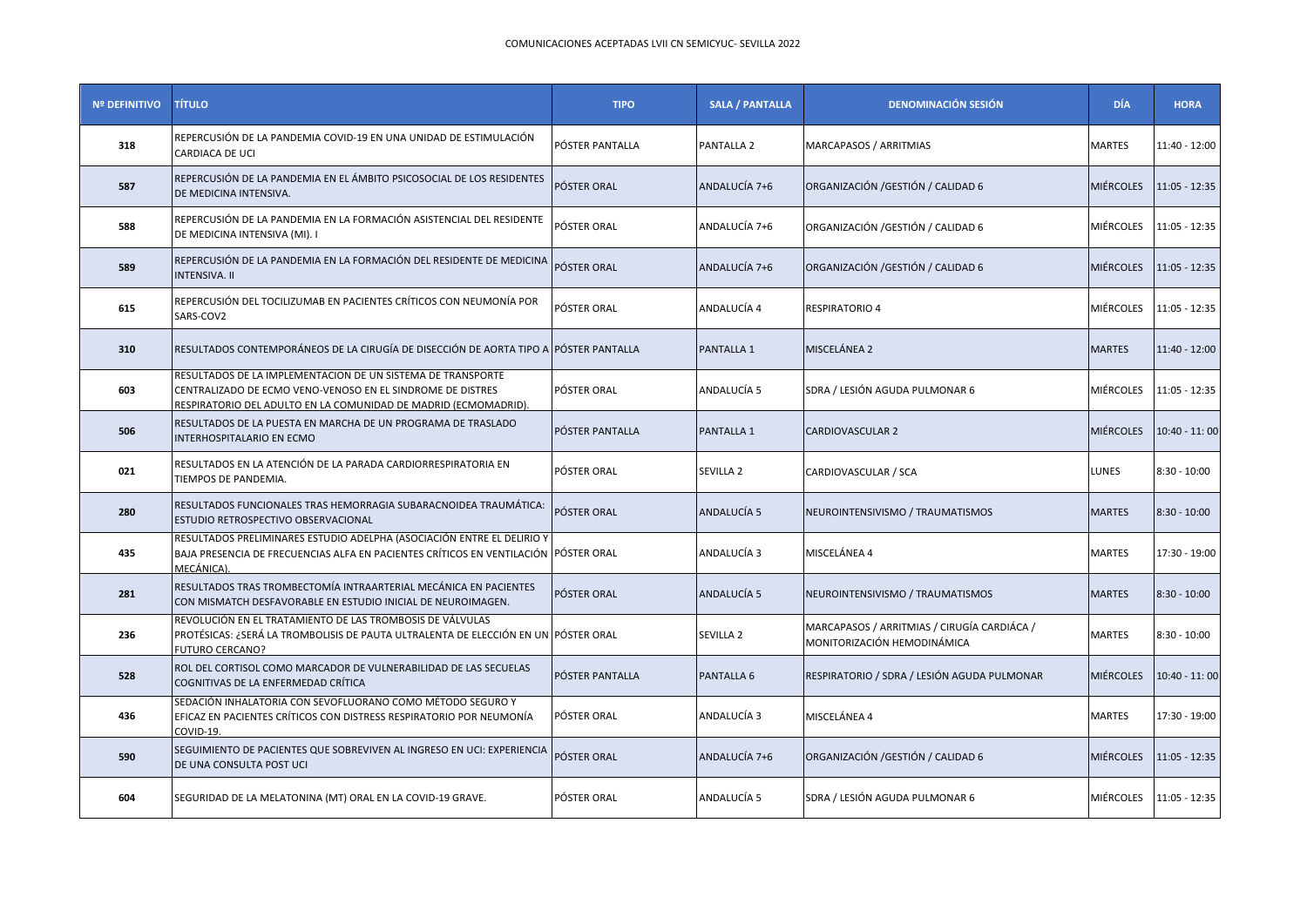| <b>Nº DEFINITIVO</b> | <b>TÍTULO</b>                                                                                                                                                                                   | <b>TIPO</b>           | <b>SALA / PANTALLA</b> | <b>DENOMINACIÓN SESIÓN</b>                                                 | <b>DÍA</b>       | <b>HORA</b>     |
|----------------------|-------------------------------------------------------------------------------------------------------------------------------------------------------------------------------------------------|-----------------------|------------------------|----------------------------------------------------------------------------|------------------|-----------------|
| 240                  | SEGURIDAD DE LOS ELECTRODOS DE FIJACIÓN ACTIVA PARA LA ESTIMULACIÓN<br>CARDIACA PROVISIONAL PROLONGADA EN UCI                                                                                   | PÓSTER ORAL           | <b>SEVILLA 2</b>       | MARCAPASOS / ARRITMIAS / CIRUGÍA CARDIÁCA /<br>MONITORIZACIÓN HEMODINÁMICA | <b>MARTES</b>    | $8:30 - 10:00$  |
| 527                  | SEGURIDAD PARA EL PROFESIONAL DE LA REALIZACIÓN DE FIBROBRONCOSCOPIA<br>A PACIENTES CRÍTICOS CON NEUMONÍA GRAVE POR SARS-COV 2.                                                                 | PÓSTER PANTALLA       | <b>PANTALLA 5</b>      | ORGANIZACIÓN / GESTIÓN / CALIDAD 5                                         | <b>MIÉRCOLES</b> | $10:40 - 11:00$ |
| 535                  | SELECCIÓN DE TERAPIA DE REEMPLAZO RENAL DURANTE LA PANDEMIA 2021.                                                                                                                               | PÓSTER PANTALLA       | <b>PANTALLA 7</b>      | NEFRLOGÍA / SEPSIS                                                         | <b>MIÉRCOLES</b> | 10:40 - 11:00   |
| 217                  | SENSIBILIDAD DE PSEUDOMONAS EN TERAPIA EMPÍRICA Y TRATAMIENTOS<br>ALTERNATIVOS EN PACIENTES EN UNIDADES DE CUIDADOS INTENSIVOS<br>CANADIENSES CON INFECCIONES DEL TRACTO RESPIRATORIO INFERIOR: | PÓSTER ORAL           | ANDALUCÍA 3            | INFECCIÓN / ANTIBIÓTICOS 5                                                 | LUNES            | $16:45 - 18:15$ |
| 218                  | SEPSIS Y PATRONES DE RESISTENCIA ANTIMICROBIANA EN UCIM POLIVALENTE                                                                                                                             | PÓSTER ORAL           | ANDALUCÍA 3            | INFECCIÓN / ANTIBIÓTICOS 5                                                 | <b>LUNES</b>     | $16:45 - 18:15$ |
| 605                  | SERIE DE PACIENTES INGRESADAS EN UCI POR NEUMONÍA COVID19 DURANTE EL<br>EMBARAZO O PUERPERIO.                                                                                                   | PÓSTER ORAL           | ANDALUCÍA 5            | SDRA / LESIÓN AGUDA PULMONAR 6                                             | <b>MIÉRCOLES</b> | $11:05 - 12:35$ |
| 545                  | SERUM MICRORNAS AS BIOMARKERS OF SEPSIS AND RESUSCITATION                                                                                                                                       | COMUNICACIONES ORALES | SEVILLA 3+4            | MISCELÁNEA 5                                                               | <b>MIÉRCOLES</b> | 11:05 - 12:35   |
| 022-Bis              | SHOCK SÉPTICO REFRACTARIO: ESTUDIO DESCRIPTIVO RETROSPECTIVO SOBRE<br>LAS CARACTERÍSTICAS CLÍNICAS DE LOS PACIENTES, INTENSIDAD DEL SOPORTE<br>ORGÁNICO Y TRATAMIENTOS ADYUVANTES               | PÓSTER ORAL           | SEVILLA <sub>2</sub>   | CARDIOVASCULAR / SCA                                                       | LUNES            | $8:30 - 10:00$  |
| 447                  | SINDROME CORONARIO AGUDO CON ELEVACIÓN DEL ST KILLIP IV EN UNIDADES<br>DE CUIDADOS INTENSIVOS DE LA PROVINCIA DE CÁDIZ                                                                          | PÓSTER ORAL           | SEVILLA 3+4            | SÍNDROME CORONARIO AGUDO 2                                                 | <b>MIÉRCOLES</b> | 8:30 - 09:30    |
| 494                  | SÍNDROME DE TROMBOSIS-TROMBOCITOPENIA INDUCIDA POR VACUNA SARS-<br>COV 2 (TTIV): UN NUEVO RETO PARA LOS COORDINADORES DE TRASPLANTES.                                                           | PÓSTER ORAL           | ANDALUCÍA 4            | DONACIÓN Y TRASPLANTES                                                     | <b>MIÉRCOLES</b> | $8:30 - 09:30$  |
| 616                  | SÍNDROME POSTUCI EN PACIENTES COVID-19. SEGUIMIENTO A LOS 12 MESES DEL<br>ALTA HOSPITALARIA                                                                                                     | PÓSTER ORAL           | ANDALUCÍA 4            | <b>RESPIRATORIO 4</b>                                                      | <b>MIÉRCOLES</b> | 11:05 - 12:35   |
| 507                  | SITUACIÓN DE LA PARADA CARDIACA INTRAHOSPITALARIA EN EL HOSPITAL SAN<br>PEDRO DE LOGROÑO EN EL AÑO 2021                                                                                         | PÓSTER PANTALLA       | PANTALLA 1             | <b>CARDIOVASCULAR 2</b>                                                    | <b>MIÉRCOLES</b> | 10:40 - 11:00   |
| 606                  | SITUACIÓN FUNCIONAL AL MES DEL ALTA HOSPITALARIA DE PACIENTES CON<br>DISTRES GRAVE POR NEUMONIA COVID19                                                                                         | PÓSTER ORAL           | <b>ANDALUCÍA 5</b>     | SDRA / LESIÓN AGUDA PULMONAR 6                                             | <b>MIÉRCOLES</b> | 11:05 - 12:35   |
| 219                  | SOBREINFECCIÓN BACTERIANA, FÚNGICA Y VÍRICA EN EL PACIENTE CRÍTICO<br>COVID19                                                                                                                   | PÓSTER ORAL           | ANDALUCÍA 3            | INFECCIÓN / ANTIBIÓTICOS 5                                                 | <b>LUNES</b>     | $16:45 - 18:15$ |
| 617                  | SOPORTE EXTRACORPÓREO MÚLTIPLE EN PACIENTES QUE PRECISAN ECMO                                                                                                                                   | PÓSTER ORAL           | ANDALUCÍA 4            | <b>RESPIRATORIO 4</b>                                                      | <b>MIÉRCOLES</b> | 11:05 - 12:35   |
| 434                  | SOPORTE RESPIRATORIO INICIAL EN LOS PACIENTES CON NEUMONÍA COVID-19<br>DURANTE LAS PRIMERAS CINCO OLAS DE LA PANDEMIA                                                                           | PÓSTER ORAL           | ANDALUCÍA 3            | MISCELÁNEA 4                                                               | <b>MARTES</b>    | 17:30 - 19:00   |
| 591                  | SUBESTUDIO I SOBRE LA CALIDAD Y FORMACIÓN DE REANIMACIÓN<br>CARDIOPULMONAR (RCP) EN NUESTRO HOSPITAL                                                                                            | PÓSTER ORAL           | ANDALUCÍA 7+6          | ORGANIZACIÓN / GESTIÓN / CALIDAD 6                                         | <b>MIÉRCOLES</b> | $11:05 - 12:35$ |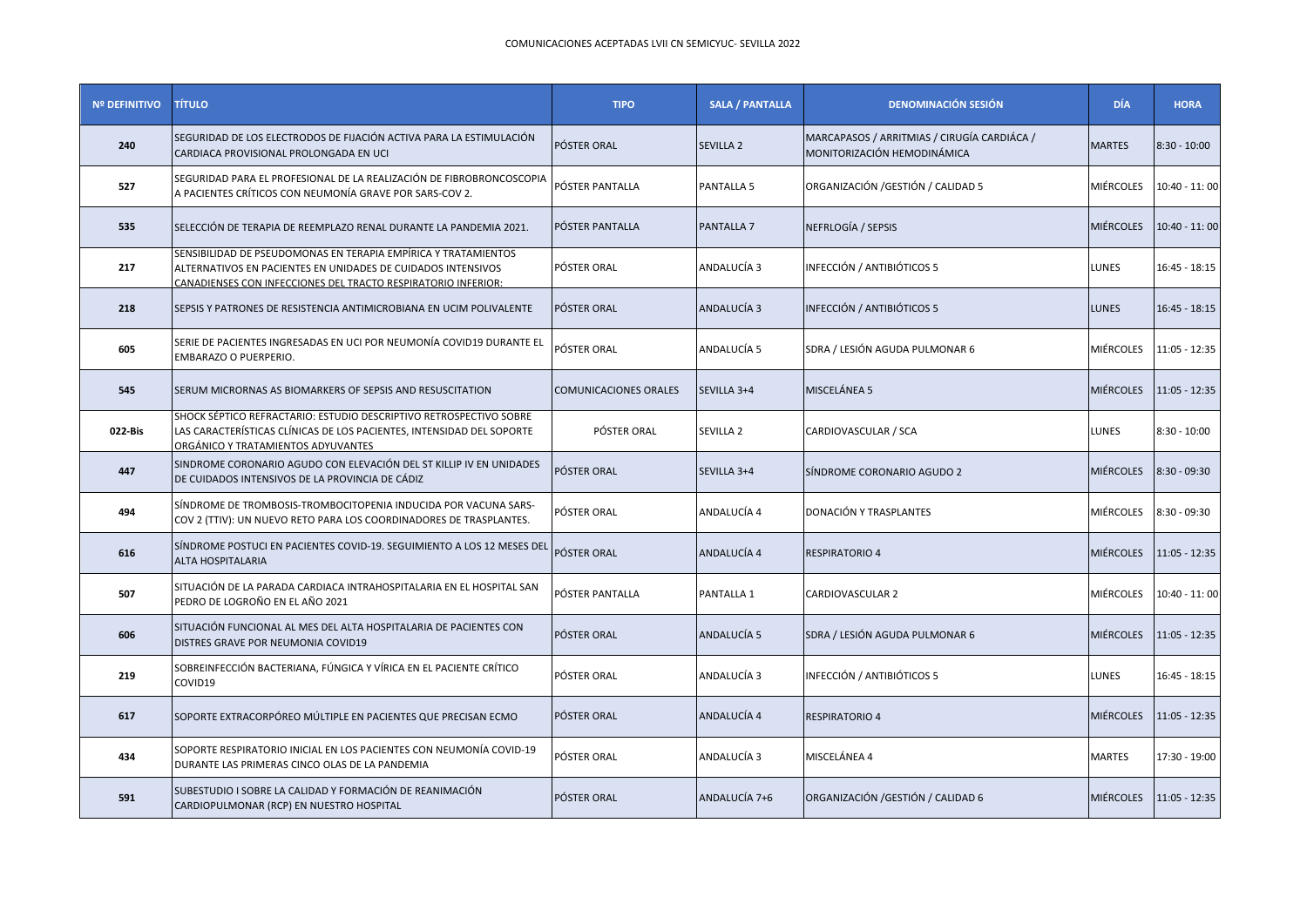| <b>Nº DEFINITIVO</b> | <b>TÍTULO</b>                                                                                                                                                                                          | <b>TIPO</b>           | <b>SALA / PANTALLA</b> | <b>DENOMINACIÓN SESIÓN</b>                                                 | <b>DÍA</b>       | <b>HORA</b>     |
|----------------------|--------------------------------------------------------------------------------------------------------------------------------------------------------------------------------------------------------|-----------------------|------------------------|----------------------------------------------------------------------------|------------------|-----------------|
| 592                  | SUBESTUDIO II SOBRE LA CALIDAD Y FORMACIÓN DE REANIMACIÓN<br>CARDIOPULMONAR (RCP) EN NUESTRO HOSPITAL                                                                                                  | PÓSTER ORAL           | ANDALUCÍA 7+6          | ORGANIZACIÓN /GESTIÓN / CALIDAD 6                                          | <b>MIÉRCOLES</b> | 11:05 - 12:35   |
| 618                  | SUPERVIVENCIA A LARGO PLAZO DE LOS PACIENTES INGRESADOS EN UNA<br>UNIDAD DE CUIDADOS INTENSIVOS POR ENFERMEDAD PULMONAR OBSTRUCTIVA PÓSTER ORAL<br>CRÓNICA DESCOMPENSADA                               |                       | ANDALUCÍA 4            | <b>RESPIRATORIO 4</b>                                                      | <b>MIÉRCOLES</b> | 11:05 - 12:35   |
| 607                  | TERAPIA CELULAR COMBINADA CON ANTITROMBINA PARA EL TRATAMIENTO DE<br>UN MODELO IN VIVO DE LESIÓN PULMONAR AGUDA                                                                                        | PÓSTER ORAL           | ANDALUCÍA 5            | SDRA / LESIÓN AGUDA PULMONAR 6                                             | <b>MIÉRCOLES</b> | 11:05 - 12:35   |
| 516                  | TERAPIA CON CORTICOIDES A DOSIS ALTAS EN LA INFECCIÓN GRAVE POR COVID<br>19 EN UNA UCI DE LA COMUNIDAD DE MADRID: COMPARACIÓN ENTRE<br>SUPERVIVIENTES Y FALLECIDOS                                     | PÓSTER PANTALLA       | <b>PANTALLA 3</b>      | INFECCIÓN / ANTIBIÓTICOS 12                                                | <b>MIÉRCOLES</b> | 10:40 - 11:00   |
| 225                  | TIGHT JUNCTIONS AS TARGETS OF SEPSIS AND MECHANICAL VENTILATION IN RAT<br>LUNGS IN VIVO.                                                                                                               | COMUNICACIONES ORALES | SEVILLA 3+4            | RESPIRATORIO / SDRA / VM                                                   | <b>MARTES</b>    | $8:30 - 10:00$  |
| 619                  | TÍTULO: CARACTERÍSTICAS DE LOS PACIENTES CON NEUMONÍA POR SARS-COV-2                                                                                                                                   | PÓSTER ORAL           | ANDALUCÍA 4            | <b>RESPIRATORIO 4</b>                                                      | <b>MIÉRCOLES</b> | $11:05 - 12:35$ |
| 308                  | TOCILIZUMAB COMO MODIFICADOR DE EFECTO EN LA MORTALIDAD EN<br>PACIENTES COVID                                                                                                                          | PÓSTER ORAL           | ANDALUCÍA 4            | INFECCIÓN / ANTIBIÓTICOS 7                                                 | <b>MARTES</b>    | $8:30 - 10:00$  |
| 529                  | TRAQUEOSTOMÍA EN TIEMPOS DEL COVID                                                                                                                                                                     | PÓSTER PANTALLA       | <b>PANTALLA 6</b>      | RESPIRATORIO / SDRA / LESIÓN AGUDA PULMONAR                                | <b>MIÉRCOLES</b> | 10:40 - 11:00   |
| 620                  | TRAQUEOSTOMÍA PERCUTÁNEA EN UCI GUIADA POR FIBROBRONCOSCOPIA<br>FRENTE A TRAQUEOSTOMÍA PERCUTÁNEA CONVENCIONAL: UN ESTUDIO DE<br><b>MORBIMORTALIDAD</b>                                                | PÓSTER ORAL           | ANDALUCÍA 4            | <b>RESPIRATORIO 4</b>                                                      | <b>MIÉRCOLES</b> | 11:05 - 12:35   |
| 243                  | TRATAMIENTO CON CORTICOIDES EN EL PACIENTE CON SHOCK SÉPTICO<br>RESISTENTE Y REFRACTARIO: DESCRIPCIÓN RETROSPECTIVA DE UNA COHORTE,<br>EFECTO SOBRE LA RESOLUCIÓN DEL ESTADO DE SHOCK Y SUS RESULTADOS | PÓSTER ORAL           | <b>SEVILLA 2</b>       | MARCAPASOS / ARRITMIAS / CIRUGÍA CARDIÁCA /<br>MONITORIZACIÓN HEMODINÁMICA | <b>MARTES</b>    | $8:30 - 10:00$  |
| 299                  | TRATAMIENTO DE LAS NEUMONÍAS POLIMICROBIANAS ADQUIRIDAS EN EL<br>HOSPITAL (NAH)/ ASOCIADAS A VENTILACIÓN MECÁNICA (NAVM) CON<br>IMIPENEM/CILASTATINA (IMI)/RELEBACTAM (REL), COMPARADO CON             | PÓSTER ORAL           | ANDALUCÍA 4            | INFECCIÓN / ANTIBIÓTICOS 7                                                 | <b>MARTES</b>    | $8:30 - 10:00$  |
| 621                  | TRATAMIENTO DE LOS PACIENTES DE UNA UNIDAD DE CUIDADOS INTENSIVOS<br>(UCI) INGRESADOS POR TROMBOEMBOLISMO PULMONAR AGUDO (TEP).                                                                        | PÓSTER ORAL           | ANDALUCÍA 4            | <b>RESPIRATORIO 4</b>                                                      | <b>MIÉRCOLES</b> | 11:05 - 12:35   |
| 256                  | TRATAMIENTO Y EVOLUCIÓN NUTRICIONAL DEL PACIENTE COVID 19 EN UNA<br>UNIDAD DE CUIDADOS INTERMEDIOS: DESDE EL INGRESO AL ALTA                                                                           | PÓSTER ORAL           | SEVILLA 1              | METABLISMO / NUTRICIÓN 1                                                   | <b>MARTES</b>    | $8:30 - 10:00$  |
| 297                  | TROMBOEMBOLISMO PULMONAR (TEP) ASOCIADO A SINDROME DE DISTRES<br>RESPIRATORIO AGUDO (SDRA) SECUNDARIO A NEUMONIA POR SARS-COV2                                                                         | PÓSTER ORAL           | <b>ANDALUCÍA 3</b>     | HEMATOLÓGIA                                                                | <b>MARTES</b>    | $8:30 - 10:00$  |
| 298                  | TROMBOSIS Y HEMORRAGIA DURANTE LA TERAPIA ECMO VV EN PACIENTES CON<br>NEUMONÍA GRAVE POR SARS-COV-2                                                                                                    | PÓSTER ORAL           | ANDALUCÍA 3            | HEMATOLÓGIA                                                                | <b>MARTES</b>    | $8:30 - 10:00$  |
| 116                  | UCI EXTENDIDA: CARACTERÍSTICAS Y MORTALIDAD DE LOS PACIENTES COVID<br>GRAVES VALORADOS EN PLANTA EN EL HOSPITAL DE TORREVIEJA                                                                          | PÓSTER PANTALLA       | <b>PANTALLA 6</b>      | ÉTICA / URGENCIAS / EMERGENCIAS                                            | <b>LUNES</b>     | 11:40 - 12:00   |
| 300                  | USO DE ANTIMICROBIANOS EN UNA UNIDAD DE CUIDADOS INTENSIVOS<br>NEUROTRAUMATOLÓGICA                                                                                                                     | PÓSTER ORAL           | ANDALUCÍA 4            | INFECCIÓN / ANTIBIÓTICOS 7                                                 | <b>MARTES</b>    | $8:30 - 10:00$  |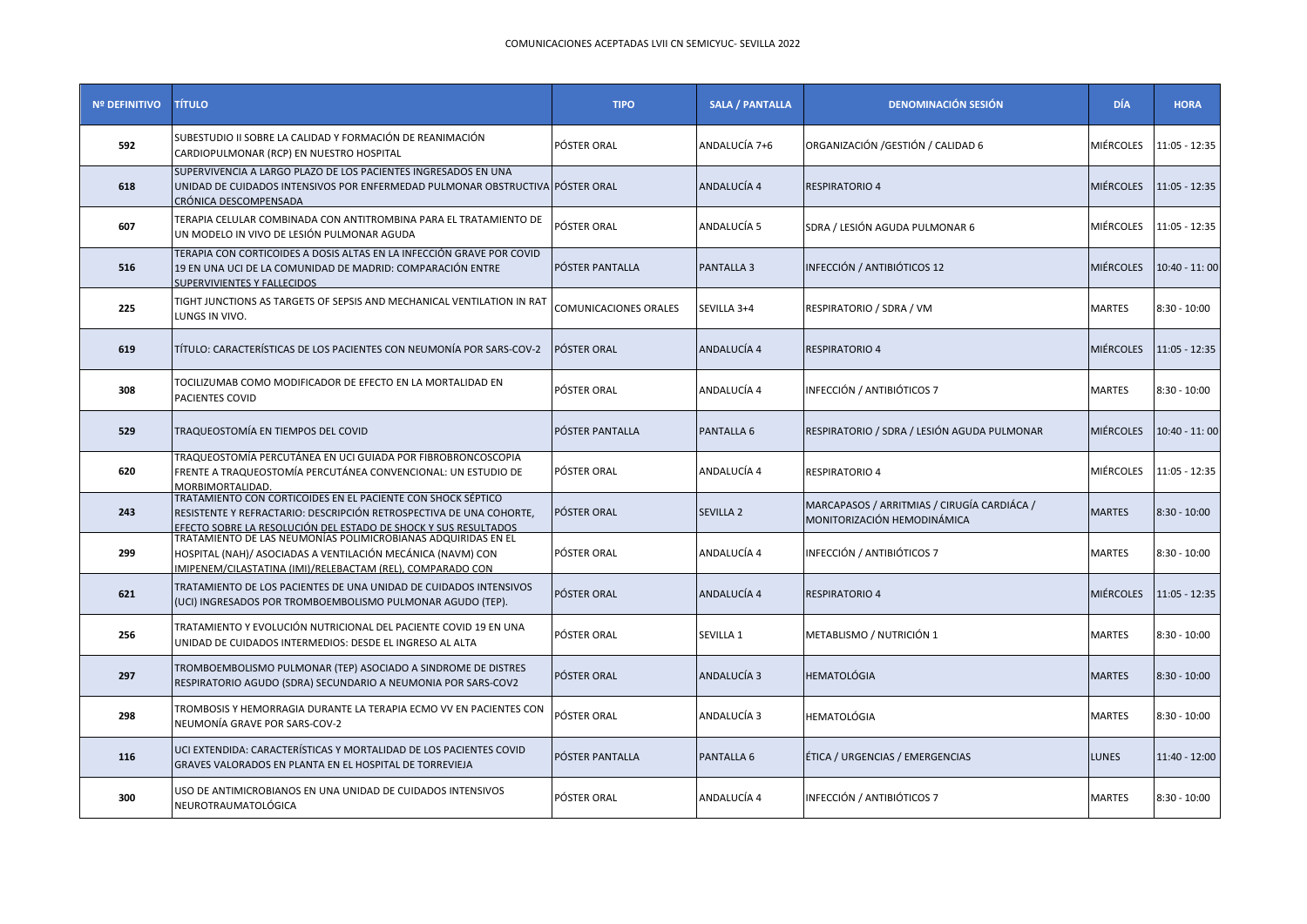| <b>Nº DEFINITIVO</b> | <b>TÍTULO</b>                                                                                                                                                                                             | <b>TIPO</b>           | <b>SALA / PANTALLA</b> | <b>DENOMINACIÓN SESIÓN</b>                                                 | <b>DÍA</b>       | <b>HORA</b>    |
|----------------------|-----------------------------------------------------------------------------------------------------------------------------------------------------------------------------------------------------------|-----------------------|------------------------|----------------------------------------------------------------------------|------------------|----------------|
| 517                  | USO DE CORTICOIDES Y SU RELACIÓN CON LA INFECCIÓN FÚNGICA INVASIVA EN<br>PACIENTES CON SARS-COV2.                                                                                                         | PÓSTER PANTALLA       | <b>PANTALLA 3</b>      | INFECCIÓN / ANTIBIÓTICOS 12                                                | <b>MIÉRCOLES</b> | 10:40 - 11:00  |
| 301                  | USO DE LOS NUEVOS ANTIBIOTICOS DURANTE LA SEGUNDA OLA: COMPARATIVA<br>CON PACIENTES NO COVID                                                                                                              | PÓSTER ORAL           | ANDALUCÍA 4            | INFECCIÓN / ANTIBIÓTICOS 7                                                 | <b>MARTES</b>    | $8:30 - 10:00$ |
| 257                  | USO DE NUTRICIÓN ENTERAL, COMPLICACIONES ASOCIADAS Y FACTORES<br>ASOCIADOS A LA NECESIDAD DE NUTRICIÓN PARENTERAL                                                                                         | PÓSTER ORAL           | <b>SEVILLA 1</b>       | METABLISMO / NUTRICIÓN 1                                                   | <b>MARTES</b>    | $8:30 - 10:00$ |
| 302                  | USO DE TOCILIZUMAB Y SU RELACIÓN CON LA INFECCIÓN FÚNGICA INVASIVA EN<br>PACIENTES CON SARS-COV2.                                                                                                         | PÓSTER ORAL           | ANDALUCÍA 4            | INFECCIÓN / ANTIBIÓTICOS 7                                                 | <b>MARTES</b>    | $8:30 - 10:00$ |
| 282                  | USO DEL DSA DEL MONITOR BIS BILATERAL EN LA MONITORIZACIÓN DE LOS<br>PACIENTES CON SOSPECHA DE ESTATUS EPILÉPTICO                                                                                         | PÓSTER ORAL           | <b>ANDALUCÍA 5</b>     | NEUROINTENSIVISMO / TRAUMATISMOS                                           | <b>MARTES</b>    | $8:30 - 10:00$ |
| 311                  | USO DEL IMPELLA MÁS ALLÁ DEL SHOCK CARDIOGÉNICO                                                                                                                                                           | PÓSTER PANTALLA       | PANTALLA 1             | MISCELÁNEA 2                                                               | <b>MARTES</b>    | 11:40 - 12:00  |
| 495                  | UTILIDAD DE LA CORONARIOGRAFÍA PARA AUMENTAR LA DONACIÓN CARDIACA                                                                                                                                         | PÓSTER ORAL           | <b>ANDALUCÍA 4</b>     | DONACIÓN Y TRASPLANTES                                                     | <b>MIÉRCOLES</b> | $8:30 - 09:30$ |
| 244                  | UTILIDAD DE LA DISTANCIA MINUTO EN LA ESTIMACIÓN DEL GASTO CARDIACO<br>MEDIANTE ECOCARDIOGRAFÍA                                                                                                           | PÓSTER ORAL           | SEVILLA <sub>2</sub>   | MARCAPASOS / ARRITMIAS / CIRUGÍA CARDIÁCA /<br>MONITORIZACIÓN HEMODINÁMICA | <b>MARTES</b>    | $8:30 - 10:00$ |
| 089                  | UTILIDAD DE LA ECOGRAFÍA CLÍNICA EN LA PARADA CARDIORRESPIRATORIA.                                                                                                                                        | PÓSTER ORAL           | ANDALUCÍA 3            | SIMULACIÓN / URGENCIAS / EMERGENCIAS                                       | <b>LUNES</b>     | $8:30 - 10:00$ |
| 622                  | UTILIDAD DE LA ECOGRAFÍA TORÁCICA EN EL DESTETE DE LA VENTILACIÓN<br>MECÁNICA                                                                                                                             | PÓSTER ORAL           | ANDALUCÍA 4            | RESPIRATORIO 4                                                             | <b>MIÉRCOLES</b> | 11:05 - 12:35  |
| 303                  | UTILIDAD DE LA MEDICION BASAL DE PROCALCITONINA, LA PROTEÍNA C<br>REACTIVA, LA INTERLEUCINA-6 Y LA PRESEPSINA EN LA PREDICCIÓN DE<br>MORTALIDAD EN PACIENTES SÉPTICOS CRÍTICAMENTE ENFERMOS: UNA REVISIÓN | PÓSTER ORAL           | ANDALUCÍA 4            | INFECCIÓN / ANTIBIÓTICOS 7                                                 | <b>MARTES</b>    | $8:30 - 10:00$ |
| 382                  | UTILIDAD DE LA PANCREATIC STONE PROTEIN (PSP) EN EL PACIENTE QUEMADO<br><b>CRITICO</b>                                                                                                                    | PÓSTER ORAL           | SEVILLA 1              | SEPSIS / FRACASO MULTIORGÁNICO                                             | <b>MARTES</b>    | 17:30 - 19:00  |
| 478                  | UTILIDAD DE LA VENTILACIÓN MECANICA NO INVASIVA EN EL MANEJO DE LA<br>INSUFICIENCIA RESPIRATORIA AGUDA SECUNDARIA A NEUMONIA SARS-COV-2                                                                   | PÓSTER ORAL           | <b>ANDALUCÍA 5</b>     | SDRA / LESIÓN AGUDA PULMONAR 5                                             | <b>MIÉRCOLES</b> | $8:30 - 09:30$ |
| 348                  | UTILIDAD DE UN NUEVO ÍNDICE ECOCARDIOGRÁFICO (E-SI) PARA PREDECIR LA<br>MORTALIDAD DEL PACIENTE CON SHOCK SÉPTICO                                                                                         | COMUNICACIONES ORALES | SEVILLA 3+4            | MISCELÁNEA 3                                                               | <b>MARTES</b>    | 17:30 - 19:00  |
| 283                  | UTILIDAD DEL CELL INDEX EN EL DIAGNÓSTICO DE INFECCIONES RELACIONADAS<br>CON DRENAJE VENTRICULAR EXTERNO                                                                                                  | PÓSTER ORAL           | <b>ANDALUCÍA 5</b>     | NEUROINTENSIVISMO / TRAUMATISMOS                                           | <b>MARTES</b>    | $8:30 - 10:00$ |
| 479                  | UTILIDAD DEL ECCO2R COMO TERAPIA DE RESCATE EN LA NEUMONÍA POR COVID-<br>19.                                                                                                                              | PÓSTER ORAL           | ANDALUCÍA 5            | SDRA / LESIÓN AGUDA PULMONAR 5                                             | MIÉRCOLES        | $8:30 - 09:30$ |
| 480                  | UTILIDAD DEL ÓXIDO NÍTRICO INHALADO (INO) EN EL SÍNDROME DE DISTRES<br>RESPIRATORIO AGUDO GRAVE (SDRA) EN PACIENTES CON VENTILACIÓN<br><u>MECÁNICA INVASIVA (VMI).</u>                                    | PÓSTER ORAL           | <b>ANDALUCÍA 5</b>     | SDRA / LESIÓN AGUDA PULMONAR 5                                             | <b>MIÉRCOLES</b> | 8:30 - 09:30   |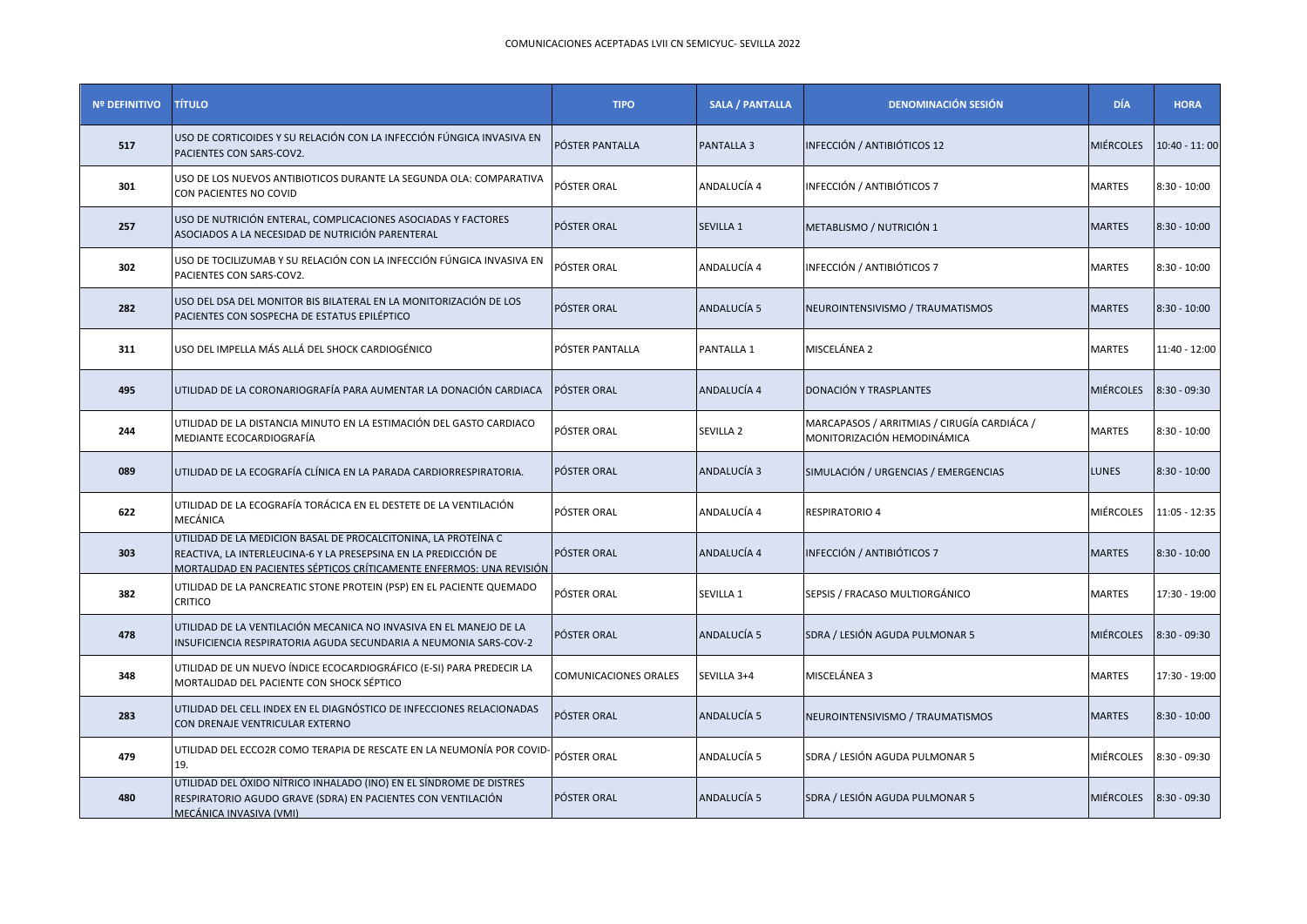| <b>Nº DEFINITIVO</b> | <b>TÍTULO</b>                                                                                                                                                                             | <b>TIPO</b>                  | <b>SALA / PANTALLA</b> | <b>DENOMINACIÓN SESIÓN</b>          | <b>DÍA</b>       | <b>HORA</b>    |
|----------------------|-------------------------------------------------------------------------------------------------------------------------------------------------------------------------------------------|------------------------------|------------------------|-------------------------------------|------------------|----------------|
| 482                  | UTILIDAD DEL PRONO EN LOS PACIENTES CON ECMO VV                                                                                                                                           | PÓSTER ORAL                  | ANDALUCÍA 5            | SDRA / LESIÓN AGUDA PULMONAR 5      | <b>MIÉRCOLES</b> | $8:30 - 09:30$ |
| 304                  | UTILIDAD DEL SISTEMA DE PCR MÚLTIPLE PARA EL DIAGNÓSTICO DE NEUMONÍA /<br>TRAQUEOBRONQUITIS EN PACIENTES INGRESADOS CON COVID-19 EN UNA UCI                                               | PÓSTER ORAL                  | ANDALUCÍA 4            | INFECCIÓN / ANTIBIÓTICOS 7          | <b>MARTES</b>    | $8:30 - 10:00$ |
| 483                  | UTILIDAD DEL TRATAMIENTO FARMACOLÓGICO EN LA INFECCIÓN POR COVID DEL<br>PACIENTE CRÍTICO                                                                                                  | PÓSTER ORAL                  | ANDALUCÍA 5            | SDRA / LESIÓN AGUDA PULMONAR 5      | <b>MIÉRCOLES</b> | $8:30 - 09:30$ |
| 305                  | UTILIDAD DIAGNÓSTICA Y CLÍNICA DEL PANEL DE PCR MULTIPLEX (BIOFIRE®<br>FILMARRAY®) ANTE SOSPECHA DE NEUMONÍA NOSOCOMIAL EN PACIENTES<br>CRÍTICOS                                          | PÓSTER ORAL                  | ANDALUCÍA 4            | INFECCIÓN / ANTIBIÓTICOS 7          | <b>MARTES</b>    | $8:30 - 10:00$ |
| 546                  | UTILIDAD PRONÓSTICA DE LA MEDIDA NO INVASIVA DE LA TASA DE<br>DESAPARICIÓN PLASMÁTICA DE VERDE DE INDOCIANINA EN PACIENTES CON<br>SHOCK SÉPTICO                                           | COMUNICACIONES ORALES        | SEVILLA 3+4            | MISCELÁNEA 5                        | <b>MIÉRCOLES</b> | 11:05 - 12:35  |
| 383                  | UTILIDAD PRONÓSTICA DE LA MEDIDA NO INVASIVA DE LA TASA DE<br>DESAPARICIÓN PLASMÁTICA DE VERDE DE INDOCIANINA EN PACIENTES CON<br>SHOCK SÉPTICO QUE DESARROLLAN DISFUNCIÓN HEPÁTICA AGUDA | PÓSTER ORAL                  | <b>SEVILLA 1</b>       | SEPSIS / FRACASO MULTIORGÁNICO      | <b>MARTES</b>    | 17:30 - 19:00  |
| 333                  | VACUNAS COVID: ¿FACTOR DETERMINANTE EN LA EVOLUCIÓN DE LOS INJERTOS<br>TRASPLANTADOS?                                                                                                     | PÓSTER PANTALLA              | <b>PANTALLA 5</b>      | SEDACIÓN / ANALGESIA / TRASPLANTES  | <b>MARTES</b>    | 11:40 - 12:00  |
| 022                  | VALIDACIÓN DE ESCALAS PRONÓSTICAS EN PACIENTES CON SOPORTE<br>CARDIORRESPIRATORIO TIPO ECMO VA                                                                                            | PÓSTER ORAL                  | <b>SEVILLA 2</b>       | CARDIOVASCULAR / SCA                | <b>LUNES</b>     | $8:30 - 10:00$ |
| 284                  | VALIDACIÓN DE LAS ESCALAS PREDICTORAS DE LA NECESIDAD DE<br>TRAQUEOSTOMÍA EN LOS PACIENTES NEUROCRÍTICOS                                                                                  | PÓSTER ORAL                  | ANDALUCÍA 5            | NEUROINTENSIVISMO / TRAUMATISMOS    | <b>MARTES</b>    | $8:30 - 10:00$ |
| 484                  | VALIDACIÓN DE MODELOS PREDICTIVOS DE MORTALIDAD EN PACIENTES<br><b>CRÍTICOS COVID</b>                                                                                                     | PÓSTER ORAL                  | <b>ANDALUCÍA 5</b>     | SDRA / LESIÓN AGUDA PULMONAR 5      | <b>MIÉRCOLES</b> | $8:30 - 09:30$ |
| 008                  | VALIDACIÓN EXTERNA DE LOS FENOTIPOS CLÍNICOS DESARROLLADOS EN LA<br>PRIMERA OLA EN PACIENTES CRITICOS CON COVID-19 DE LA SEGUNDA Y TERCERA<br>OLA PANDÉMICA                               | <b>COMUNICACIONES ORALES</b> | SEVILLA 3+4            | NFECCIÓN / ANTIBIÓTICOS 1           | <b>LUNES</b>     | $8:30 - 10:00$ |
| 009                  | VALIDACIÓN EXTERNA DEL MODELO DE MORTALIDAD DESARROLLADO EN LA<br>PRIMERA OLA PANDEMICA PARA PACIENTES CRITICOS CON COVID-19 DE LA<br>SEGUNDA Y TERCERA OLA                               | COMUNICACIONES ORALES        | SEVILLA 3+4            | INFECCIÓN / ANTIBIÓTICOS 1          | <b>LUNES</b>     | $8:30 - 10:00$ |
| 502                  | VALIDEZ DE LA DETECCIÓN DE PROTEINURIA EN TIRA REACTIVA DE ORINA PARA<br>EL DIAGNÓSTICO PRECOZ DEL FRACASO RENAL AGUDO EN EL PACIENTE CRÍTICO.                                            | PÓSTER ORAL                  | ANDALUCÍA 3            | NEFROLOGÍA / DEPURACIÓN EXTRARRENAL | <b>MIÉRCOLES</b> | 8:30 - 09:30   |
| 312                  | VALOR DE LA PSP (PANCREATIC STONE PROTEIN) COMO MARCADOR PRECOZ DE<br>INFECCIÓN.                                                                                                          | PÓSTER PANTALLA              | <b>PANTALLA 1</b>      | MISCELÁNEA 2                        | <b>MARTES</b>    | 11:40 - 12:00  |
| 307                  | VALOR DEL MDW (MONOCYTE DISTRIBUTION WIDTH) COMO MARCADOR PRECOZ<br>DE INFECCIÓN.                                                                                                         | PÓSTER ORAL                  | ANDALUCÍA 4            | NFECCIÓN / ANTIBIÓTICOS 7           | <b>MARTES</b>    | $8:30 - 10:00$ |
| 010                  | VALOR PREDICTIVO NEGATIVO DE LA PROCALCITONINA PARA DESCARTAR<br>COINFECCIÓN RESPIRATORIA BACTERIANA EN 4.365 PACIENTES CRÍTICOS CON<br>COVID-19.                                         | <b>COMUNICACIONES ORALES</b> | SEVILLA 3+4            | INFECCIÓN / ANTIBIÓTICOS 1          | <b>LUNES</b>     | $8:30 - 10:00$ |
| 485                  | VALOR PRONÓSTICO DE LAS ESCALAS DE GRAVEDAD HABITUALES DE UCI EN LOS<br>PACIENTES CON NEUMONÍA ASOCIADA AL SARS-COV2.                                                                     | PÓSTER ORAL                  | ANDALUCÍA 5            | SDRA / LESIÓN AGUDA PULMONAR 5      | <b>MIÉRCOLES</b> | $8:30 - 09:30$ |